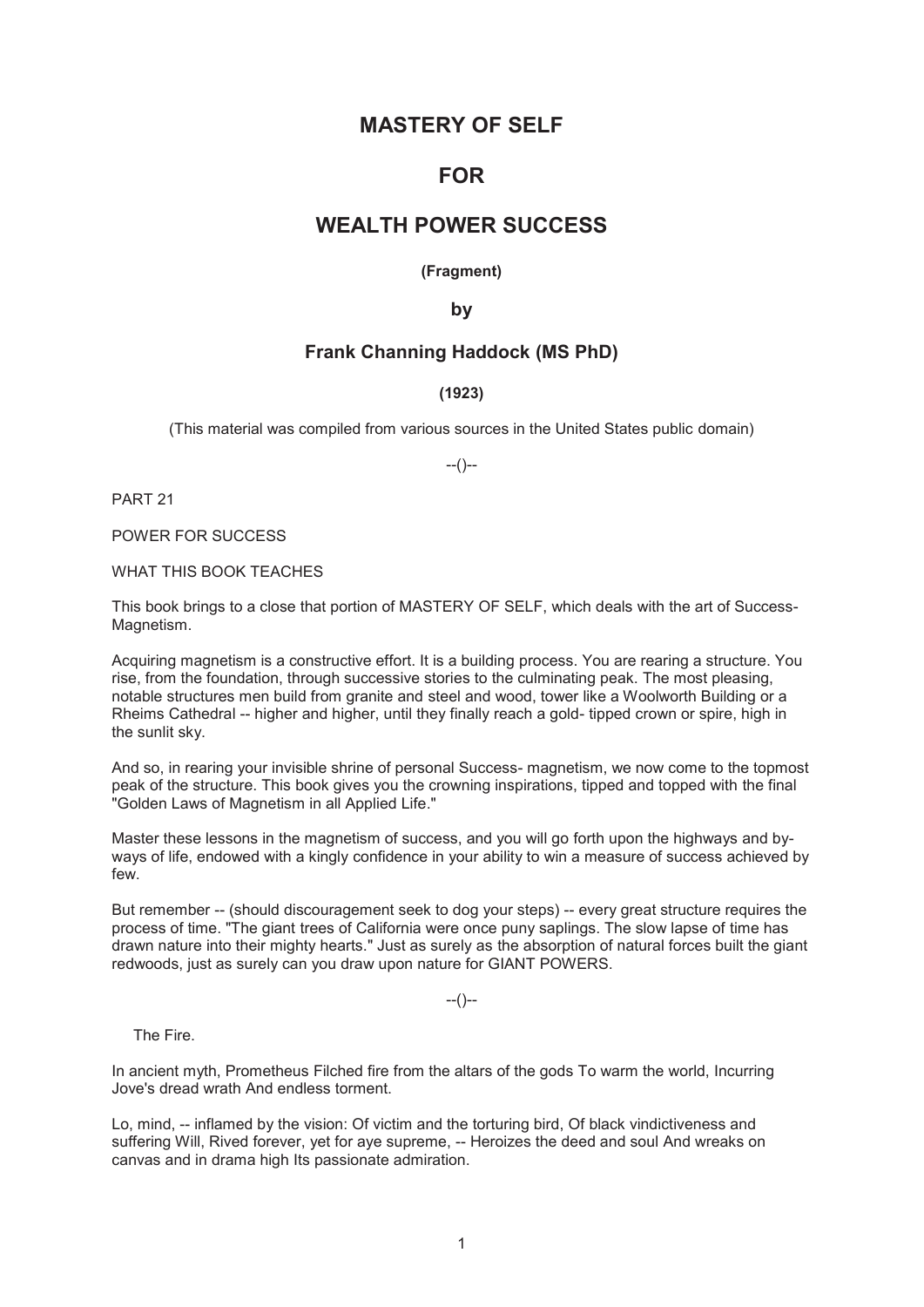Now, too, in palace and hut confronted, In battleship and iron steed defying space, In flaring furnace of the smelted ore, In haunts of coal and steam below the whirling wheels, Life laughs and sings and thunders An oratorio merging all the powers of harmony, And hails the high-born Thief, As giver of ethereal fire.

The atomic thrill waits also the clear call To lift dull bodies till the joy of flesh Becomes a common luxury; -- To vibrate rhythmically swift Through all the responsive cells of thought Till a man might solemnly hold All things are possible on the bursting earth; -- To energize the mystic self With consciousness of life deific Till the whole world, jubilant, should flame With its glory, actual, concrete, the one sure Truth Of a rock-girt globe, or a sun-filled space. -- THE AUTHOR.

 $-(-)$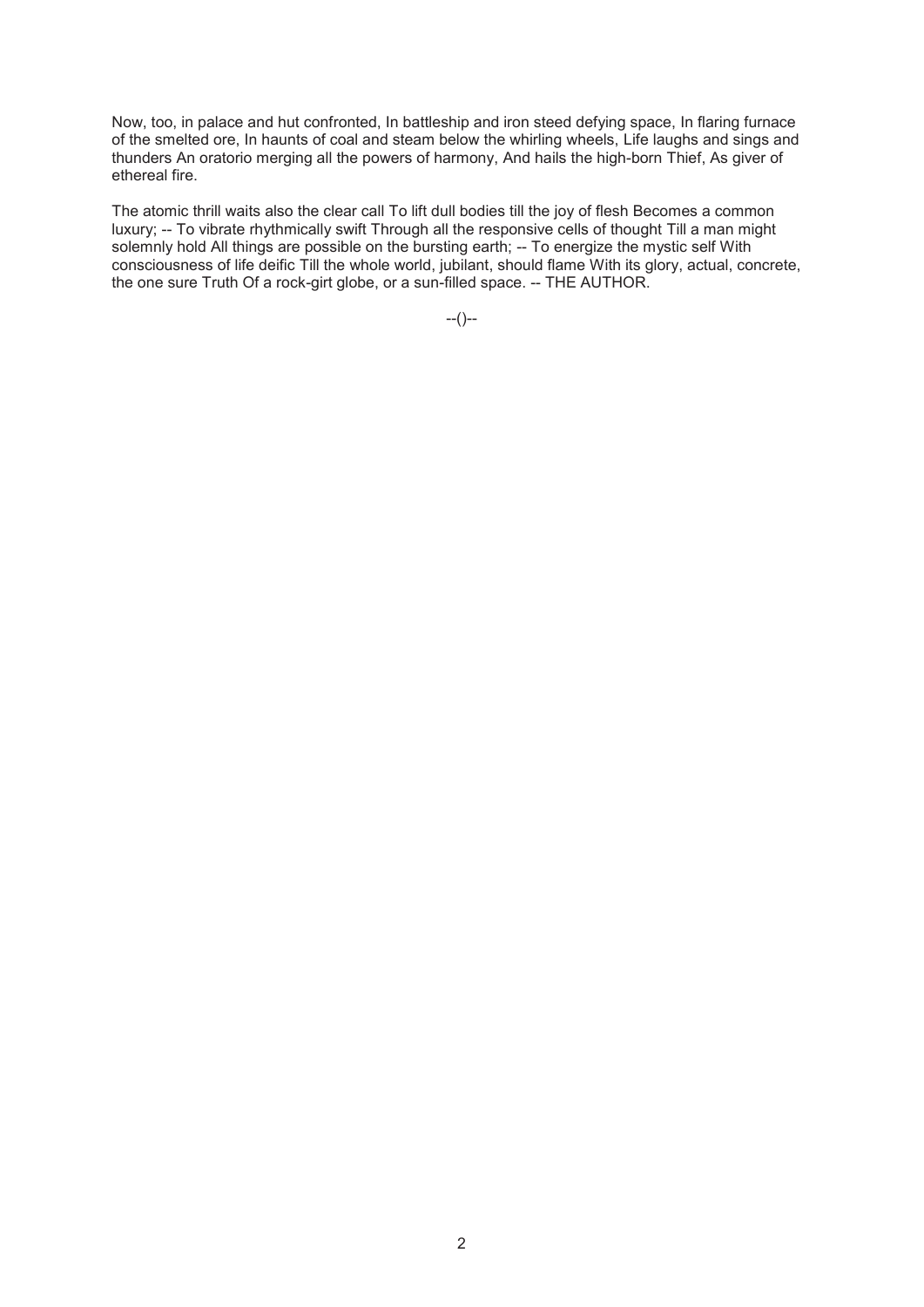THE TWENTY-SEVENTH LESSON -- The Four Pyramids.

 This equation's writ In every scene: The end shall fit -- As extremes to mean -- Whatever's forerunner to it. -- THE AUTHOR.

PRINCIPLE -- The best use of self demands that it be understood.

Our ideal specimen of human nature is the whole man at his best.

The etheric life demands (a) the vibrations native to the body in health -- (Physical Magnetism) -- (b) the vibrations induced by the active mind, (c) the vibrations intensified by controlled emotional states, (d) the regulative vibrations of psychic righteousness or honor -- (Psychic Magnetism). In this scheme nothing is inferior, but all elements are appointed to be subordinate to the last. These vibrations should run through the whole etheric activity a binding thread of force.

We are now to study the four pyramids of the etheric life. The purpose is four-fold. If you will put yourself into this lesson as you have, presumably, put yourself into the preceding twenty-six lessons, you will discover --

Firstly -- Magnetic CONCENTRATION;

Secondly -- The RELATION of the DIVISIONS of self to the WHOLE self;

Thirdly -- A better UNDERSTANDING of your personality;

Fourthly -- The supreme importance of PSYCHIC RIGHTEOUSNESS.

It is altogether probable that the majority of people live almost wholly in the physical pyramids of existence.

Properly speaking, the illustration on page 422 is a single pyramid rather than four pyramids. It is composed of four triangular walls, each of which is called a pyramid for convenience and represents a certain phase of your nature. The great pyramidal I AM is complete only as all sides of your selfhood are fully built up. You are LOOKING DOWN from the "I AM."

# A CURIOUS ILLUSTRATION.

 A point has neither length, breadth, nor thickness. Move it in thought any distance in one direction, and you have the line. Move the line FROM its direction any distance, you have the surface. Move the surface OUT of its plane any distance, you have the solid. Thus you have obtained length, breadth, thickness, line, surface, solid, motion, space, time, number, structure, body, and, in the attention, mind, -- and scores of other factors (study out a long list), -- by means of that which has no length, no breadth, no thickness.

The real YOU is that point. YOU move and describe a line of life. This line, repeated, becomes habit, which moved through time, makes conduct, and right conduct, projected through life, yields magnetism.

If you live only on surface I, you are mere animal. If you project, that surface through to III, you are a fine moral person. If you project surface II through to surface IV, you are magnetic. If you combine these solids, YOU are the Ideal Pyramid, "I AM POWER."

Let us add the following:

"Culture is not measured by the greatness of the field which is covered by our knowledge, but by the nicety with which we can perceive relations in that field, whether great or small."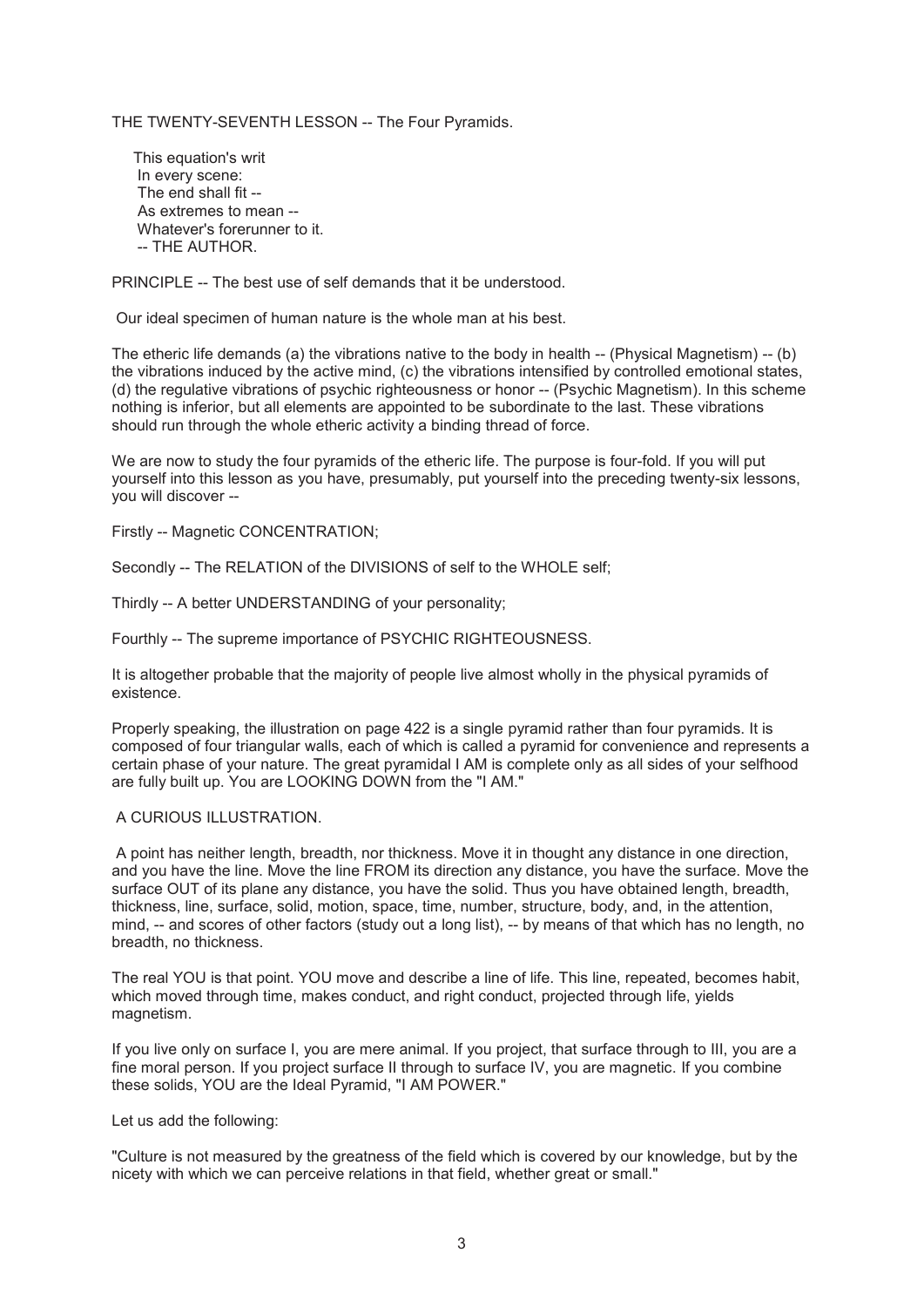This book desires that you become acquainted with the unused portions of your nature.

In order to this, you are now invited to make a long regime of mining out the magnetic significance of -

# THE FOUR PYRAMIDS.

I

-

Harmony -- Exercise -- Recreation -- Air -- Sleep -- Water -- Food -- Regularity -- Digestion --Cleanliness -- Economy -- Scientific Body-Building and Using. I. Pyramid of Physical Health

II

Will -- Muscular Development -- Nervous Condition -- Inner Energy -- Responsiveness -- Self Control - - Staying Power -- Health -- Body-Tone -- Personal Qualities -- Physical Characteristics. II. Pyramid of Physical Magnetism.

III

Peace -- Will -- Righteousness -- Love -- Knowledge -- Faith -- Hope -- Courage -- Body-Health -- Right Heredity -- Right Environment -- Right Training. III. Pyramid of Moral Health.

IV

Will -- Alertness -- Fidelity -- Hope -- Courage -- Confidence -- Honor -- Thought -- Faith in System --Physical Basis: Health -- Body-Magnetism. IV. Pyramid of Personal Magnetism.

 You are now invited to write out all the possible TRUE combinations of these four pyramids, and particularly to observe the following

RIGHT PYRAMIDAL COMBINATIONS.

We see that --

1. Physical Health makes for Physical Magnetism;

2. Physical Magnetism bases Psychic Magnetism;

3. Physical Health neighbors Moral Health;

4. Moral Health conduces to Physical Magnetism;

5. Moral Health is indispensable to Psychic Magnetism;

6. Psychic health bases Physical Magnetism.

We also observe that --

7. Physical Magnetism assists Physical Health;

8. Psychic Magnetism assists Physical Health;

9. Moral Health assists Physical Health.

It now appears that --

10. Physical Magnetism is indifferent to TRUE Moral Health;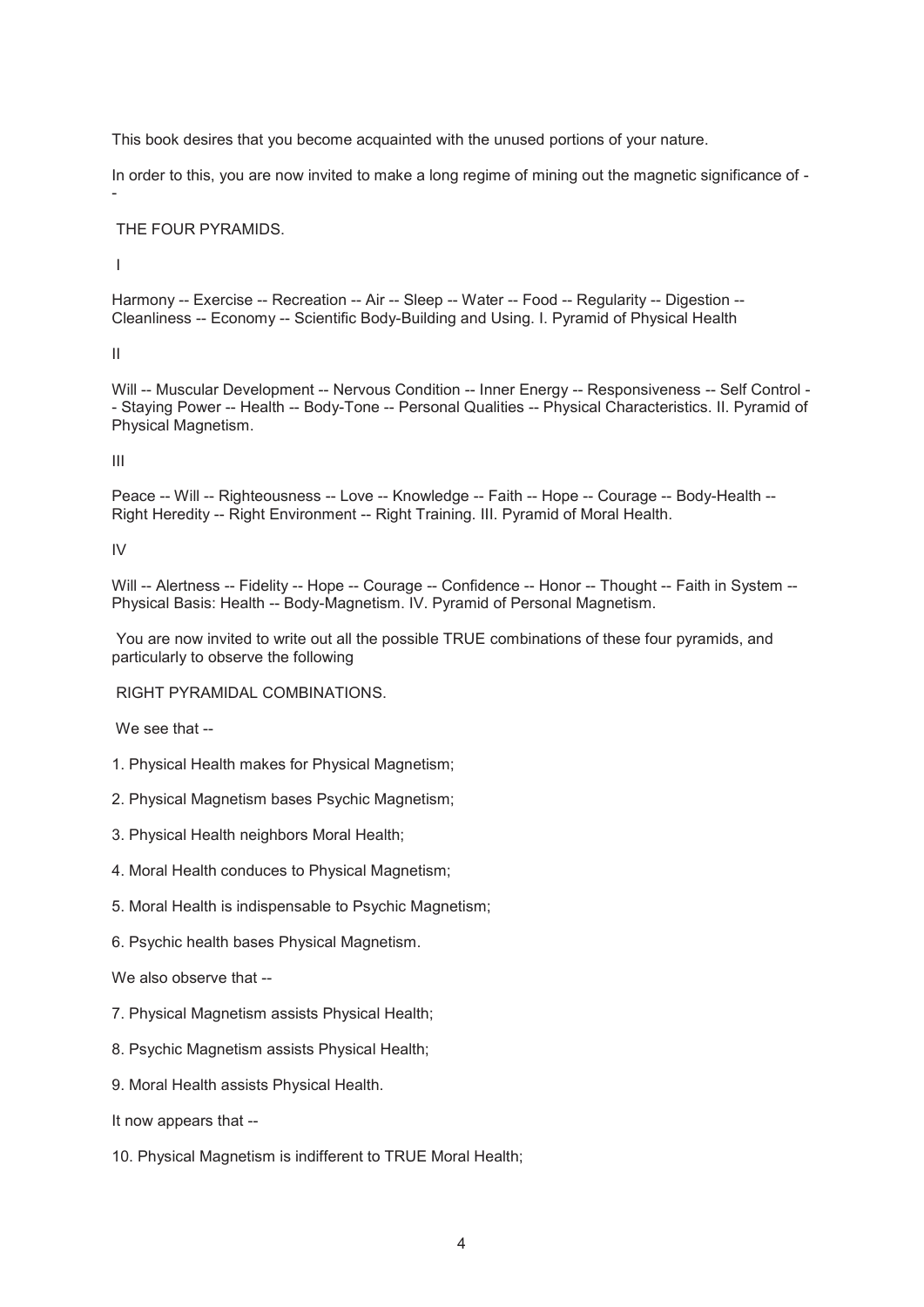11. Psychic Magnetism assists Moral Health;

12. Psychic Magnetism assists Physical Magnetism.

We therefore conclude that the following are

INCOMPLETE PYRAMIDAL COMBINATIONS.

- 1. Physical Health -- [Physical Magnetism + Psychic Magnetism + Moral Health].
- 2. Physical Health + Physical Magnetism -- [Psychic Magnetism + Moral Health].
- 3. Physical Health + Physical Magnetism + Psychic Magnetism -- [Moral Health].
- 4. Physical Magnetism -- [Psychic Magnetism + Moral Health].
- 5. Physical Magnetism + Psychic Magnetism -- [Moral Health]. Impossible.
- 6. Psychic Magnetism -- [Physical Health + Physical Magnetism].
- 7. Psychic Magnetism + Physical Health -- [Physical Magnetism + Moral Health]. Impossible in part.
- 8. Moral Health -- [Physical Health + Physical Magnetism].

9. Moral Health + Physical Health -- [Physical Magnetism + Psychic Magnetism]. Impossible in part.

You may thus possess physical health without physical magnetism. But if you seek physical magnetism, you must go by the way of physical health.

You may possess moral health without full psychic magnetism, but if you seek the highest form of psychic magnetism, you must go by the way of moral health.

It is now evident that the following are

IDEAL COMBINATIONS.

- FIRST -- FROM THE STANDPOINT OF MORALS.
- 1. First: -- Moral Health. Next:
- 2. Moral Health + Psychic Magnetism + Physical Magnetism + Physical Health. Next:
- 3. Moral Health + Psychic Magnetism + Physical Magnetism. Next:
- 4. Moral Health + Psychic Magnetism + Physical Health. Next:
- 5. Moral Health + Psychic Magnetism. Next:
- 6. Moral Health + Physical Magnetism. Next:
- 7. Moral Health + Physical Health. Next:
- 8. Psychic Magnetism. Impossible alone.
- 9. Physical Magnetism. Impossible alone.
- 10. Physical Health. Mere animal life.
- SECOND -- FROM THE STANDPOINT OF MAGNETISM.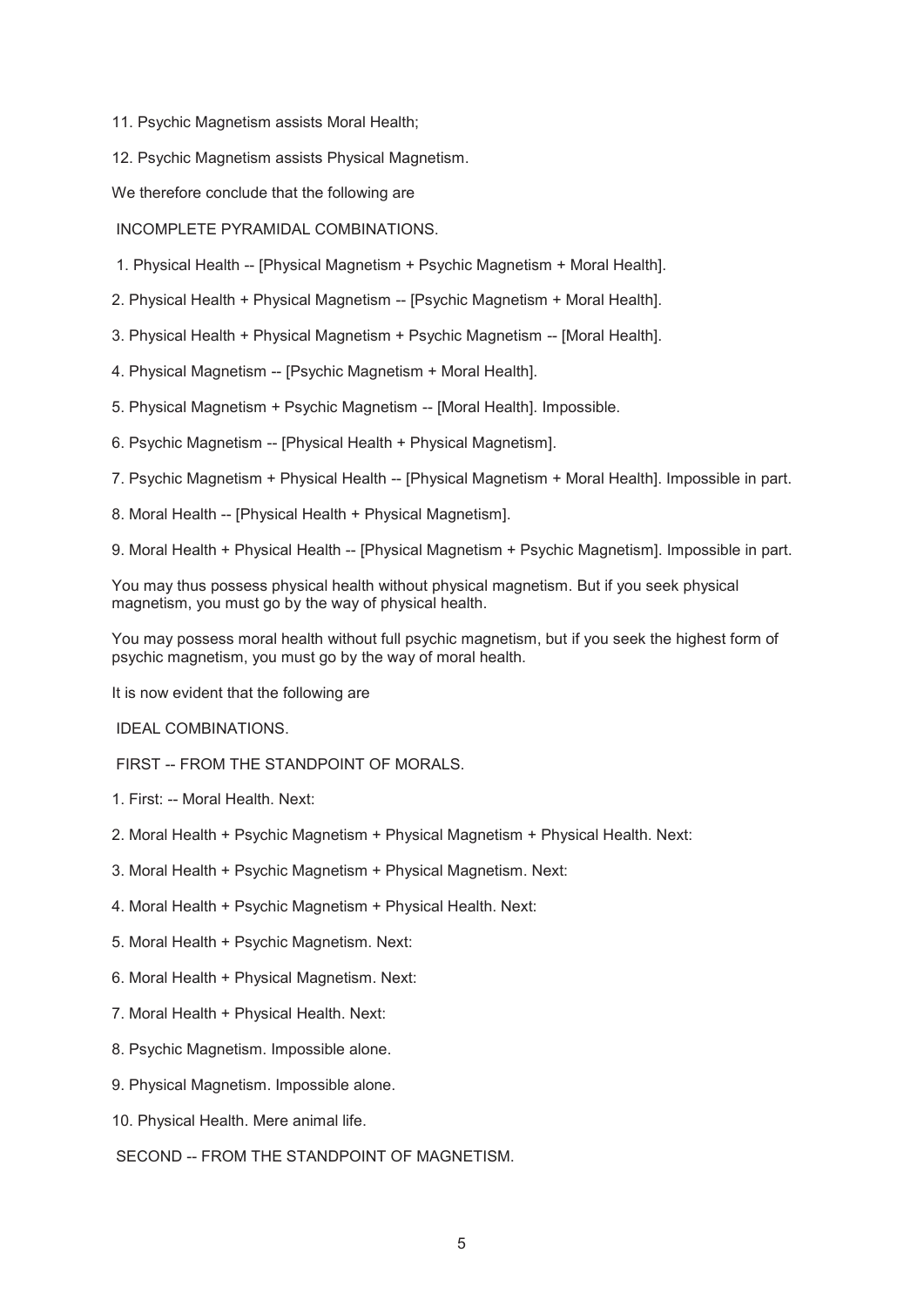- 1. First: -- Psychic Magnetism. Next:
- 2. Psychic Magnetism + Moral Health + Physical Magnetism + Physical Health. Next:
- 3. Psychic Magnetism + Moral Health + Physical Magnetism. Next:
- 4. Psychic Magnetism + Moral Health + Physical Health. Next:
- 5. Psychic Magnetism + Moral Health. Next:
- 6. Psychic Magnetism + Physical Magnetism. Next:
- 7. Psychic Magnetism + Physical Health. Next:
- 8. Moral Health. Next:
- 9. Physical Magnetism. Impossible alone. Next:
- 10. Physical Health. Valueless alone.

# CONCLUSIONS.

Summarizing possible conclusions, we have the following:

- 1. Physical health is indispensable to physical magnetism;
- 2. Psychic righteousness (health) is indispensable to psychic magnetism;
- 3. Psychic magnetism is indispensable to best physical magnetism;
- 4. Physical magnetism is not wholly indispensable to psychic magnetism.

5. PERFECT PSYCHIC MAGNETISM INVOLVES HEALTH, PHYSICAL MAGNETISM AND PSYCHIC RIGHTEOUSNESS.

The ALL-IMPORTANT departments of your personality are those of PSYCHIC RIGHTEOUSNESS and PSYCHIC MAGNETISM.

But the IDEAL MAN of success is the WHOLE MAN always AT HIS BEST.

The whole man is more than psychic development; he is a PRODUCT AND A CREATOR OF PRACTICAL AFFAIRS.

## MAGNETISM A GROWTH.

Let us understand. You cannot reasonably hope to succeed by merely DREAMING about success.

You surely cannot achieve success if you PLUNGE BLINDLY through your career.

You cannot really succeed without possessing some degree of PERSONAL MAGNETISM.

When you began the present study, you certainly possessed a measure of magnetic capacity, either physical or psychic, otherwise you would not have purchased this book. If you have energetically observed its directions, you have developed both varieties; but, above that, you have also combined them into one living whole, the magnetic personality.

This result has required at least a year of persistent effort. If you have arrived at this point in less time, you should go back and begin where haste first retarded your progress.

MAGNETISM IS A NATURAL GROWTH.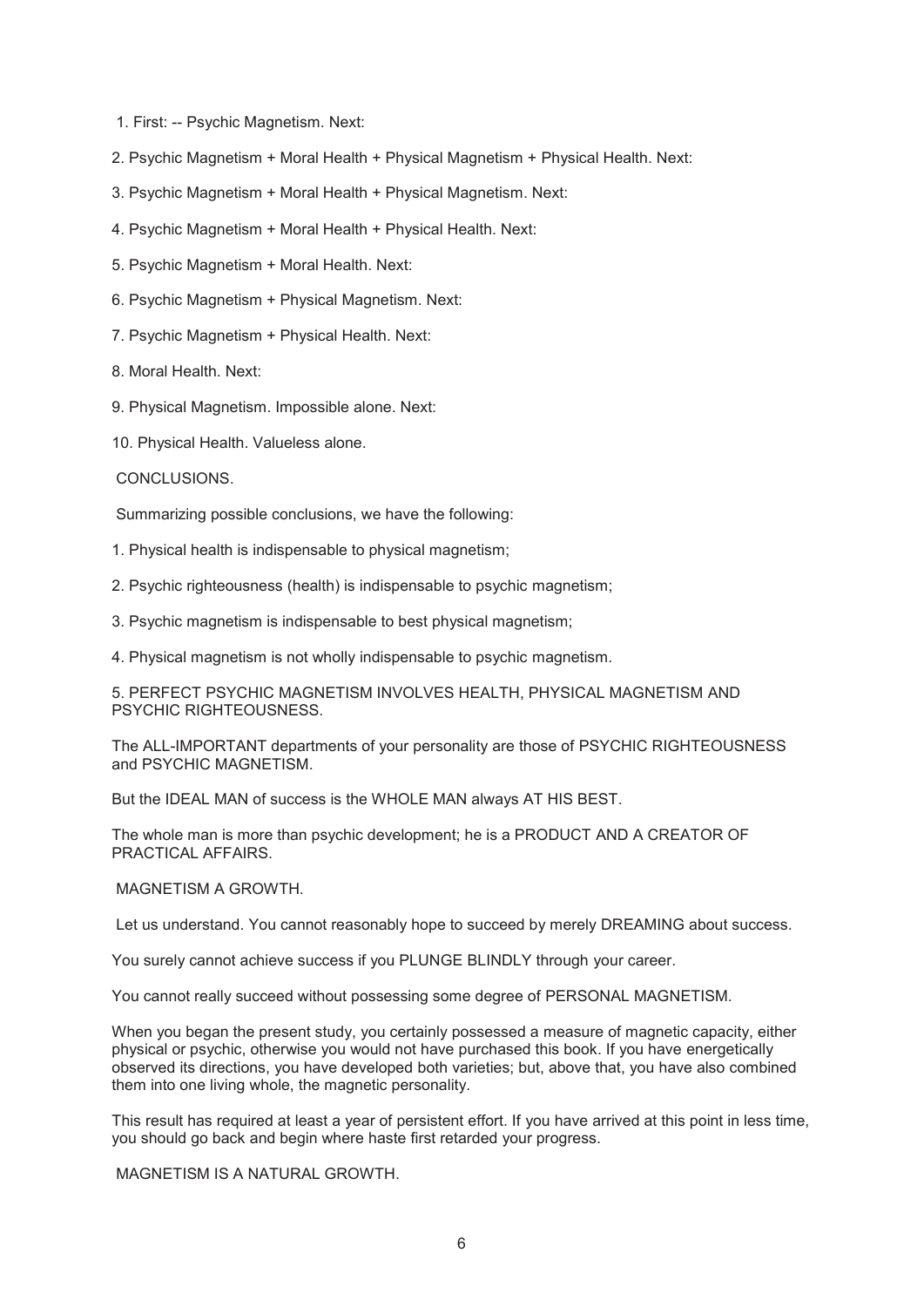No matter how great may be your ability to read and understand books, that growth, that law, require time as well as intelligent effort. No matter how poor may be your ability in such respect, that growth is absolutely certain if you put reasonable time and genuine effort into its acquisition.

The giant trees of California were once puny saplings. The slow lapse of time has drawn nature into their mighty hearts. Magnetism can no more be acquired by the mere reading of a book, or by hurried practice of its directions, than can these giants of the West be produced in the hot-house culture of a northern summer.

MAGNETIC GROWTH IS NATURALLY SLOW. Its principles, its methods, and the results of its study, have to be deeply sunk into and absorbed and assimilated by the subjective self before the reaction of magnetism in the objective life can obtain. This book has promised no miracle. If you have read it correctly, you have learned that magnetic growth cannot be hurried. These statements are placed here because, had they appeared at the beginning of our work, the outlook would have seemed, perhaps, discouraging, but more especially because they would not have been understood. You now understand them because you have toiled, and you can afford to smile at such possible discouragement. You have paid an easy price for magnetic power, for the gains discount the pains.

#### MAGNETISM AND PRACTICAL LIFE.

 The faithful observance of the suggestions of this volume has developed many surprises during the time occupied. It is possible that the lessons have unduly cultivated your subjective life. In a work of this kind, such a danger is unavoidable. The growth of magnetism involves intense and continuous concentration of thought upon the psychic field, and it is very likely that you may find it necessary to guard against that danger. The method of so guarding is briefly indicated below.

The sole value of magnetism consists in its practical application to everyday affairs. Success-Magnetism is not an accomplishment merely; it is a practical power. When rightly developed and used, it controls the subjective self in the concrete work of the objective. The definition of the goal you have been seeking now appears:

## SUCCESS-MAGNETISM IS PERSONAL MAGNETISM INTELLIGENTLY MULTIPLIED INTO ACTUAL LIFE.

The first duty of man is practical sanity.

#### AVOID MERE OCCULTISM.

 It is possible that you have now discovered in yourself certain occult talents, such as telepathy, hypnotism, mediumship, clairaudience, clairvoyance, psychometry, psychic healing, and the like.

It would be evidence of ignorance to call in question these "faculties" of the human ego. The author's personal experience forbids. Nevertheless, it is now freely stated:

NO SO-CALLED OCCULT SCIENCE FORMS ANY INTEGRAL PART OF PERSONAL MAGNETISM.

Hypnotism and magnetism are widely separated.

Psychic healing occupies another field.

Clairaudience and clairvoyance are not utilizable by magnetism.

Telepathy and psychometry are related to its etheric explanation alone.

Mediumship is totally independent of it.

In other words, personal magnetism in operation requires NONE of these talents, except, perhaps, telepathy and genuine palmistry -- the study of hands as indicative physiologically (not occultly) of present character (not past or future events).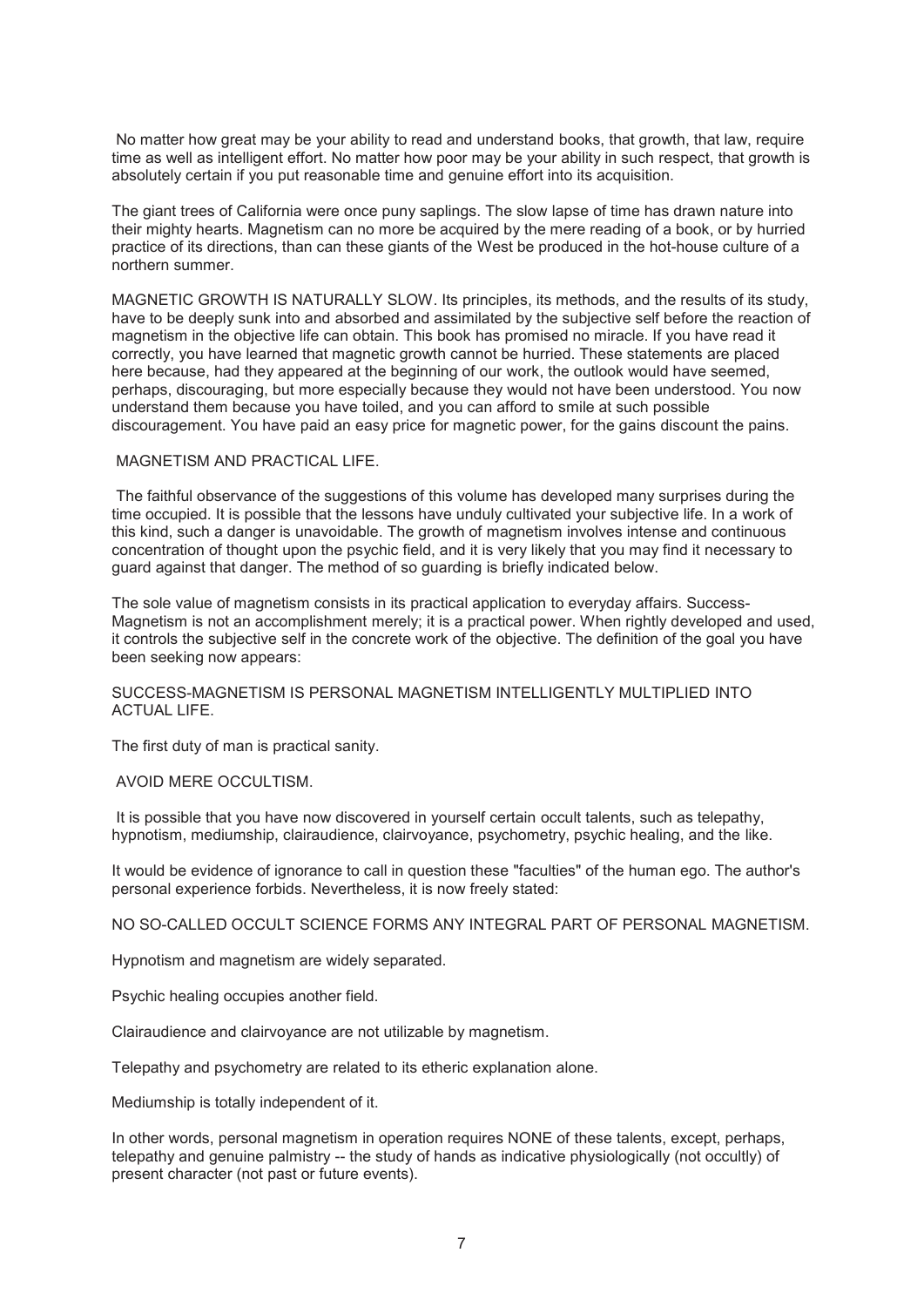It is a noble characteristic of personal magnetism that, while issuing in and from the subconscious self, its real instruments are the everyday body, the everyday mind, the everyday self, as its real field is the everyday, objective world, big with opportunity, adequate to the splendid development of any human being.

YOU ARE NOW URGED TO PERMIT NO OCCULT STUDY OR TALENT TO INTERRUPT OR BEFOG YOUR PRACTICAL LIFE. All things are his who steadfastly remembers that "life is real, life is earnest." Magnetism is sanity at work. It is unalterably opposed to runaway fads, chimerical visions, unstrung nerves, mental aberration, psychic gourmandism. Magnetism is practical cooperation with level-headed people who are bent on making the best of self and the world through created opportunity.

For these reasons, you cannot study magnetism too deeply nor practise it too faithfully. Its legitimate culture will harm none, will benefit all.

To him who possesses any occult power and uses it nobly, this book extends congratulations.

How May Contentment Dull My Zeal

 If one small fact my mind could know Of matter or of spirit, -- Within, without, above, below, And never neighbor near it, -- This tiny thing a Universe would be, Clear as Arabian caves to Sesame.

 Then should I scan the littlest laws Their mightier kin unfolding, Detect the essence of all Cause And see the Cosmos molding; Then should I run, a new-born god, the race Begun with thought, complete in planet-space.

 How might one stay the perfect quest In surfeit of succeeding? This were a weak and venal rest -- Vast yonder-wealth unheeding. This were to make of Knowing that high goal Which truth declares is Culturing a Soul.

 How may contentment dull my zeal, With range on range uprising. While growing power to know and feel<br>Adds to the soul's sure prizing? Let Let me, one god, like Him, the Infinite All, In each achievement hear the Higher Call.

-- THE AUTHOR

 $-(-)$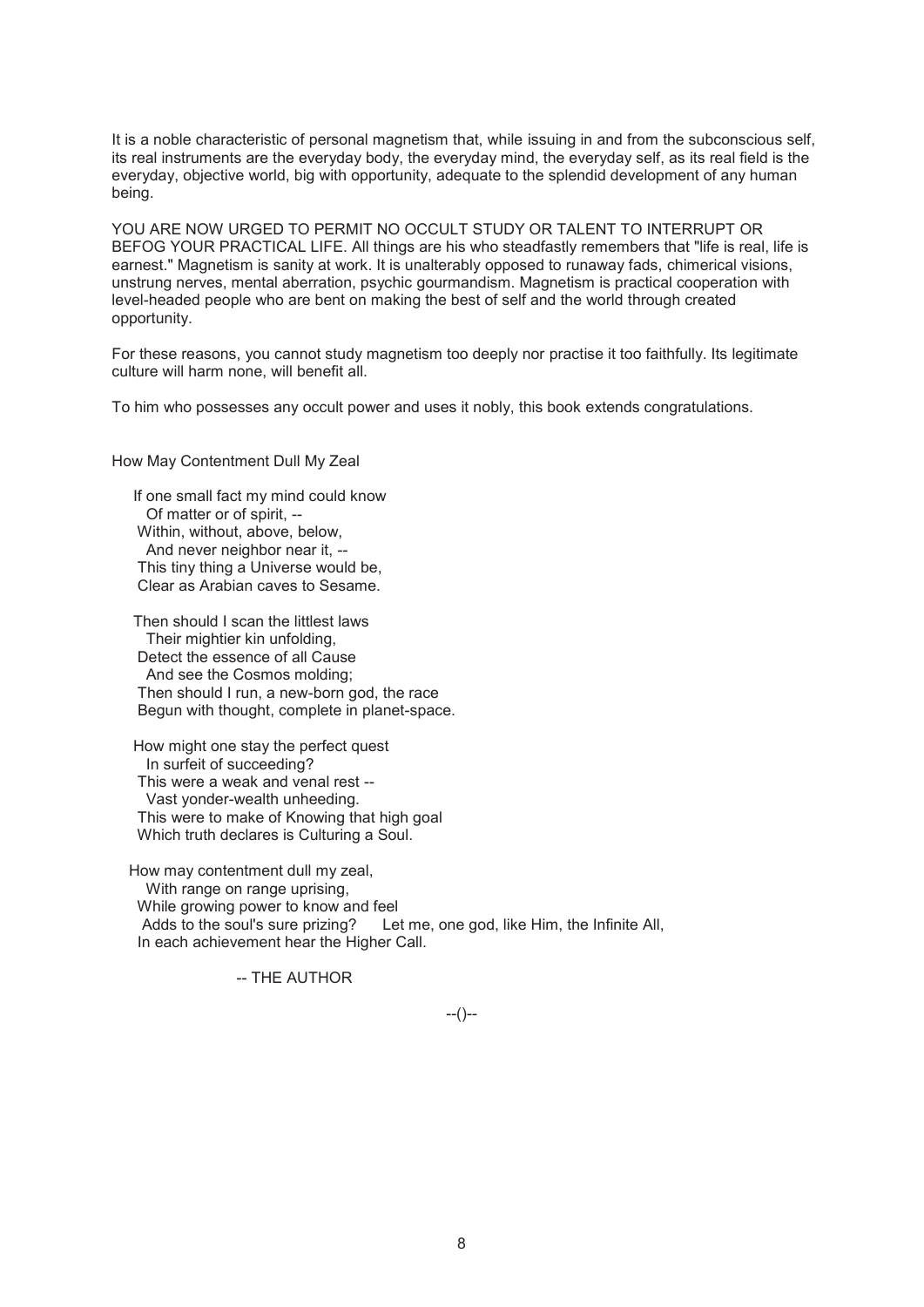## THE TWENTY-EIGHTH LESSON -- Higher Magnetic Laws.

 Relays of races, rugged and long, Up the peaks rising and blending! Wine for the daring, meat for the strong, Power with toil contending! "Higher! Yet higher!" the man's full song --"Never a last ascending!"

#### -- THE AUTHOR.

 Scattered here and there through the preceding pages, various laws of magnetism have appeared. We now proceed to formulate certain other laws that have been involved in our discussion, but not, for the most part, expressed as such. These laws are of an advanced order, and should be exhaustively studied in the interest of the highest magnetic intelligence and power. Necessarily this work must be purely individual and cannot be specifically directed. We begin with

I. LAWS OF MAGNETIC DEVELOPMENT.

 FIRST LAW: DISCOVERY OF ENDOWMENT. The limits of magnetic endowment latent in every normal person emerge only through prolonged effort in the culture of magnetism.

SECOND LAW: DIFFICULT ENVIRONMENT. Magnetism develops in direct proportion to the difficulty of environment.

THIRD LAW: MAGNETIC INTENTION. Magnetism evolves solely through multiplication of endowment into environment by the persistent magnetic intention.

FOURTH LAW: FREE ADJUSTMENT. The culture of magnetism imperatively demands that central adjustment of the self to all powers which realizes in absolute psychic freedom.

FIFTH LAW: CONCENTRATION. The magnetic multiplication of endowment into environment is only possible to intense, persistent and unified concentration to the methods of Success-Magnetism.

SIXTH LAW: PURPOSE-IDEALS. Growth of noblest magnetism depends, in the larger sense, upon general adherence to a single, preeminent, ideal life-purpose, and, in the particular sense, upon specialization of the individual in studied magnetic conduct related to that end.

SEVENTH LAW: RECEPTIVITY. The highest magnetism realizes through magnetic laws in proportion as the inner self maintains alert receptivity to the Universal Forces.

EIGHTH LAW: DEMAND. The silent, persistent demand of the self upon the Universal Magnetism makes it a center toward which the Forces naturally gravitate.

NINTH LAW: AFFIRMATION. Continuous, intense affirmation of actual possessed magnetic power stimulates the success-elements, maintains receptivity, emphasizes demand, harmonizes and intensifies inner etheric vibrations, and induces a positive movement of the universal ether and its forces inward toward the central self.

TENTH LAW: PSYCHIC ENERGY. All personal magnetism involves psychic energy developed and directed by magnetic intention.

ELEVENTH LAW: SELF-CONTROL. Magnetic energy concentrates through psychic control of its tendencies.

TWELFTH LAW: MAGNETIC QUALITY. The inner psychic attitude -- the character of magnetic intention -- determines the quality and effectiveness of the effort to multiply endowment into environment, and, therefore, the kind and degree of magnetism attained.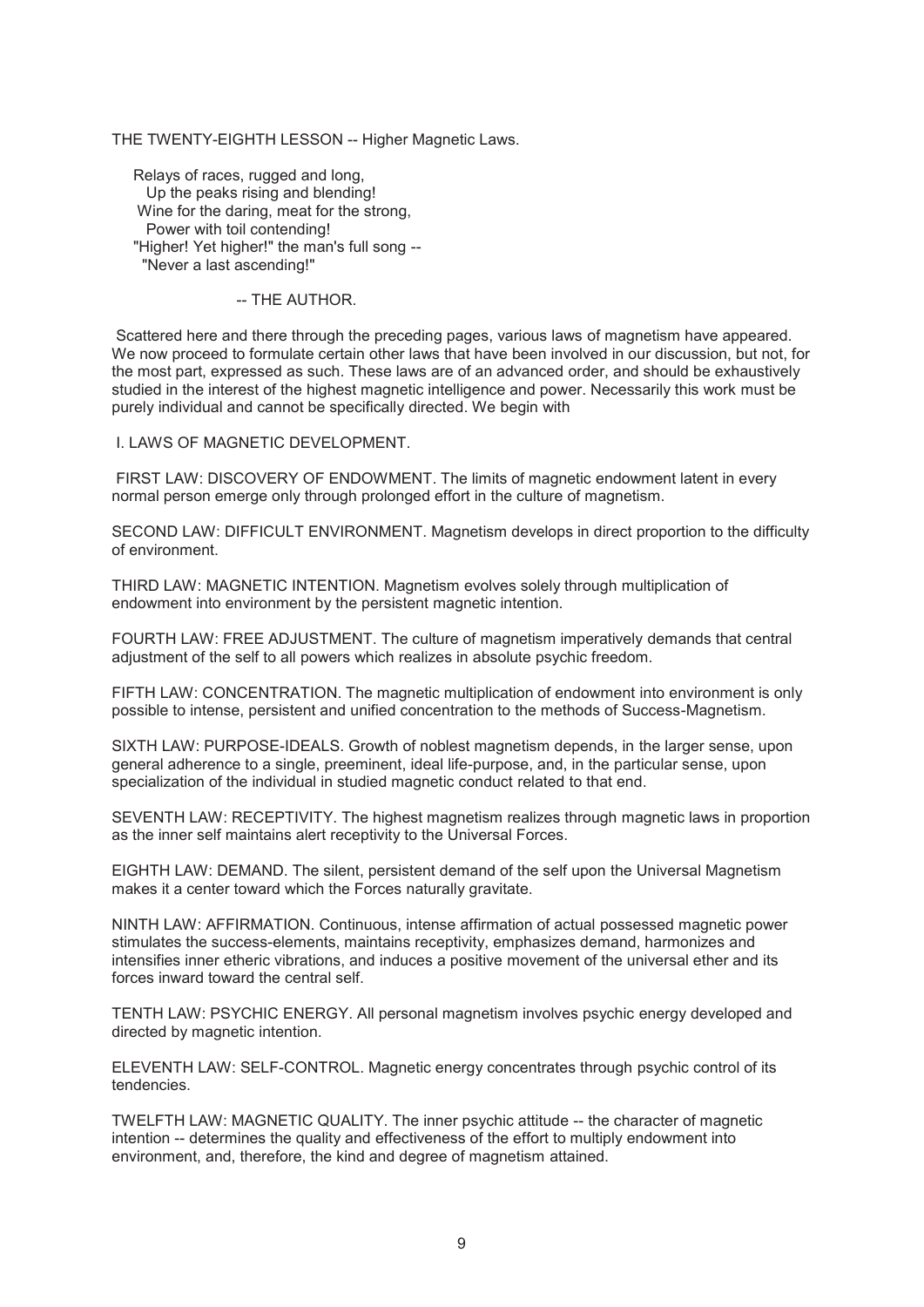THIRTEENTH LAW: SELF-VALUATION. Other things being equal, magnetism unfolds as gratifying, but unostentatious, self- valuation develops.

FOURTEENTH LAW: USE OF SELF. Under conformity to other magnetic laws, the highest magnetism issues only from the constant best use of self at its best to the best advantage.

FIFTEENTH LAW: MAGNETIC HEROISM. Self-pity, complaint, and all kindred states, confuse, weaken and waste every variety of magnetic power, while heroic acceptance of conditions for their betterment, and courageous assertion of self as master, conserve and enormously develop the noblest magnetism in proportion to the sway of the magnetic intention.

SIXTEENTH LAW: ACTION AND REACTION. Highest magnetism involves not only studied cultivation, but, as well, the magnetic utilization of stimulating reactions induced by intelligent employment.

SEVENTEENTH LAW: RECOVERY. Whoever, on occasion of any psychic (magnetic) failure or defeat, dedicates the whole of aroused desperation to recovery of ground, infallibly induces a stress in the etheric life around him which ultimately draws to his aid, with the onsweep of worlds, the Universal Forces.

EIGHTEENTH LAW: REPRODUCTION. "Everything is transmitted, everything is transformed, everything is reproduced" (Ochorowicz); in physical and psychic health alone, therefore, are the Universal Forces transmitted through perfect etheric vibrations, transformed through effective etheric conduction, and reproduced in magnetism by adequate and harmonious psychic control of etheric capabilities.

NINETEENTH LAW: SUPERIORITY OF CULTURE. The crude values of natural magnetism, the automatic functions of unconscious magnetism, demonstrate at their best solely as they climax in full conscious magnetic culture.

II. LAWS OF MAGNETIC ACTION.

 FIRST LAW: Relation of Power to "Tone." The effectiveness of magnetism in action depends upon harmony of "tone" between its possessor and any other person, and in securing such "tone"- harmony, on any magnetic plane, in any particular psychic state, at any given time, psychic and physical magnetism mutually cooperate.

SECOND LAW: Magnetic Intention. The magnetic intention ("I INTEND MAGNETICALLY") intensifies otherwise unconscious magnetism, and runs through all the mass of general etheric vibrations like a theme in complicated music, imparting to them unity, character, intelligence, and definite and enormous effectiveness in practical employment.

THIRD LAW: Influence of Purpose. In the employment of magnetism, long-run purpose establishes etheric character, and specialized purpose confirms that character if it concentrates the general purpose, but confuses that character, perhaps destroys it, if it antagonizes the general purpose.

FOURTH LAW: Force of the Ideal. Idealism of motive determines the character of etheric vibrations, and idealism of magnetic activities determines the quality of magnetism achieved.

FIFTH LAW: Sway of Other-Interest. The general sway of other- interest in life, and the particular influence of other-interest on special occasions, impart to uses of magnetism enormous effectiveness, and not least in relation to self.

SIXTH LAW: Reaction of Admiration. The consciousness of admiration for others, recognized by them, reacts with tremendous power to stimulate magnetic action.

SEVENTH LAW: Measure of the Intake. In the magnetic life, intake of power is correctly measured by output of power: inversely in waste, directly in intelligent expenditure.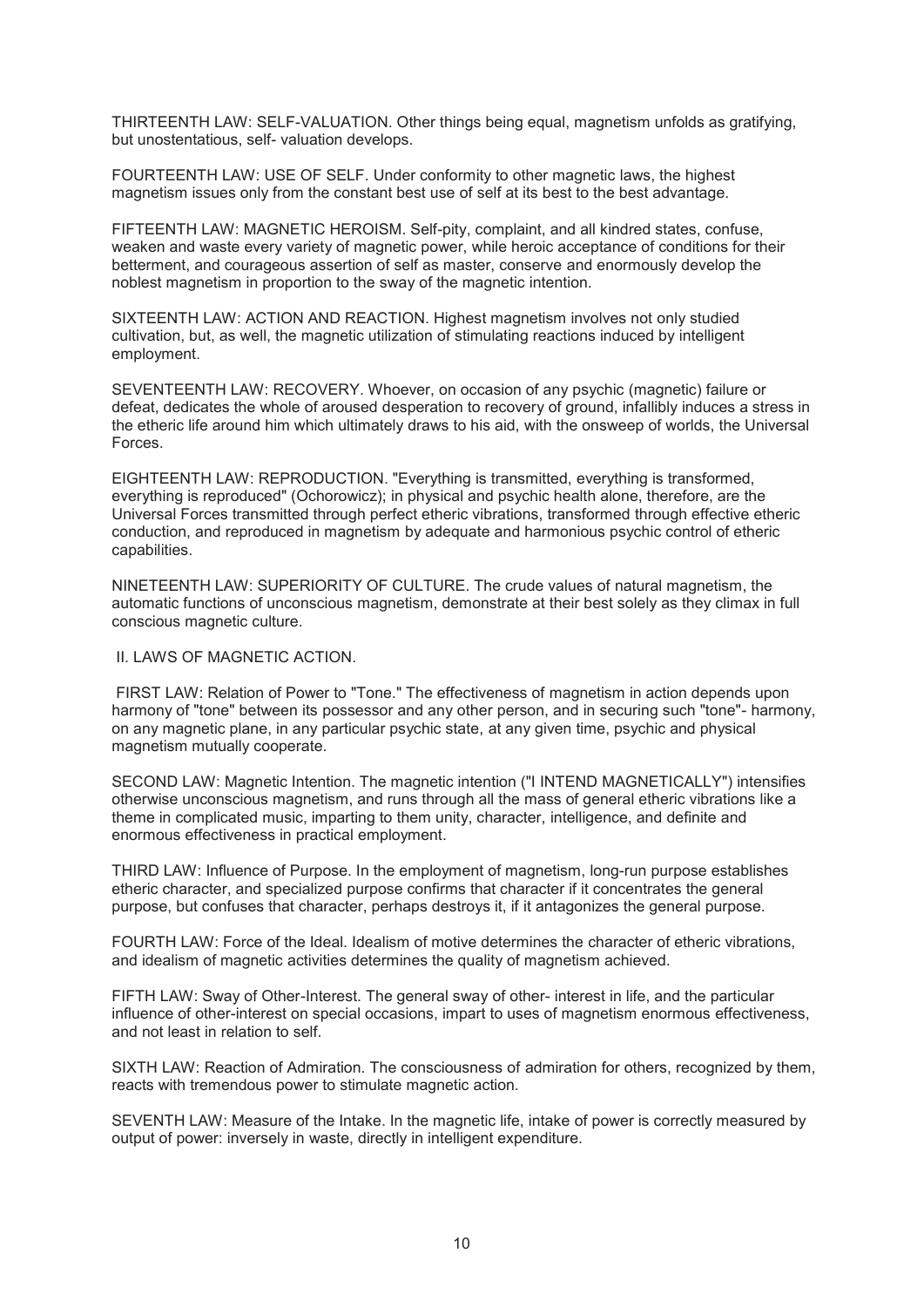EIGHTH LAW: Adjustment. Magnetic effectiveness is proportioned to accuracy and fulness of adjustment, -- to things, to laws, to forces, to times, to situations, to qualities, to facts, to truths, to persons, -- and only studied experience can discover and establish such adjustment.

The problems of adjustment to persons are these:

With inferiors, to put self magnetically, without appearance of condescension, on their levels for the end in view, -- applying then the general principles of magnetism.

With EQUALS, to apply the general principles.

With SUPERIORS, to assume their level while magnetically deferring, without adulation or humility, to such superiority, regardless of its reality or unreality, for the end in view, applying the general principles of magnetism.

NINTH LAW: THE MAGNETISM OF IDENTITY. The magnetic value of adjustment expresses the force and completeness with which the individual can identify himself with another person, suggesting oneness through attitude, gesture, act, eye, tone, language, and telepathic sympathy.

TENTH LAW: THE USE OF REACTIONS. Magnetic skill exhibits in the manner in which beneficial reactions are received and utilized, negative or indifferent reactions are ostensibly ignored, yet constituted stimulation for further persistent magnetic action, and hostile reactions are refused, without ostentation, but with determination (if worth while) to "win out" through better adjustment and increased magnetic endeavor.

ELEVENTH LAW: MAGNETIC ATTACK. Magnetic success demands the direct attack when etheric harmony of "tone" is assured, but the indirect method otherwise; that is, such attack-methods as will secure that harmony.

TWELFTH LAW: THE CONQUEST OF ANTAGONISM Magnetism ostensibly ignores, and refrains from, exciting antagonism; but, when antagonism is evident, rejects it and proceeds on the indirect attack, or openly accepts it and adopts the direct or the indirect method as the one or the other promises speediest and most perfect harmony of "tone."

THIRTEENTH LAW: MORTAL ANTIPATHIES. Success-Magnetism conquers the influence of deepseated natural antipathies only by avoiding their causes.

FOURTEENTH LAW: RE-ADJUSTMENT. The etheric life is unceasing reaction, and magnetism, therefore, demonstrates itself by squaring with every issue and making of every change and every defeat a new opportunity.

FIFTEENTH LAW: CONTROL OF OUTPUT. It is an important to know when to open the circuit -- that is, to cut off the current of magnetic force -- as it is to know when to close the circuit -- to pour forth magnetic influences.

SIXTEENTH LAW: CONCESSION. Concession becomes magnetic in its timeliness. If premature or belated, it defeats magnetism.

SEVENTEENTH LAW: HARMONIC CONDITIONS. Magnetism enhances through beauty of personal surroundings, -- in cleanliness, order, adornment, art, literature, music, and the like.

EIGHTEENTH LAW: SOVEREIGNTY OF WILL. is the director of native and unconscious magnetism and the creator and director of developed magnetism. Power of will is indispensable to magnetic power.

NINETEENTH LAW: ENERGY IN MAGNETIC ACTION. The projection of magnetic influence proportions to inner, conscious intensity of psychic and nervous states. Exploding powder in the gun calls for the man behind the weapon, and the soul within the man, and powerful vibrations within the soul's arena, and magnetic intention within the vibrations, and psychic energy within the intention.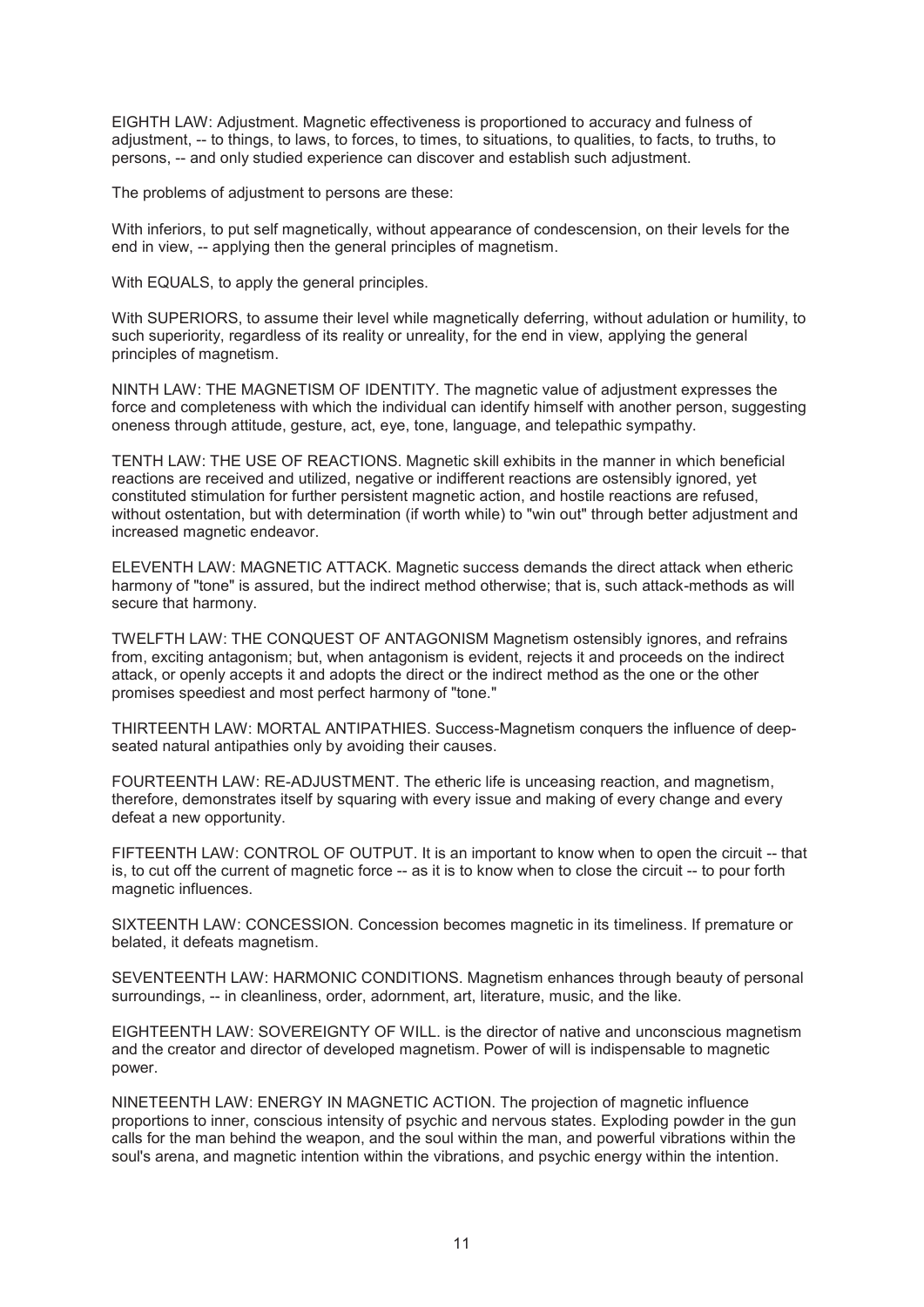TWENTIETH LAW: SELF-CONTROL. Magnetic power becomes effective precisely as mastery of self, in restraint and in handling, approaches perfection.

TWENTY-FIRST LAW: MAGNETIC HANDLING OF SELF. The attitude of magnetism, -- the magnetic intention and psychic pose, -- "I STAND POSITIVELY MAGNETIC TOWARD THIS PERSON OR THIS SITUATION," -- constantly maintained, ultimately instructs in all the arts of magnetic selfhandling through the law of auto-suggestion, and realizes in practical form its own ideals.

TWENTY-SECOND LAW: THE MAGNETIC MASK. The mask of magnetism achieves effectiveness when it covers personal states and purposes in a manner positively to attract, and in that manner alone.

TWENTY-THIRD LAW: MAGNETIC CONSCIOUSNESS. Intense magnetic consciousness -- without thought concerning it -- secures, by its uplifting and stimulating influence, the greatest exaltation of personal powers when employed.

TWENTY-FOURTH LAW: MAGNETIC FAITH. A deep and vital faith in the certainty of magnetic success renders all latent and developed magnetism dynamic, if that faith is thrown into action.

TWENTY-FIFTH LAW: THE DEMAND IN USE. In the application of magnetism to any task, intense, persistent demand upon the Universal Forces swings them directly into the effort.

TWENTY-SIXTH LAW: THE AFFIRMATION IN USE. When, in the application of magnetism, one affirms, mentally, intensely, persistently, "\_I\_ AM RECEIVING AND EXERTING POWER," he unconsciously calls to aid all the success-elements and makes himself a center toward which the Universal Forces inevitably gravitate.

TWENTY-SEVENTH LAW: THE MAGNETIC TELESCOPE. The magnetic attitudes, faith, demand and affirmation, constitute a magnetic telescope through which the distant goal of success is magnified and all nearer obstacles, lures and irritating conditions are closed out of view.

TWENTY-EIGHTH LAW: MAGNETIC ACCUMULATIONS. Magnetism, through correct application to life, not only develops in the individual, but accumulates in his environment, and reacts beneficially without direct personal supervision.

TWENTY-NINTH LAW: THE PERSONAL ATMOSPHERE. The personal atmosphere exactly reflects the inner self, and it furnishes a perfect field for magnetic effectiveness only when the self and the body are clean and buoyantly healthy. [Footnote: See the small booklet, "The Personal Atmosphere."]

THIRTIETH LAW: SUBORDINATION OF PHYSICAL MAGNETISM. In the subordination of physical to psychic magnetism, each finds its greatest effectiveness -- according to the relative development of both orders.

THIRTY-FIRST LAW: THE FIXED IDEA. Long-continued association with some fixed, great and attractive idea sets into operation certain deep, subconscious operations of the soul, which, for a time unrecognized and unmanifest in life, gradually and surely coordinate all individual powers thereto, induce a working of the whole system in harmony therewith, and finally emerge in the objective life and consciousness as a unified, actual dynamic force. The idea has swung the individual, has transformed him, has harmonized and intensified his faculties and his personal ether, has come to sovereignty in his personal atmosphere, and from there exerts a dynamic force upon other people and life's conditions.

This book has tried to saturate you with the idea of success coordinating with its necessary elements, and has thus endeavored to swing your whole being into mighty belief that large success is also for YOU.

If you have rushed through the lessons, you have failed to give the above great law its full opportunity. If you have abided with the book, patiently, confidently, energetically, taking plenty of time to work over into your practical life its teachings and directions, you have invoked that law, and, soon or late,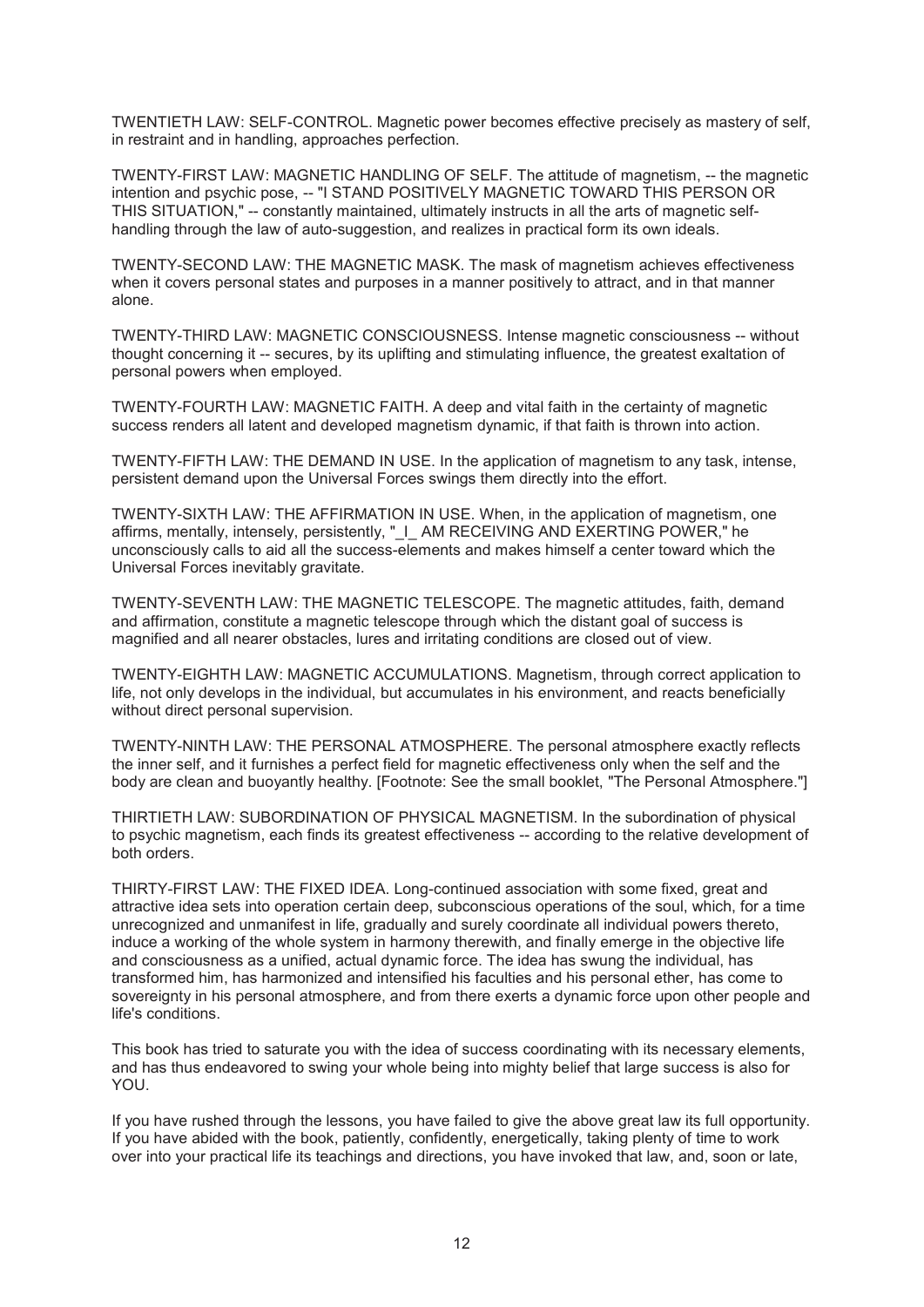you will find yourself a new soul and successful, provided you do not nullify the law by dropping out of your career the practical use of the lessons herein given.

You are now invited to assemble with these laws those that have been previously stated, and to make them guiding principles for life.

And you are finally urged to return to the first lesson and to repeat the work, greatly improved, through which you have passed.

If you cannot do this (or choose not to do so), you should at least constitute this book a permanent companion. You will find, as you refer to it from time to time, that many values have escaped you, that new values are constantly appearing, and that the volume is becoming more and more a friend and a guide. The principles and methods herein set forth should not be laid aside, at least permanently, nor forgotten, but should be worked into the very fibre of your being. You will then, and by so much, certainly demonstrate Success-Magnetism.

Many of our most persistent students have declared that this book GROWS ON THEM WITH EVERY READING. In revising its pages the author is more than ever satisfied that the volume is a great inspiration and of incalculable value to those who will make it, as designed, a Companion For Life. You will never uncover its enormous wealth.

#### MAGNETISM APPLIED.

 Having pursued our work to the present point, little need be said on the application of the magnetic power. The culture of magnetism implies all along its address to life. If you have toiled for the goal you have used the results, and experience, the greatest of teachers, has instructed you in the art of employing the etheric talent.

A few suggestions are, nevertheless, now offered as indicators of the larger possible treatment, - remembering that our field is not general success alone, nor pure magnetism alone, but is the condensed subject, Success-Magnetism. You are, therefore, invited to observe the following considerations:

I. GENERAL LIFE-PRINCIPLES:

- 1. Magnetism entertains no unnecessary thought of evil concerning others.
- 2. It is altogether superior to low-minded revenge.
- 3. It never reveals personal embarrassment.
- 4. It permits no show of irritation.
- 5. It is incapable of losing temper.
- 6. It refuses to exhibit hostility.
- 7. It never admits, never discloses, defeat.
- 8. The magnetic person never shows indifference toward others.
- 9. Magnetism conceals the feelings of ridicule and contempt.

10. If you are magnetic, you never indulge in violence.

11. You neither look for slights and insults, nor do you feel them, unless they are persistently thrust upon you.

12. You are invited to resolve upon the increase of your circle of friends, and never to lose an opportunity of winning a well- wisher.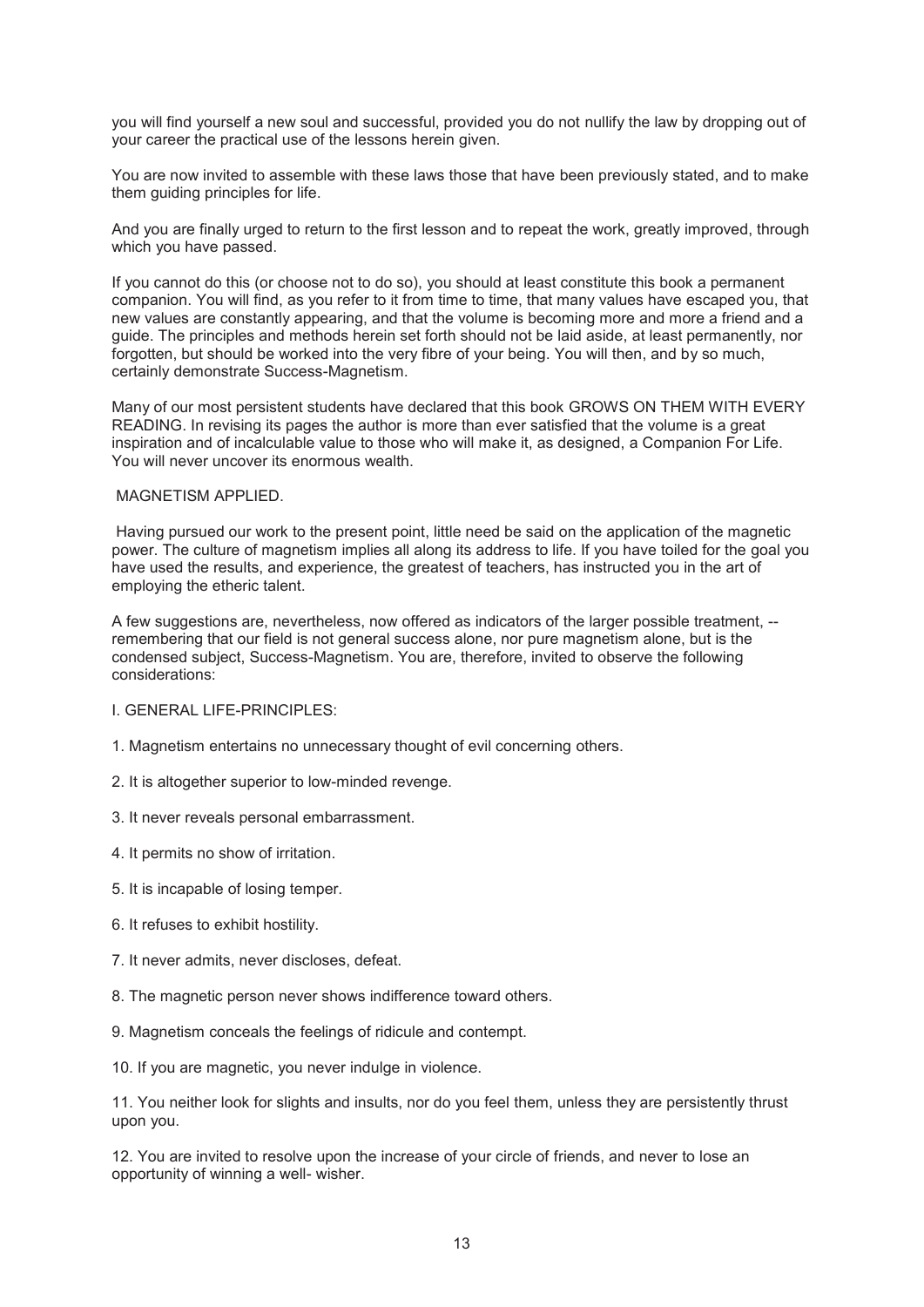13. This means, of course, that you retain every friend secured, if possible in self-respect -- which should not be unduly rigid.

14. The instant recognition of faces and recollection of names is intensely magnetic.

15. Magnetism ignores all caste distinctions, and is friendly toward all.

16. If you would be magnetic in personal relations, you must splendidly believe both in yourself and in other people.

17. The general magnetic attitude is a close compound of the magnetic thought and the successthought, buoyant in hope and courage and bound together by the magnetic will.

18. In the use of this attitude, every obligation should be regarded as profoundly sacred. The magnetic person cannot be careless in this respect.

19. This book has all along insisted that magnetic success imperatively demands the life of highest honor.

20. Above all, you are again urged to banish from the inner self fear, worry, discouragement, depression, and every such enemy to peace and power. There is in your mind an UPPER LEVEL; LIVE IN THAT. When worry and the like appear, you will find them occupying the lower level and absorbing your attention. You should instantly force consciousness to the higher ground, expelling these enemies and holding up to the better mood. This is the one secret of victory over the king's foes. The author guarantees the remedy in any case that is not fit for the hospital.

21. In the conduct of life, the magnetic person sets before the mind a definite goal, either life-long or particular, and adheres thereto with bulldog pertinacity.

22. And he, therefore, wastes no values, but economizes all.

23. He saves part of his earnings; he carries his money in his pocket-book, not loosely.

24. But he has the wisdom to recreate, to rest the body, to ease the mind, to take needed breathingspells for magnetic increase.

## II. DEALING WITH OTHERS:

 Let us finally understand. In applied magnetism, you simply harmonize the etheric states of others with those of yourself, and convey to them through the ethereal medium the purpose of your will. The FIRST condition of success here is agreeableness, the SECOND consists in tact and perseverance, the THIRD is will-power -- not brutal will-force, but magnetic power of will.

In all application of magnetism to persons, you are urged to remember that your very first goal, always and preeminently, is an agreeable feeling within their minds. You should never try to induce a person to act your way until you have thoroughly established in him a good feeling toward yourself. This is the prime initial step. When such a condition has been secured, you are then ready for the magnetic assault -- and then only.

When you are dealing with other people, endeavoring magnetically to win them to your wish, you should summon the general magnetic feeling within yourself, will them to do as you desire, and at the same time think of them as already consenting and acting. Your inner condition should be perfectly calm, buoyant, hopeful, whatever the external means employed, your mind should be concentrated upon the thing desired, and its accomplishment should be thought of as now secured. The response of the person may be delayed, but this should not discourage you, for some minds do not take suggestions (those of your unspoken will are referred to) quickly, and they do not act instantly upon their own thought. It is invariably best to induce people to believe that they are acting on their personal impulse or judgment; they should be made to feel perfectly free, not at all coerced, and that they are doing their own will rather than yours -- simply because they wish so to do.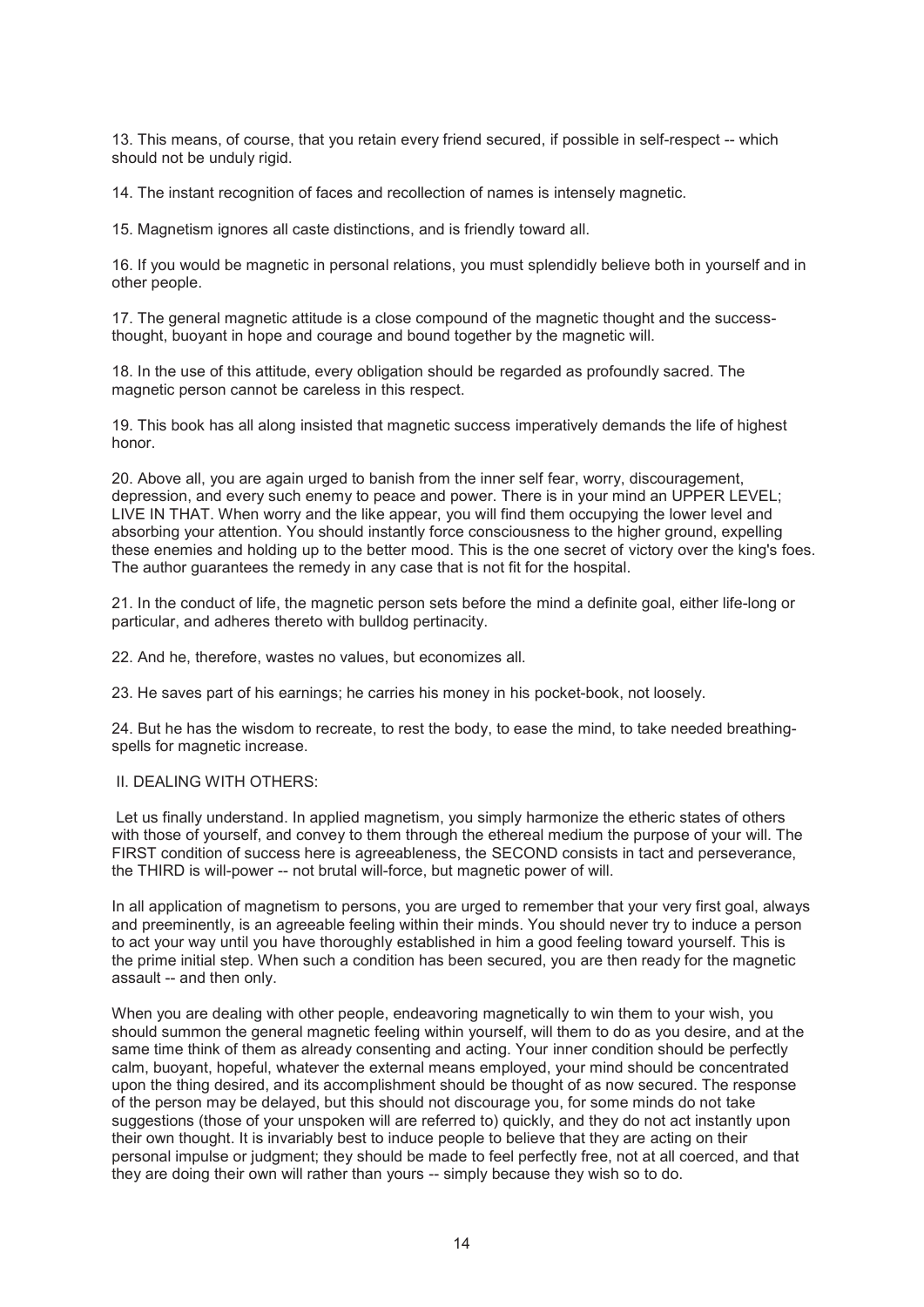We may summarize all these suggestions in the words of a distinguished scientific writer:

"Life is not a bully who swaggers out into the open universe, upsetting the laws of energy in all directions, but rather a consummate strategist, who, sitting in his secret chamber over his wires, directs the movements of a great army." This is a good description of magnetism.

III. THE SUCCESS-MAGNETISM ASSUMPTION:

We are now ready for the great assumption-principle of magnetism in applied life:

THINK OF EVERY GOAL AS ALREADY REACHED, OF EVERY UNDERTAKING AS ALREADY ACHIEVED.

TREAT YOURSELF AS A LIVE AND A SURELY SUCCESSFUL PROPOSITION.

So closes this book. The subject before us has been vast and profound. It is unnecessary to confess that the field has by no means been exhausted. At every step of study its immensity is discovered. Even when the general arena of success in life has been closed out of consideration, as in these pages, Success- Magnetism defies any single mind to fathom it or to bound it.

With this feeling, yet with the confident belief that you are more completely furnished for magnetic achievement because you have read, studied, absorbed and practised the teachings now closed, the author bids you all good-speed in life and signs himself,

Yours for real success,

A BROTHER COOPERATIVE.

--()--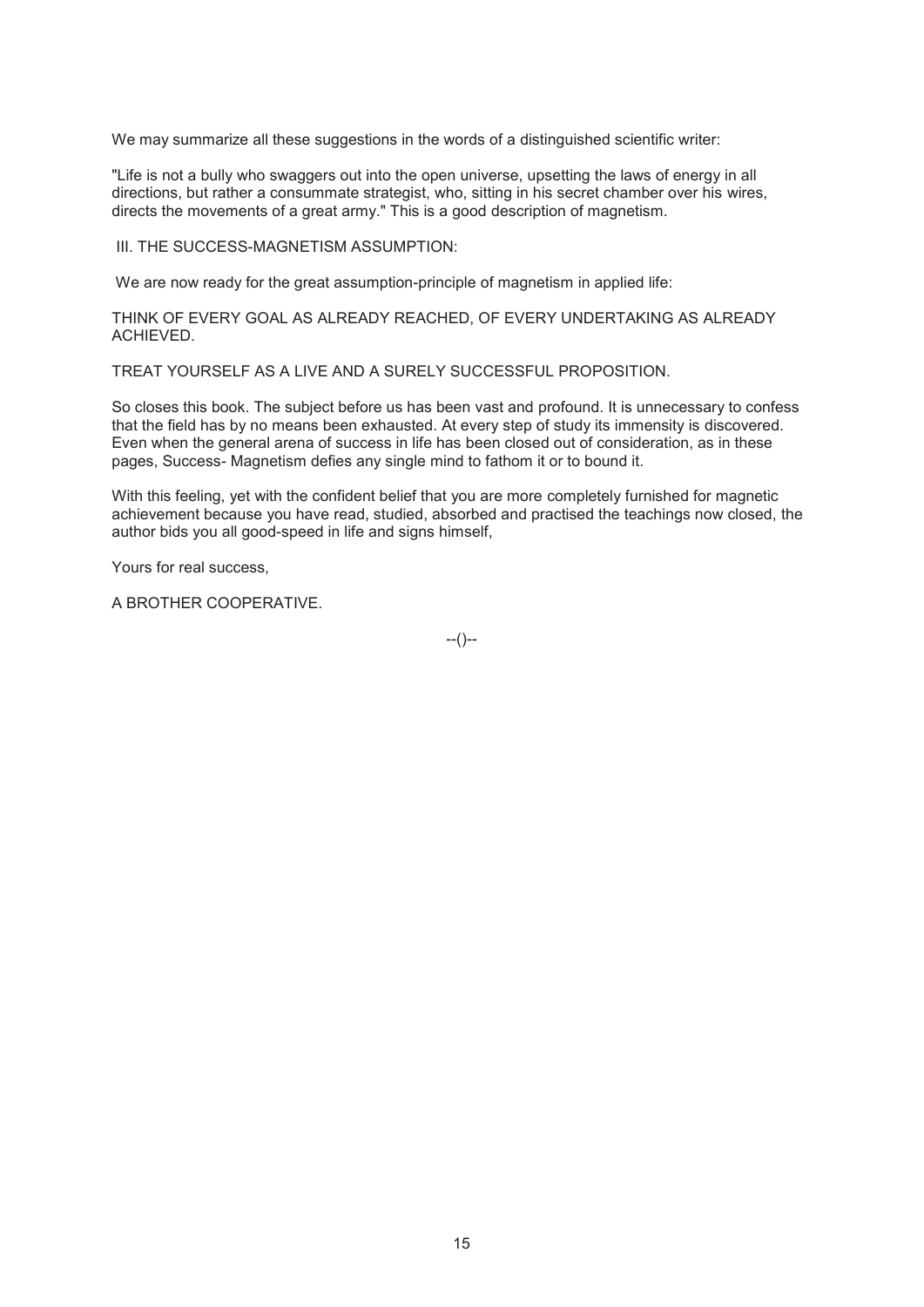# PART 22

## CULTURE OF COURAGE

The route by which we approach the pinnacle of MASTERY OF SELF now takes a new turn. It is neither that of Business and Financial achievement, as we studied in the First Division of the course, nor is it that of Success and Magnetism as was taught in the Second Division. For many students we now come to the real battle- ground where they must wage the fight for supremacy. The final 14 lessons group under the general title, The CULTURE OF COURAGE.

There is an insidious foe to mastery and freedom, which dooms millions to self-imposed bondage. Most people know it has them in its grip; countless others do not know what the hidden power is which holds them from the richer, freer, happier conditions of life.

This foe is FEAR. It assumes numerous disguises. It appears in many phases of our daily lives. It has done more to wreck careers and ruin happiness than all the wars of history. Hordes of earth toilers believe themselves beyond its influence -- while all the time it is riding their backs and laughing at them.

One reason for this is the common misunderstanding of what fear really is. Most people think of it only as fearing to meet certain people, or fearing some accident may happen to them or their loved ones. Yet there are fears of the future, fears of one's self, fears of events, fears of natural phenomena, fears of old age, fears of poverty. And there are still more hidden, stunting fears developed by the unreligious teachings of blind, bigoted, crafty Religion.

Therefore our higher advance to MASTERY OF SELF is up the steps of the following 14 lessons, in which the underlying note is the everlasting declaration, "I AM COURAGE! WHATEVER BETIDES, THE TRUE SELF OF ME DEMANDS COURAGE!"

Dr. Haddock will open new views of individual nature, personal fears, avenues of self-unfoldment, which are wholesome and uplifting for you. The following lessons are more than a conquest of fear: they are A GREAT ADVENTURE into the heart of a courageous life philosophy. They tear away bond after bond of habit, thought and action which have smothered your true, inner Self.

Passing the brief "Introductory" matter, you start in lesson one -- "The World's New Dawn," laying the foundation for Courage-power. Dr. Haddock first makes it clear why man is steadily becoming more free -- why darkening, dreadful, shackling fear is being dispelled from the world. His second lesson analyzes Fear and Reason. The third lesson explains why the healthy "tone" of mind and body is the basis upon which the structure of personal Courage is to be reared.

#### ANNOUNCEMENT.

 "For all may have, If they dare choose, a glorious life." -- Herbert.

I have received many letters from people who are distressed by their fears. To every such an one let me send this assured message:

You can grow in your soul a perfect courage.

The methods adapted to this ideal are simple, not impossible to any, and will become less and less difficult as you continue to make them more and more a real part of your life.

I do not say, "Be courageous."

I do not say, "Destroy your fears."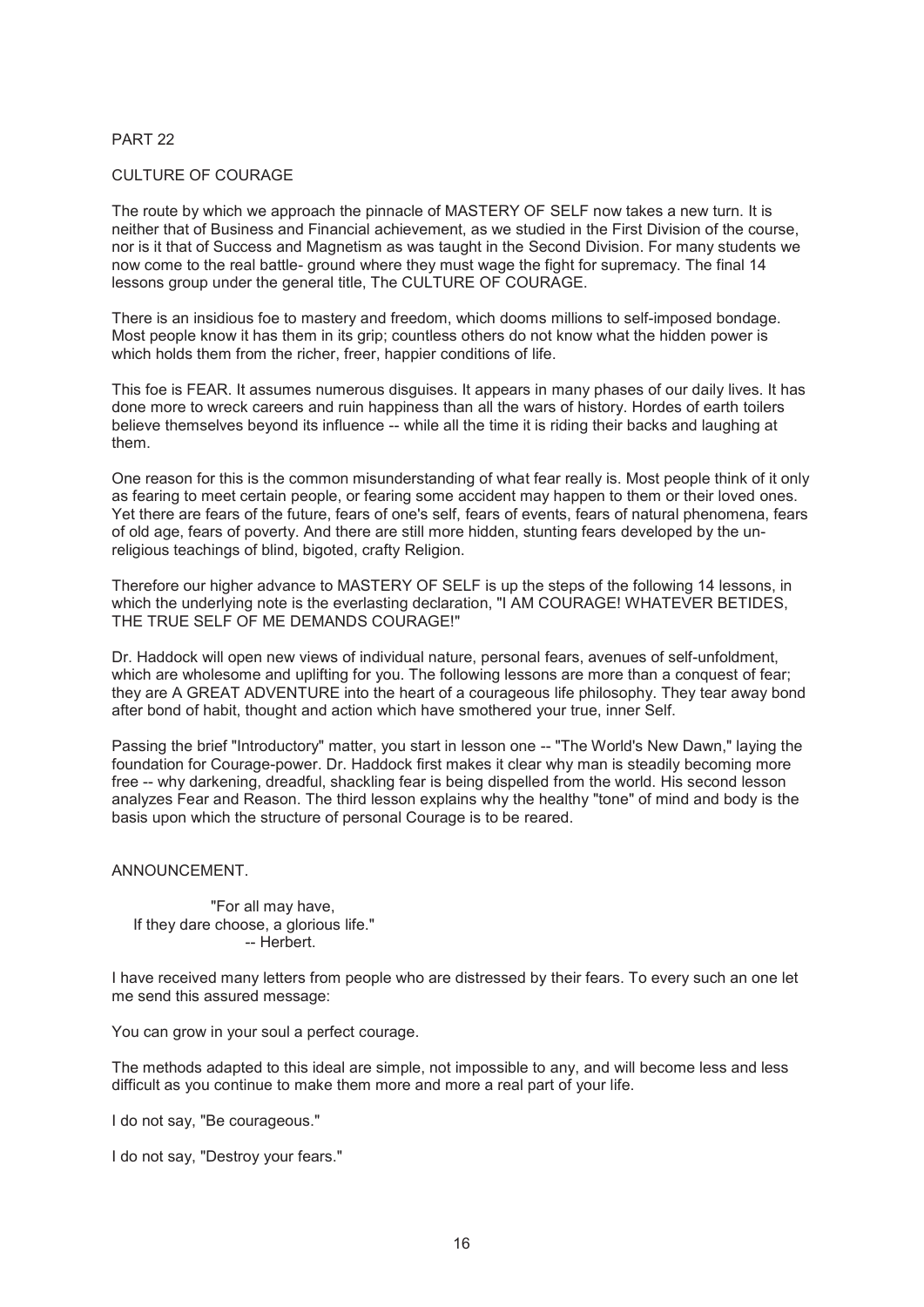Such advice is common enough, but it is altogether barren unless you know how to carry it out. I hope, rather, to present methods which shall be definite and practical, so that you will be able to do the very thing needful. These methods, in the large, I now announce as follows:

FIRST METHOD: THE INSPIRATION OF THE SUBCONSCIOUS MIND. You are invited, always through the reading of this book and during life, to believe, assume and realize --

\_I\_ AM GROWING IN MY SOUL A PERFECT COURAGE.

SECOND METHOD: THE ELIMINATION OF FEAR. This is the negative phase of our work. Specific instructions will be given having to do with every kind of fear. I shall endeavor to suggest practical help to all readers for each particular difficulty.

THIRD METHOD: THE CULTURE OF SPIRITUAL COURAGE. By the word "spiritual" I mean not merely religious in the ordinary sense, but rather that kind of courage which is just the breath and tone of the White Life manifest in the human life. The WHITE LIFE in you is harmony with the White Life which is The Good, The Beautiful, The True, The All-Health, The Father, The Infinite Soul of this wonderful Universe in which we live. If you come to harmony with the White Life, your fears will vanish because you will then share in the Courage of the Eternal Good.

There are two kinds of courage:

THE COURAGE THAT DARES AND WINS; and

THE COURAGE THAT SMILES AND RECEIVES.

 "And shall I with a Giant strive, And charge a Dragon on the field?"

In these lines we have the first kind of courage. It is good, but there is a type which is vastly superior:

I AM THE COURAGE OF THE SOUL HARMONIC WITH THE PERFECT WHOLE.

These lines indicate the second kind of courage -- than which there is no higher. "Herein is love with us made perfect, that we may have boldness."

These are our methods. They are commended to your approval. I shall try to state them plainly, going on from one fear to another, and another, until the long list is disposed of, and always shall I follow details of procedure similar to those set forth in "POWER FOR SUCCESS," the ideal constantly being

EXACTLY WHAT TO DO AND HOW TO DO EXACTLY THAT.

FOREWORD.

"There is no limit to the knowing of the mind that knows." -- Indian Upanishads.

I wish to indulge in a little Foreword because in this way may be indicated a warning against contentment with a seemingly very sensible conclusion which will prove, on further thought, to be hasty and incomplete.

Five years ago I wrote in this identical place in our study these words:

"Fear will never go out of this world until pleasure loses value, desire ceases for want of an object, and reason no longer imposes responsibility.

"The best gift of Nature to primitive man, after reason, was fear.

"The imagination is reason's magnifying power.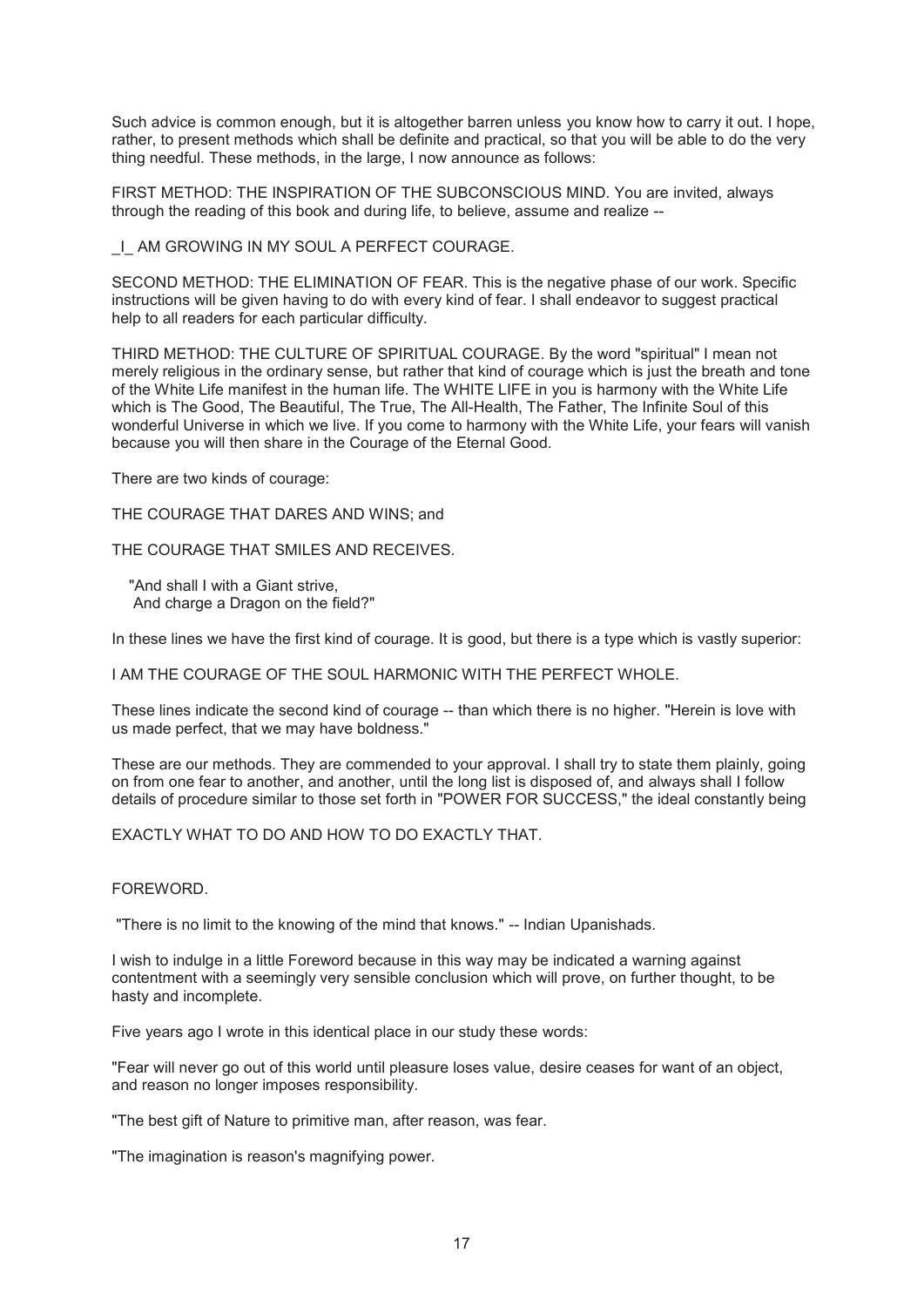"Fear observed and obeyed by reason is a friend.

"Fear and reason take care of man.

"Fear and imagination send him into a panic."

To many minds these statements will have the look of sanity.

But there are others who will instantly perceive that they represent thought on a comparatively low plane. I now observe:

The best gift of Life to primeval man, after love, was reason.

The imagination, void of love, -- the feeling of harmony with all, -- forgets reason and permits fear to enter the soul.

Fear is an ALIEN to our life, and never a friend. The real friend is reason, acting amid harmonic conditions.

When you are threatened by some hostile force or event, reason tries to induce self-protection, but you know no real fear if you are saturated with the feeling of harmony. You may believe it is FEAR that seeks your self-protection. But your REASON can do precisely the same thing without fear. Fear is, then, only an extra, a distressing extra, foisted in front of reason.

You are invited now to live the WHITE LIFE, to cast fear out, and to make real reason its substitute. By so much you will add immeasurably to personal comfort and power.

Love and reason alone can take care of man, so far as his own efforts are concerned. In properly blended proportions these constitute the very life of courage. What conceivable service then, can fear render any man or woman?

If you desire panic and distress, let imagination fill your soul with fears. But if peace, happiness, health and power be your desires, live the WHITE LIFE and hold fast only to reason.

By the reality called reason I do not mean mere cold calculation and hard logic. Such phases of reason are legitimate in their place, if freed from cunning and deceit, but the higher reason is to these as a woman's love -- look is to the glitter of ice. The higher reason is not alone intellection, it is also intuition and harmonic assurance -- what religious thought calls faith. The higher reason declares selfpreservation to be the first law of life, and then, just because this is true, it cares for self and trusts the White Universe to assist. I really do not see what a human soul need actually fear when that soul and the White Universe are bent on the same goal, the soul's welfare.

The Universe is a growing organism. It is forever striving to realize its own best estate. This is the true goal for all individuals. It is saying the same thing if we affirm the goal to be Health -- for worlds or man: Body-Health, Mind-Health, Self- Health.

When any form of health is threatened, you say, perhaps, it is FEAR that warns you to selfpreservation. But I say it is REASON, and your fear-feeling is unnecessary and hurtful. If you can remember that the White Life or Universe and you have the same desire, your highest welfare, you can banish the fear-element, reserving only the reason-assurance element. All the fears in the world cannot benefit you. Harmony and courage will sublime your whole life.

I have never known a person whose reason has induced self- suffering. Suffer-fear is always a product of diseased imagination. What some may call reason-fear, when they think they are extremely sensible, is simply fear, and nothing but fear, and it is due to imagination, not to reason.

"But," you say, "are there not all sorts of evils in the world, and do they not threaten us, and should we not forefend against them? In this forefending, how can we escape fear?"

These questions show how thoroughly fear is knit into our very lives.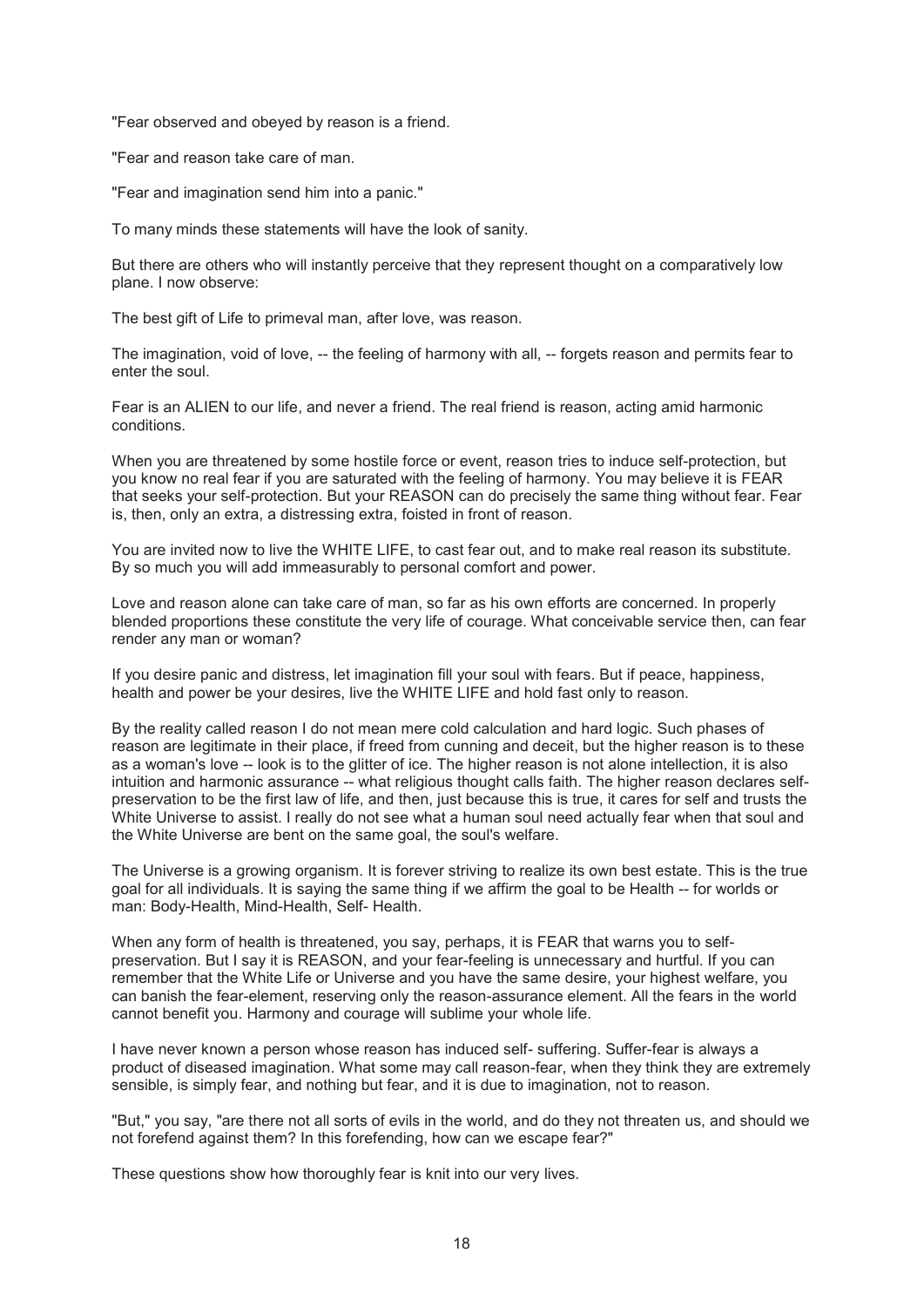Now this is precisely the point. Fear has no rightful place with any rightful living, because the WHITE LIFE alone is rightful, and in that life reason-assurance only is possible, and, therefore, rightful.

The best way in which to forefend against evil is to deny it and cast out the fiction.

This entire question of evil is at your command. Evil exists because other people admit its existence. If all were to live the WHITE LIFE, each person might rightly declare, "There is no evil." The only real evil is that which can hurt your best self. When anything hurts your best self, it is your self that hurts your self. The only evil in the Universe is some one's act hurting others, but more, hurting self. If to you evil is, then, it is yourself. You can so live the sublime WHITE LIFE of harmony as to be able to say: "So far as I am concerned, evil has gone out of the world. There is no evil to me."

You see, surely now, that you need not fear "evil." I do not know anything more absolutely and sufficiently opposed to the permission of that self-acting which alone, for you, is evil, than reason. Fear has nothing properly to do with the matter. And reason-assurance has to do with it only by living the WHITE LIFE and denying fear and evil altogether.

You are invited to make these heaven-born truths your own.

I AM GROWING IN MY SOUL A PERFECT COURAGE.

--()--

## CONTENTS.

 CHAPTER I. The World's New Dawn CHAPTER II. Fear and Reason CHAPTER III. Physical Tone CHAPTER IV. Dual Health-Tone of the Self CHAPTER V. Fear of Self CHAPTER VI. Fear for Others CHAPTER VII. Fear of Things CHAPTER VIII. The Fears of Timidity CHAPTER IX. Some People We Fear CHAPTER X. Some of Life's Relations CHAPTER XI. The Fearful Crowd. CHAPTER XII. Fear of Events-Old Age CHAPTER XIII. Courage for Future Events CHAPTER XIV. A Perpetual Tonic

#### PREFATORY MATTERS.

 "The New Dawn" "Fear-Thought and Fear-Feeling" "The Soul of the Cell" "A Regime" "Fear Not Thyself "Fear Not For Others" "Fear Not Dumb Things" "The Massing of a Hundred Faces" "Fear Not Thy Fellows" "Life's Relations" "The Raw Material" "Youth is Courage" "Fear Not Events" "The Rock of Courage"

 $-(-)$ 

The Call of Life.

 Now must the man be summoned forth To discover himself, his dual reality: His world, ten thousand fathoms deep, His star-vault, ten thousand spaces high; And come to his own like a king.

THE CULTURE OF COURAGE.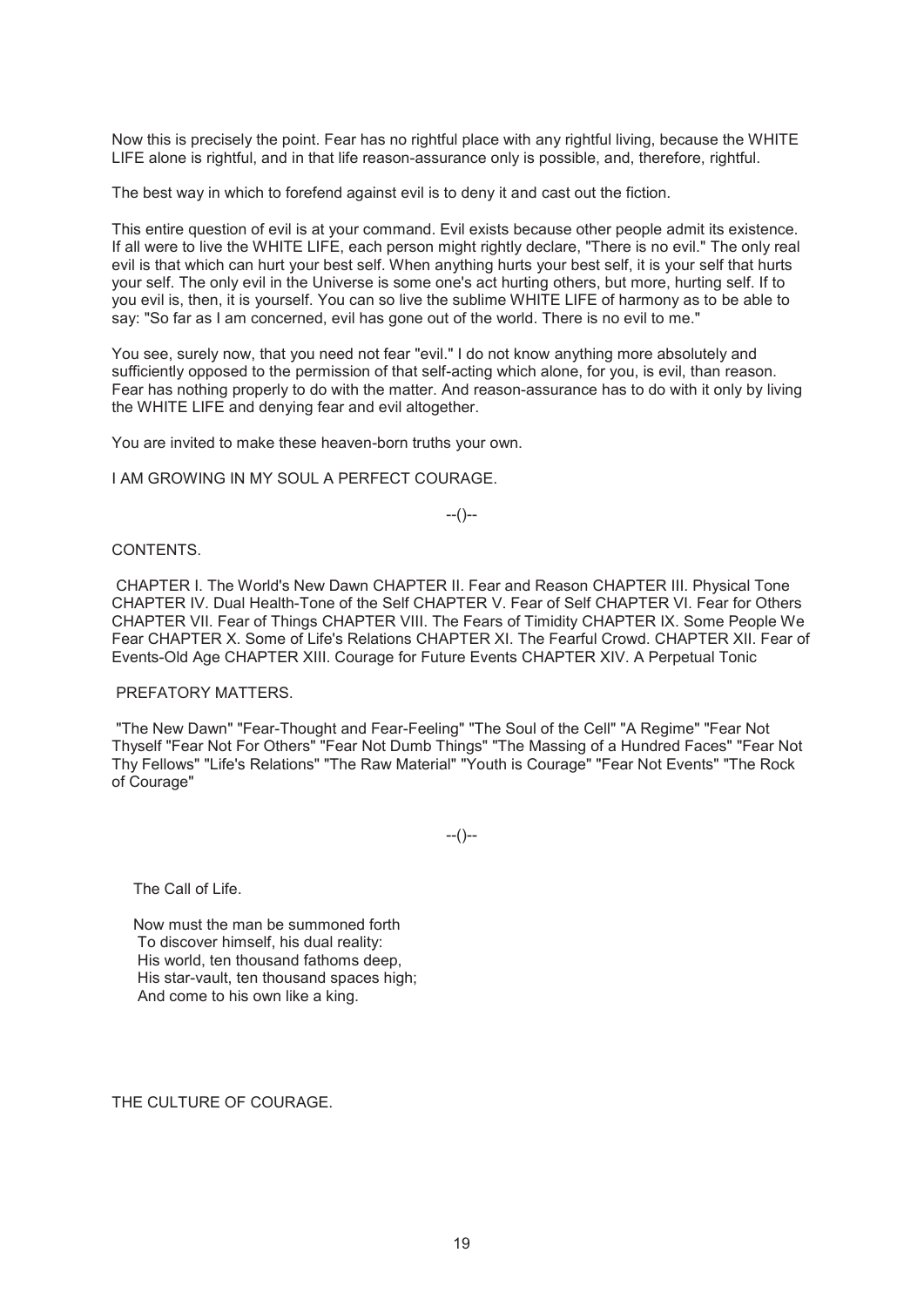THE NEW DAWN.

"The dawn of a New Day!" Never an Aryan felt the flare of this electric Fact, Nor any, or priest at his worship or earth-toiler swarming the land, Till Zarathustra discovered Ahura Mazda, Till Buddha discovered himself, the Thou of THAT, BRAHMA, Till the CHRIST-MIND assumed IT to be the  $\;$  I AM THAT I AM.

(The flare -- the ghostly breath of the long-coming Dawn -- Had passed o'er the Nature-Face, had kissed the swart Human, Ages and ages, with never a conscious start In the Man-Soul, till these had upsprung as if gods. -- For, whosoever kens the flare, kens THAT and knows the ONE ONLY WHO IS).

So, thrice have men ventured the Word: "Comes now a full Day that is New!"

Since these giant Men-Types, what times of the Small Have opened and set on poor mouthings of Truth! What Night for a thousand years twice told! With Fear, and the fierce Stars, and no Sun in the Void! Shadows -- and Fear -- and Death!

A fourth time man whispers: "The Dawn!" We LIVE! And behold a New Day!" Does the Flare of its Flood-Tide winds stir YOU? Does the light of its splendoring Sun thrill YOU? Does the marvelous Life of it stimulate YOU To a birth of the self and the kingship of THAT?

YOU live! The New Day is for each: For the hitherto Common Man, slave, For the Women, no longer a Thing, For the Child, now escaped from the animal lair. Dawn's here! (With Opportunity leading "captivity captive," (And the stars urging on to achievement, (And the Sun, breeding life triumphant); With heart courageous and faith almighty To fare forth and possess the whole world! Soul of YOU, awaken! The New Day is yours.

-- THE AUTHOR.

 $-(-)$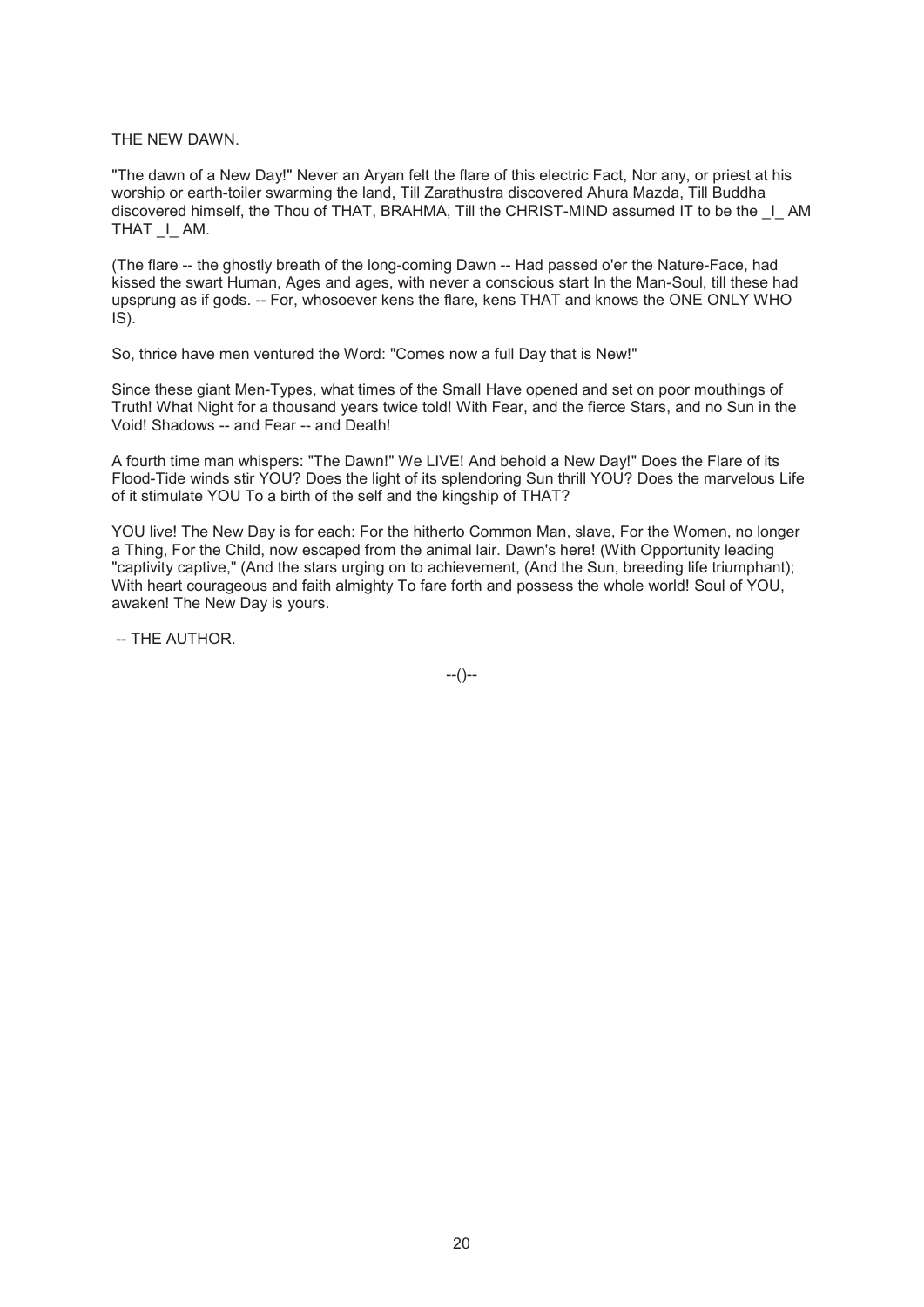# THE CULTURE OF COURAGE.

CHAPTER I.

THE WORLD'S NEW DAWN.

"Let us not look at ourselves but onwards, and take strength from the leaf and the signs of the field. He is indeed despicable who cannot look onwards to the ideal life of man. Not to do so is to deny our birthright of mind." -- Thomas Coke Watkins.

I am often asked, "Do you think the world is really becoming better?"

My inmost self -- the self I trust and try to assist -- is sure that the world is growing better, whatever the hampered intellect may from time to time aver.

For one thing, I FEEL that the world's mind is slowly yet swiftly changing its adjustment to one supreme reality -- Truth.

Always have men believed that they desired only the truth, and always have they sought and found it in part. But then they have immediately wrapped it in packages and stowed it in boxes with elaborate labels. Our nature craves reality, not wrappings and tables of contents. Therefore every age has torn off some of the ancient outer things, and insisted at last on truth alone. More than during all the centuries before, men today demand reality -- just the essential reality a human soul craves, and can recognize, and can use in the building of its life.

Henry Drummond spoke of the adjustment which a great telescope needs for photographing the stars. Let us think of one fixed star. "No adjustment is ever required on behalf of the star. That is one great fixed point in this shifting universe. But the WORLD MOVES. And each day, each hour, demands a further motion and adjustment of the soul. A telescope in an observatory follows a star by clock-work, but the clock-work of the soul is the WILL." The world and the man must WILL TO ADJUST TO TRUTH if they would really find and know Truth.

## THE WORLD ADJUSTING TO TRUTH.

 I hold that the world to-day, more perfectly than ever before, is urging an accurate adjustment of the human soul to truth -- that which alone the body demands for health, the mind for development, the deeper self for peace and power.

The old adjustments no longer satisfy. Truth is, indeed, eternal, but our relation must keep pace with it as we swing through the vast heavens of time. The photographs of yesterday do not speak correctly for to-day. We do not deny the stars; we only deny the science that is past.

This adjustment is a huge PRAYER. It is a request for truth, in a sense, but for truth only. And it is an ASSURANCE. It expects the truth. Now, that is the best kind of praying I know -- Expectation in Adjustment.

When you plant your seed or properly place your telescope, you have created adjustment, and you expect harvest and picture. EXPECTATION IN ADJUSTMENT IS ASSUMPTION.

The world no longer merely ASKS for truth; it harmonizes with Nature and Life, and so, APPROPRIATES.

The World's New Dawn.

You are invited to make this thought a lifelong affirmation: IN HARMONY | APPROPRIATE ALL GOOD.

Such is one of my reasons for believing that the world is growing better. This attitude toward Truth has influenced for the better every legitimate activity of man. The results are seen in Benevolence,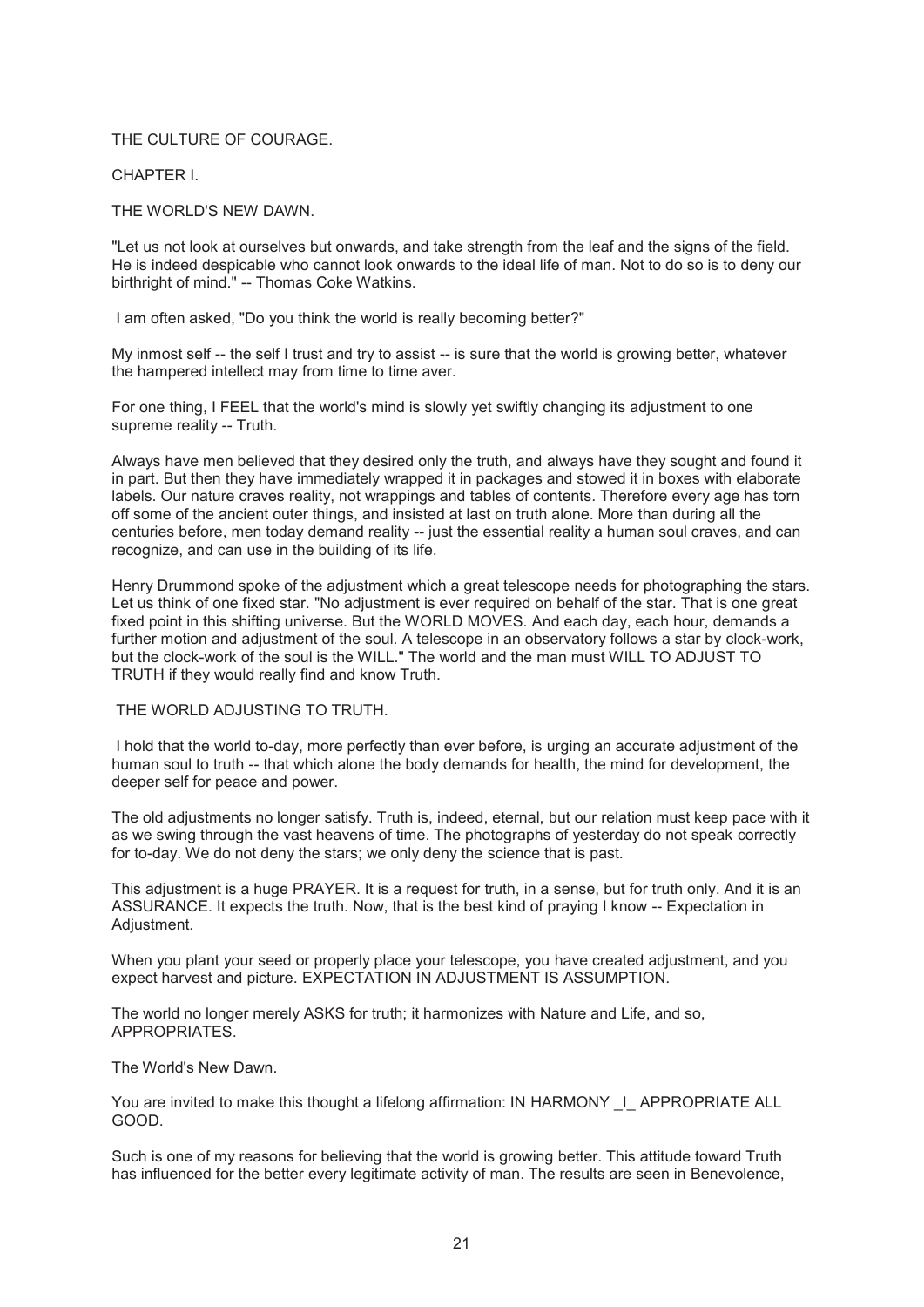Business, Education, Government, Religion. A new day of splendid, unhampered, happy and growing spiritual life is bursting over the earth. Souls are coming free. Hearts are thrilling with courage. In minds has begun the swing and heave of the sea.

I ask you to take the following lines as a symbol of the world's wonderful sense of appropriation that is everywhere evident.

 The sea, the pine, the stars, the forest deep, Bequeath to me at will their subtle wealth. Or still days brood, or rough winds round me sweep, Mine is the buoyant earth-man's vibrant health: All things for love of me their vigils keep -- I am the soul of health, of wealth.

 Run, sea, in my heart! Pine, sing in my heart! Stars, glow in my heart! For ye are mine, and my soul, Like ye, is a part Of the Marvelous Whole.

 There's no thing dear to me is not my wealth, And none that sees me I would distant keep; For swift possession is my earth-man's health, Or still days brood, or rough winds round me sweep: All things for love of me their vigils keep -- I am the soul of health, of wealth.

You are invited, now, to seize and use the spirit of this attitude of appropriation for your own welfare and power.

## COURAGE ABROAD.

 And I hold that our life is growing better for the reason that I discover, in all this new adjustment to truth, this expectation and assumption that Good will not withhold itself, and BECAUSE of these things, a new era of courage sweeping the heart of humanity from sea to sea. There is abroad a Universal Breath, manifest of Life. This breath consists of two general activities, that of Denial and that of Affirmation. Courage is a denial of fear and of the reality of fear's cause. But denial is only the beginning; the really vital thing is confidence in self and in the huge friendly Universe in which we live. Kindly remember this. You are not making progress merely because you turn your back on the Night. Progress means that you also turn face to the Sun and walk buoyantly into the Day. Courage is affirmation:

 I am the spirit of the soul Harmonic with the Perfect Whole.

Why, the attitude of healthy denial is everywhere apparent. Permit me to run over some of the things that are coming more and more to be refused acceptance. You will understand that the items are illustrations only. We are denying: The divine right of kings; the littleness and unholiness of fundamental human nature; a God who is a kind of huge carpenter; a Deity who needs to be appeased; a Providence which punishes; the idea that some people are created for toil and service and others for ease and to be served; the notion that we must eschew all drugs or depend only on drugs; the thought which makes disease an entity; the fancy that the illness of some is a divine will; the feeling that wealth should not be craved, or that it exists for a favored few; the creed that "evil" is a necessary existence; the faith that heaven is reserved for the "elect" who "believe" a number of things; the horror of an eternal hell; the heresy that religion, the spiritual, need have anything to do with creeds, rites or ceremonies; the feeling that success is only for the favored ones of earth; and so on, and so on.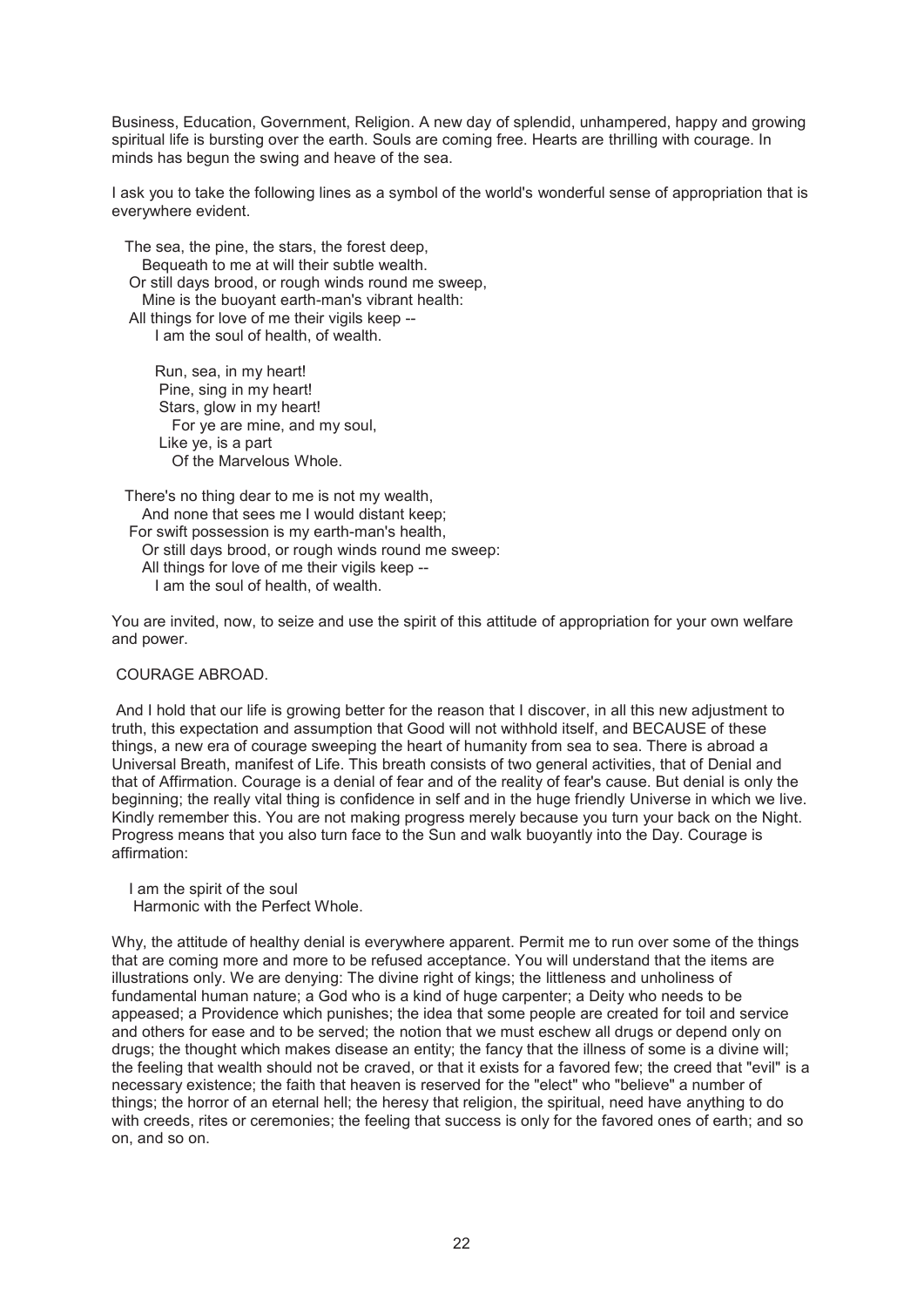These are merely miscellaneous examples of the thousand old-time "truths" which are now more and more denied. Many pages would be required to set forth the ideas and dogmas which are unceasingly and emphatically being rejected, thoughtfully, deliberately, and in a wholesale manner throughout the world of earnest men and women to-day.

But when you deny, it is a great mistake if you do not affirm something better. The breath of courage which is sweeping over the earth, therefore, is splendidly declaring for ten thousand deathless realities to take the place of mistaken beliefs. I have space simply for a few illustrations. Are we not affirming somewhat as follows at the present time?

SIGNS OF THE NEW LIFE.

Deity is neither Jew nor Gentile; He is the Infinite All-Good -- the Eternal White Life.

The Infinite and Eternal White Life is evolving a Universe toward the ultimate perfection of absolute harmony.

All HUMAN BEINGS are in fundamental nature divine.

We are here for the purpose of GROWING TO BEST ESTATE.

Every man, woman and child in the world is ENTITLED TO HEALTH, HAPPINESS, POWER.

"EVIL" is derangement in individual life induced by individual and world-thought gone wrong. As such derangement "evil" is real, but this reality is not necessary or essential, and it may be banished totally and forever.

DISEASE is dis-easement of the matter of a body induced by dis- easement of soul in a body. The self creates or builds its own body, and the condition of the self determines the condition of the body. In "Power For Success" I have stated what I believe to be the growing conviction in this regard. "The sound body is a perfect material expression of the Universal Forces playing into its field, and its physical character is determined by the psychic character of its owner." "In a state of health, all physical movements must necessarily cooperate harmoniously with one another and with the Universal Forces."

What we call MIND is a collection of powers organized for use by the self, and these powers are rightly developed only by the good, the true, the beautiful. If the feeling of goodness, or of trueness, or of beauty, is deep within the subconscious phase of the self, mind-life exhibits as mental health. Mental health is a universal right.

The "SPIRIT" -- not to refine on philosophy -- is the real self which builds body and may unfold mind. The highest state of the individual, therefore, is religious at the top. This is spirituality. But the only conceivable essential to spirituality is a belief in, and an intelligent (truth-using) surrender to, the White Life -- conceived in one's own way -- for harmony and oneness therewith.

HAPPINESS consists in being consciously harmonized with the true, the good and the beautiful. It is not necessary, however, although it is, of course, better, to know these words. The child vibrates with goodness without understanding the name "goodness." And so on.

POWER IS PERSONALITY RECEIVING ITS OWN IN THE REALMS OF LIFE.

All things exist for all beings.

Such are some of the realities that are being quietly and potently assumed and affirmed to-day throughout the world. Of course the language of assertion will vary with each individual, but this is immaterial. The essences affirmed are beyond cavil. Other illustrations might be given, but they would be mere phases of that one breath of new hope and courage that is stirring in every land, to "spread contagion on mankind," of the "life which really is."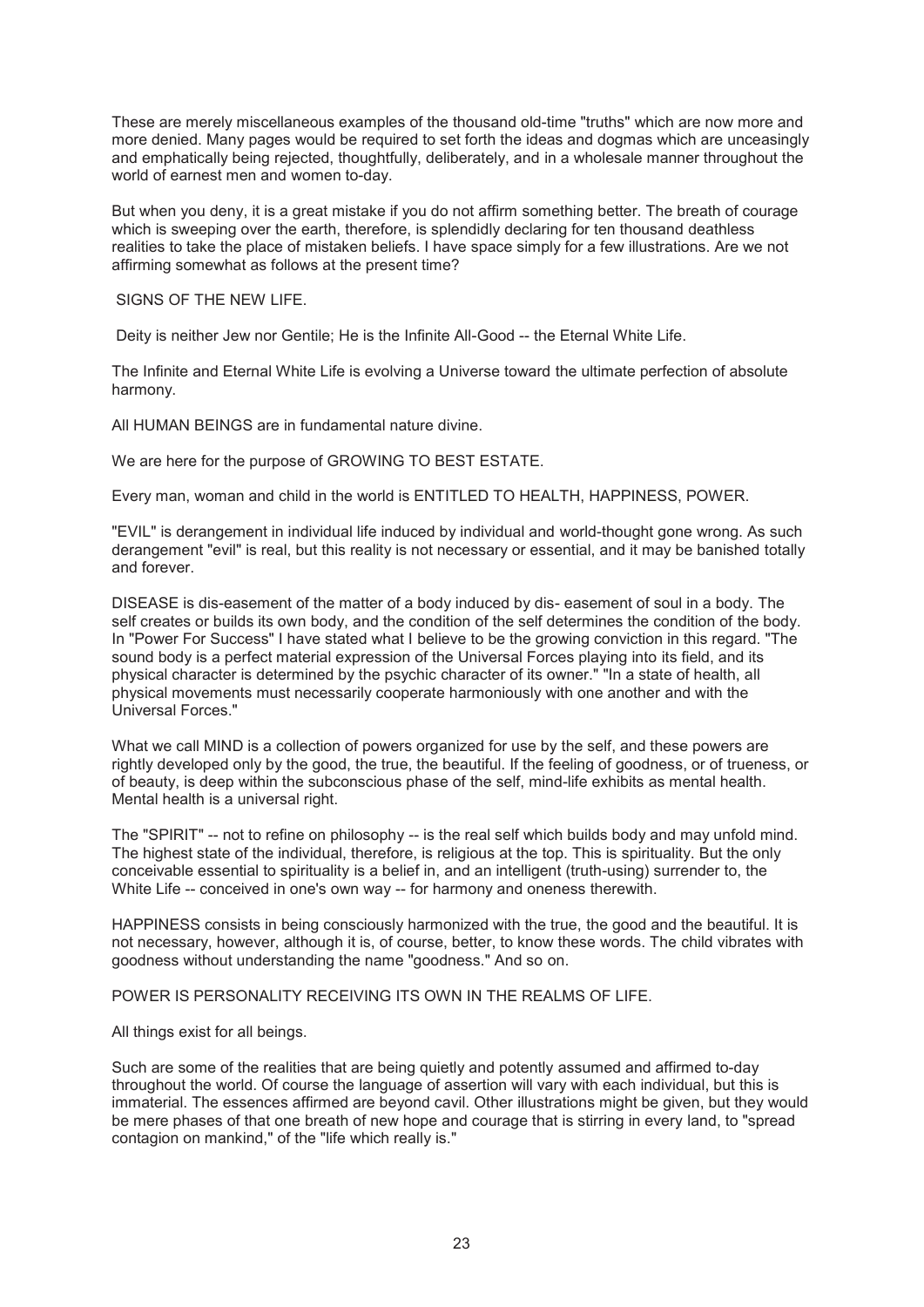These higher thoughts, however, are of the Dawn only. The full Day is not yet with us. Shadows still there are, and error, disease and pain. Why must these false "realities" remain? Solely because of three things that linger on:

FALSE THOUGHT -- SELFISHNESS -- FEAR.

And when fear vanishes, replaced by the WHITE LIFE, selfishness will die as impossible, and thought will no longer be false for the reason that only truth will be possessed.

If the whole world, then, would but thrust out fear and receive the spirit of courage, I do not know any "evils" that could endure a century.

And if you who read these pages will but swing up to the WHITE- LIFE harmony-plane, Health, Happiness and Power must be yours as surely as air rushes into a broken vacuum. If you ask, "What are the limits of this truth?" I answer, "I don't know." To speak otherwise would be mere speculation. I affirm the great truth: All things are yours. That YOU, if stricken through and through with dis-harmony, may be ABLE to receive ALL you crave, I may not affirm. Nevertheless, it is permitted to say:" Launch out! Launch out in the New Thought of Life, and receive, as you do so, whatever is rightly your own, as you are increasingly able to do so."

Man has banished many of his fears already. It is not a long run of the centuries since he quaked before the gloom of the forest, the solitude of the hills, the fog of the vast sea, and, creating innumerable gods and devils by that wizard of distortion, the imagination, lodged them in every object of existence under and in the heavens. He has gotten rid of these.

But when we observe the fear of water, the fear of tornadoes, the fear of lightning, the fear of fire, the fear of disease, the fear of accident, the fear of death, the fear of ridicule, the fear of public opinion, the fear of bankruptcy, the fear of self, the fear for self, the fear of others, the fear of failure, the fear of devils, the fear of a vindictive God, the fear of the future, the fear of a hell -- Oh, then, we know that the sun of light is not at his meridian height. We can yet get rid of these also. This is one of the world's tasks. This is your task, if you would make the most of your self and life.

"There is yet very much land to be possessed." No one will possess all of that land in the present stage of existence. Some will be able to claim more than others, but they will err if they assume themselves to be favorites, and the "others" will do worse than err if they complain, "We, alas, are down on our luck." Be assured of one thing: all may be rid of their fears and the whole mass of distress induced by fears. All may acquire dauntless yet serene courage. In that state, if it be of the highest, as it may be, will come to them a peace, a happiness, an influx of buoyancy, a confidence, a sense of well-being, the like of which they have never known.

## PRIME DENIALS AND AFFIRMATIONS.

 You who now read this page are, thus, invited to begin our study by denying and affirming, as follows:

## FIRST -- THE DAILY REGIME OF DENIAL:

I deny the existence of error, so far as I am concerned. I deny disease to be my necessary portion. I deny the need of any of my fears. I deny the reality of any cause for fear. I deny that I am less than a king. I deny that ignorance is an essential part of my lot. I deny that poverty is decreed to me. I deny that I am low-born or of bad blood. I deny that I am "down on my luck." I deny by my life that others are my superiors. I deny that anything can hurt the essential ME. I deny a vindictive God. I deny that slavery is religious. I deny that I am not the friend of the White Life. I deny that I am mean, low or ignoble in morals. I deny that my best life depends on creeds. I deny that the Universe is not for me. I deny that health is not my rightful claim. I deny that I am unhappy or depressed. I deny that I am weak and a nonentity. I deny that I shall not unfold forever. I deny all that is opposed to my best welfare.

SECOND -- THE DAILY REGIME OF AFFIRMATION. I affirm truth to be my desire and possession. I affirm health to be my rightful claim. I affirm fearlessness of that which I have feared I affirm cause and reason only for courage. I affirm that reason is independent of fear. I affirm my sovereign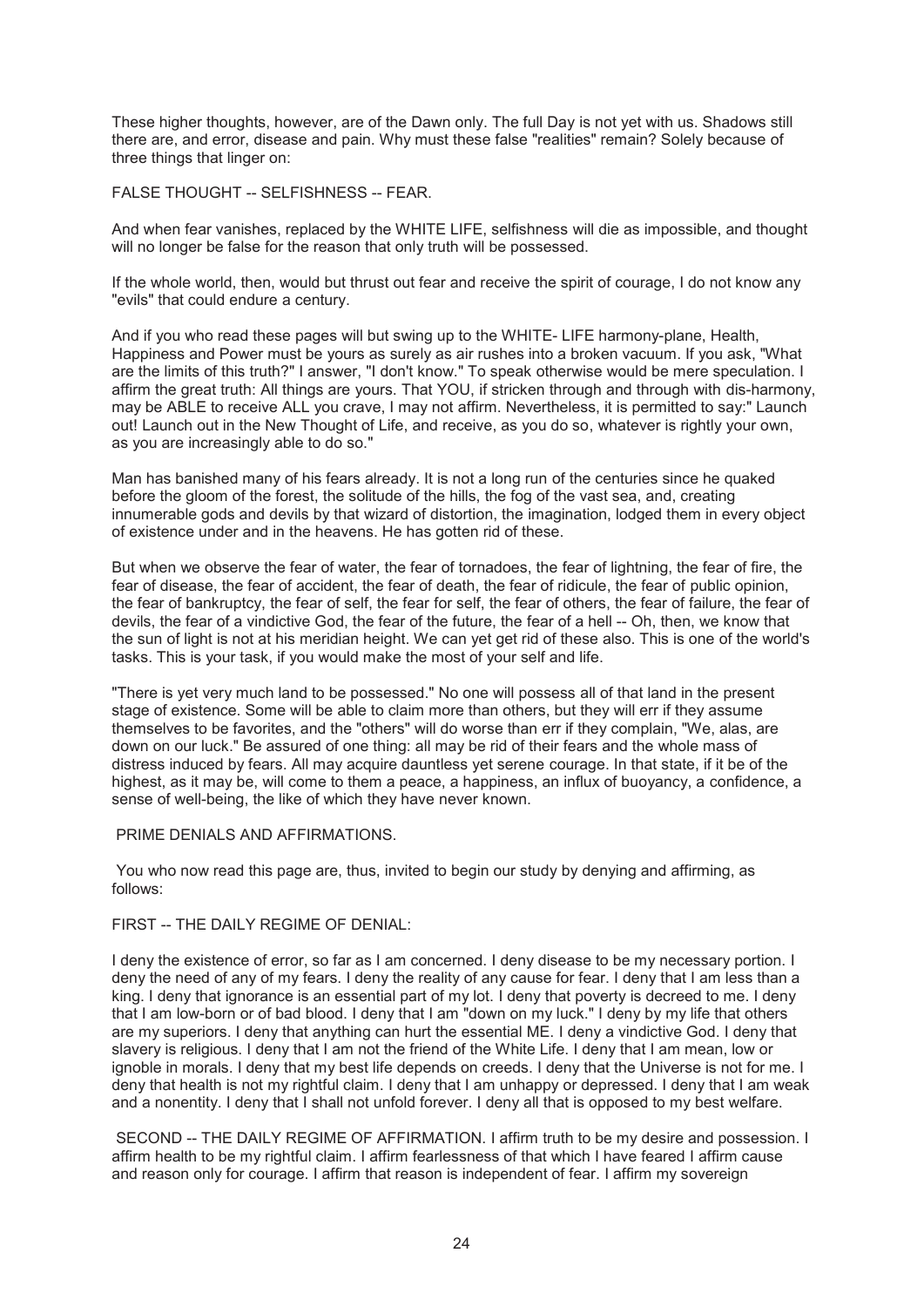selfhood. I affirm that life is my perfect university. I affirm that I am success. I affirm that a part of the world's plenty is for me. I affirm myself the WHITE-LIFE equal of others. I affirm my real self impregnable to hurt. I affirm the Infinite Life to be my Friend. I affirm that spirituality is true freedom. I affirm myself the friend of the Infinite. I affirm that mine is the WHITE-LIFE. I affirm my independence of narrow creeds. I affirm buoyant happiness as my present possession. I am power! I shall live and unfold forever.

It may be that all this is strange thought to you, almost meaningless, perhaps. You are invited, therefore, to remember that thousands of people have felt similarly at first, have then caught a glimpse of the truth here and there, and finally have experienced a wondrous recognition of the New Dawn which has now surely come to the world. It is significant that these are saying, "There is nothing else worth while in the whole earth."

Two men were scraping paint from a house preparatory to putting on. a new coat of color, One of them who had been helped back from mental unbalance, and helped solely by thought, broke a long silence and said: "This is the whole thing." He referred to the dawn of Real Life in himself.

If, now, this chapter has seemed to broach the subject of religion, remember, it does not deal with religion as you perhaps know religion. The only thing valuable in religion is the White Life within the human self. That alone is religion. Call it what you will. And it means just that courage which makes us buoyantly equal to any kind of life that is right. The methods of this book will prove of value to you, whether or no you go into the WHITE- LIFE phase of existence. But they will realize completest value if you will swing at the start clean out into the one greatest thought -- "\_I\_ SURRENDER TO, AND \_I\_ RECEIVE, THE INFINITE WHITE LIFE."

It is because I desire every reader to get this perfect start in our study that I have indulged in the rather general outlook on the world's New Dawn. Hereafter our work will be more specific and adressed to the varying conditions of the individual man or woman.

## FEAR -- THOUGHT AND FEAR -- FEELING.

 The INTELLECT coldly reflects What Is: An icy, crystalline lake portraying earth and sky In shadows beautiful as death -- And void of pulse, or warmth, or music of good life. This is no Eye with which to view the world!

The SOUL reflects the universe With ECSTASIES of heat, of hue, of harmony! Its INNER gaze creating Life in Fact, So, robing sheer Reality in colors ravishing, Giving it Voice, forming within it Heart, And vitalizing All with Feeling -- Being's blood. This is our Eye, viewing the world it builds.

Fear blurs that Eye, while Reason clears: Pure mind lacks Passion adding values to existence; (Who loves mere ghost -- flowers born of moonlight?) Pure Feeling lacks in REASON, needing values, And, lacking so, fills Eye of Soul with fantasies, With wild distortions of imagination's lust. (Who loves the fire -- hued, smoke blooms of Hell's Land?) And always Fear feeds Feeling's grotesque growths Till Soul's Eye on its own creation looks As on eternal Truth. Then Truth and Nature, Deity and Man Evolve dread enmity and horrors multiple, And Soul flees terror-stricken on to Death.

Oh, I will rule heart's Feeling for good Life, Given Soul's Mind for this -- naught else: That Reason may re -- think the Beautiful and Happiness And see eternal Truth and Truth-Fact as my lovers -- Veracious Guardian Angels guiding all my way -- Cooperative, like the brain and heart of body, To lead my soul on Courage (not on Death) And make me worth the skill Of the illimitable years -- a Mind -- Man, whole! -- THE AUTHOR.

--()--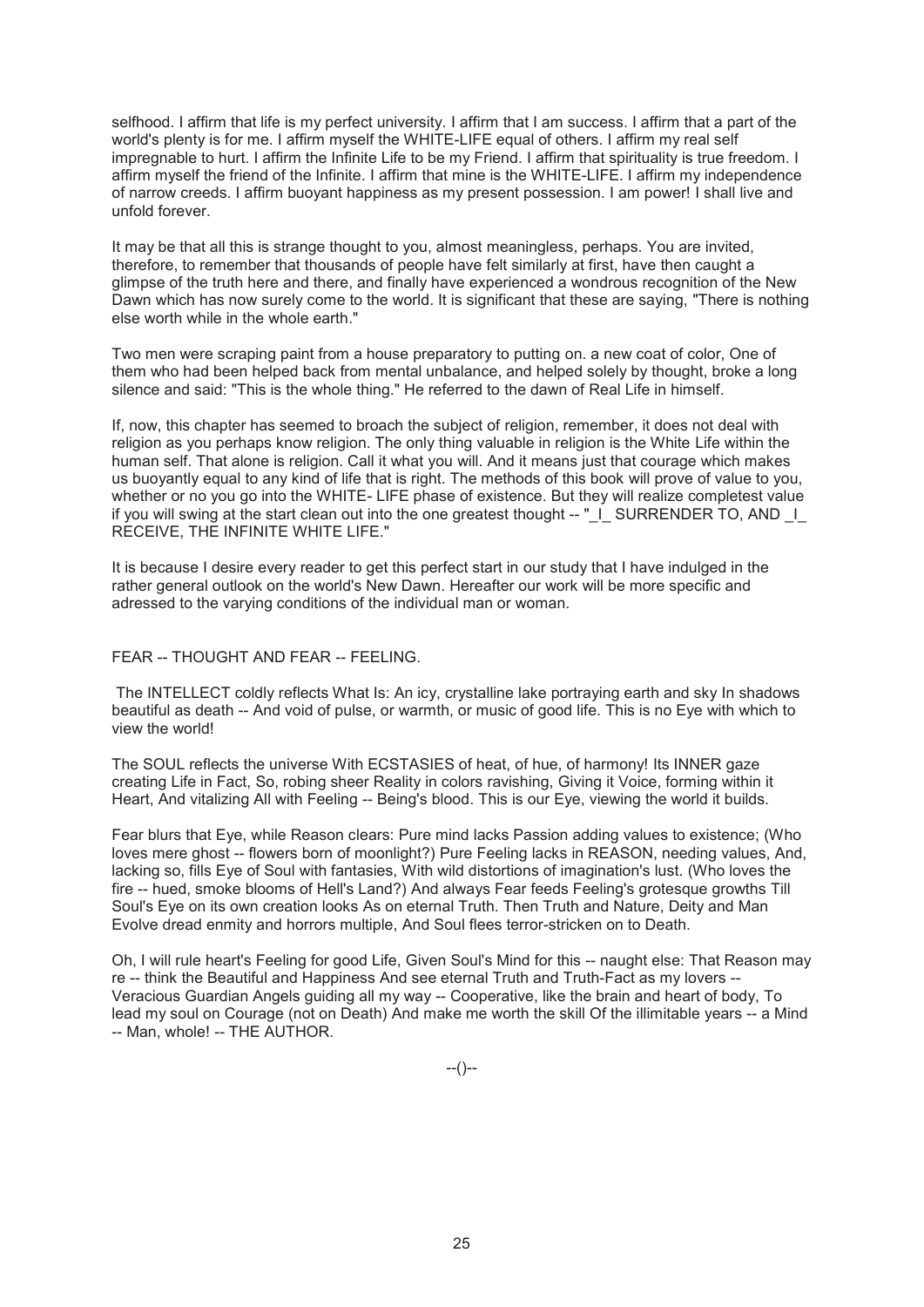# CHAPTER II.

# FEAR AND REASON.

"In civilized life it has at last become possible for large numbers of people to pass from the cradle to the grave without ever having had a pang of genuine fear. Many of us need an attack of mental disease to teach us the meaning of the word." -- William James.

We have all heard the seemingly discriminating remarks that fear is normal and abnormal, and that normal fear is to be regarded as a friend, while abnormal fear should be destroyed as an enemy.

The fact is that no so -- called normal fear can be named which has not been clearly absent in some people who have had every cause therefor. If you will run over human history in your mind, or look about yea in the present life, you will find here and there persons who, in situations or before objects which ought, as any fearful soul will insist, to inspire the feeling of at least normal self-protecting fear, are nevertheless wholly without the feeling. They possess every feeling and thought demanded except fear. The idea of self-preservation is as strongly present as with the most abjectly timid or terrified, but fear they do not know. This FEARLESS awareness of fear -- suggesting conditions may be due to several causes. It may result from constitutional make-up, or from long -- continued training or habituation, or from religious ecstasy, or from a perfectly calm sense of spiritual selfhood which is unhurtable, or from the action of very exalted reason. Whatever the explanation, the fact remains: the very causes which excite fear in most of us, merely appeal, with such people, if at all. to the instinct of self-preservation and to reason, the thought-element of the soul which makes for personal peace and wholeness.

# BANISH ALL FEAR.

 It is on such considerations that I have come to hold that all real fear-FEELING should and may be banished from our life, and that what we call "normal fear" should be substituted in our language by "instinct" or by "reason," the element of fear being dropped altogether.

"Everyone can testify that the psychical state called fear consists of mental representations of certain painful results" (James). The mental representations may be very faint as such, but the idea of hurt to self is surely present. If, then, it can be profoundly believed that the real self cannot be hurt; if the reason can be brought to consider vividly and believingly all quieting considerations; if the self can be held consciously in the assurance that the White Life surrounds the true self, and is surely within that self, and will suffer "no evil to come nigh," while all the instincts of self -- preservation may be perfectly active, fear itself must be removed "as far as the east is from the west."

This splendid conviction I earnestly commend to all readers.

These are the ways, then, in which any occasion for fear may be divided:

As a warning and as a maker of panic. But let us say that the warning should be understood as given to reason, that fear need not appear at all, and that the panic is perfectly useless pain. With these discriminations in mind, we may now go on to a

# PRELIMINARY STUDY OF FEAR.

Fear is (a) an impulse, (b) a habit, (c) a disease.

Fear, as it exists in man, is a make-believe of sanity, a creature of the imagination, a state of insanity.

Furthermore, fear is, now of the nerves, now of the mind, now of the moral consciousness.

The division depends upon the point of view. What is commonly called normal fear should give place to REASON, using the word to cover instinct as well as thought. From the correct point of view all fear is an evil so long as entertained.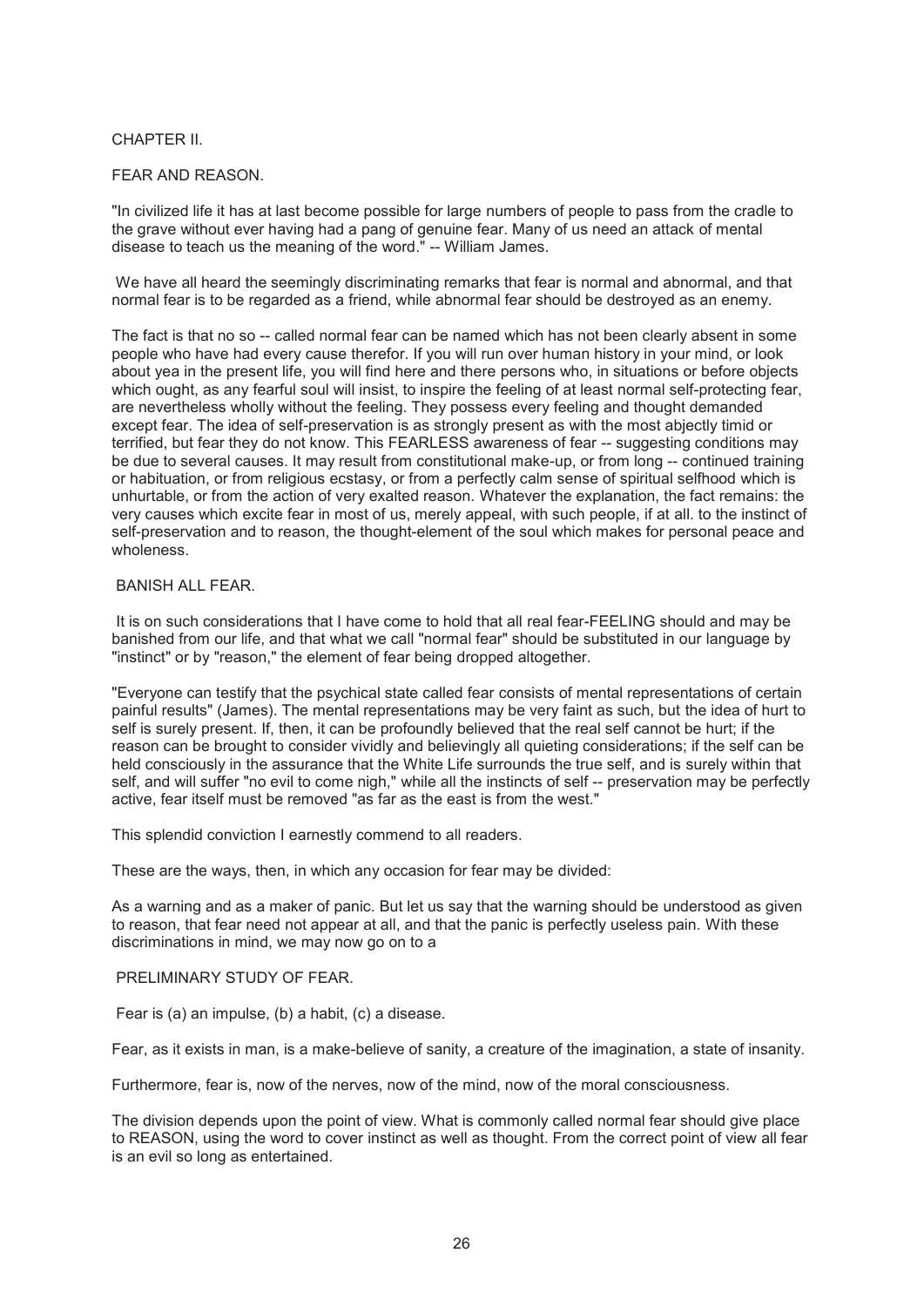Whatever its manifestations, wherever its apparent location, fear is a psychic state, of course, reacting upon the individual in several ways: as, in the nerves, in mental moods, in a single impulse, in a chronic habit, in a totally unbalanced condition. The reaction has always a good intention, meaning, in each case, "Take care! Danger!" You will see that this is so if you will look for a moment at three comprehensive kinds of fear -- fear of self, fear for self, fear for others. Fear OF self is indirectly fear FOR self -- danger. Fear for others signifies foresensed or forepictured distress to self because of anticipated misfortune to others. I often wonder whether, when we fear FOR others, it is distress TO SELF or hurt to THEM that is most emphatically in our thought.

Fear, then, is usually regarded as the soul's danger signal. But the true signal is instinctive and thoughtful reason.

Even instinct and reason, acting as warning, may perform their duty abnormally, or assume abnormal proportions. And then we have the FEELING of fear. The normal warning is induced by actual danger apprehended by mind in a state of balance and self-control. Normal mind is always capable of such warning. There are but two ways in which so-called normal fear, acting in the guise of reason, may be annihilated: by the substitution of reason for fear, and by the assurance of the WHITE LIFE.

Let it be understood, now, that by normal fear is here meant normal reason -- real fear being denied place and function altogether. Then we may say that such action of reason is a benefactor to man. It is, with pain and weariness, the philanthropy of the nature of things within us.

One person said: "Tired? No such word in my house!" Now this cannot be a sound and healthy attitude. Weariness, at a certain stage of effort, is a signal to stop work. When one becomes so absorbed in labor as to lose consciousness of the feeling of weariness, he has issued a "hurry call" on death. I do not deny that the soul may cultivate a sublime sense of buoyancy and power; rather do I urge you to seek that beautiful condition; but I hold that when a belief or a hallucination refuses to permit you to hear the warning of nerves and muscles, Nature will work disaster inevitably. Let us stand for the larger liberty which is joyously free to take advantage of everything Nature may offer for true well-being. There is a partial liberty which tries to realize itself by denying various realities as real; there is a higher liberty which really realizes itself by conceding such realities as real and by using or disusing them as occasion may require in the interest of the self at its best. I hold this to be true wisdom: to take advantage of everything which evidently promises good to the self, without regard to this or that theory, and freely to use all things, material or immaterial, reasonable or spiritual. I embrace your science or your method; but I beg to ignore your bondage to philosophy or to consistency. So I say that to normal health the weary-sense is a rational command to replenish exhausted nerves and muscles.

It is not liberty, it is not healthful, to declare, "There is no pain!" Pain does exist, whatever you affirm, and your affirmation that it does not is proof that it does exist, for why (and HOW) declare the nonexistence of that which actually is non-existent? But if you say, "As a matter of fact I have pain, but I am earnestly striving to ignore it, and to cultivate thought-health so that the cause of pain may be removed," that is sane and beautiful. This is the commendable attitude of the Bible character who cried: "Lord, I believe; help thou mine unbelief." To undertake swamping pain with a cloud of psychological fog -- that is to turn anarchist against the good government of Nature. By pain Nature informs the individual that he is somewhere out of order. This warning is normal. The feeling becomes abnormal in the mind when imagination twangs the nerves with reiterated irritation, and Will, confused by the discord and the psychic chaos, cowers and shivers with fear.

I do not say there is no such thing as fear. Fear does exist. But it exists in your life by your permission only, not because it is needful as a warning against "evil."

Fear is induced by unduly magnifying actual danger, or by conjuring up fictitious dangers through excessive and misdirected psychical reactions. This also may be taken as a signal of danger, but it is a falsely-intentioned witness, for it is not needed, is hostile to the individual because it threatens selfcontrol and it absorbs life's forces in useless and destructive work when they ought to be engaged in creating values. Hence we state

THE FIRST GREAT PRINCIPLE OF FEAR-CONQUEST.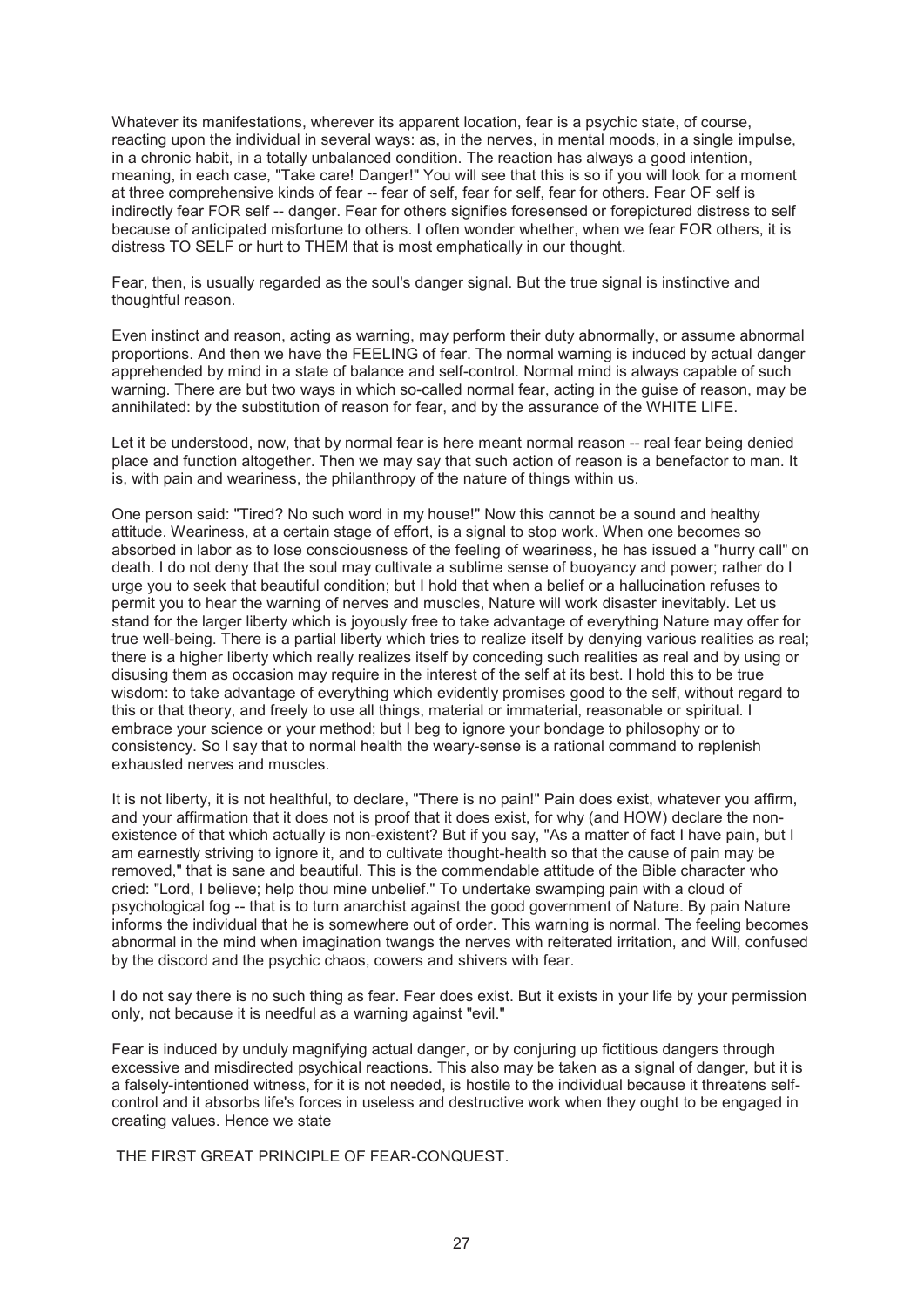Timidity, apprehension, fear, alarm, fright, consternation, terror, panic, desperation, are all false imitations of reason's interpretation of the warning signals of Nature, to be displaced by reason itself. which may then determine whether the occasion be real or unreal, and always to be disregarded and overcome if evidently referring to causes which do not actually exist.

This principle is adduced in the interest of three things: peace, health, power. You are invited to note how vital these interests really are.

The truest peace, of which courage is a sublime bloom, is a growth solely of honorable living and robust self-respect.

Health is of the following realities: body, mind, soul -- the deeper self. Health is soundness. A sound human is a triune wholeness. Physical soundness with weak intellect is often the athletic field of superstitions innumerable. Intellectual greed in an unsound body may breed the direst fears of life. A decayed soul is always a House of Fear. The ideal of human existence is -- The white life in the sound mind in the vibrantly whole body.

It is because there are so many people who are in some sense sick, that fears abound in every direction. But -- it is because so many fears are permitted and actually nursed as boons that so many sick people abound in every direction. If all our fears could be removed absolutely, we should no longer require physicians. This world would be a paradise in every respect. I do not know anything wrong with it that cannot be traced to a fear.

The causes of fear are weak reason, uncontrolled imagination, want of self-control, and ill-health. And the first three items are really phases of the last.

The ability to master and destroy fear depends, it would now seem, upon the following factors of our life:

The General Tone of the Individual; The Soul's Power of Will; The Development and Balance of the Reason.

Reason is demanded to distinguish between right and wrong causes for personal effort in selfprotection, and to utterly ignore all wrong causes.

Will-power is demanded to banish fears and to utilize reason's dictates.

But the sway of reason and the force of action are always immensely assisted by a vigorous general tone of the personal life. Now appear, in view of these considerations,

### THREE GREAT LAWS.

 FIRST LAW: The warnings of reason are based in the nature of things within us, and are universal benefactors.

SECOND LAW: Fear is contrary to the ground-plan of life. It is no primary part of the nature of things; it is an alien in the world- system.

THIRD LAW: The destruction of fear always follows the growth of general courage in the individual. The fear-brood will not depart until the soul has acquired a fixed habit of courage. Whatever establishes that habit, or spirit, secures the service of reason- instinct, and so undermines and finally destroys the power of every variety of fear. These laws formulate a great

### PRIMARY INJUNCTION.

 Let your soul be saturated, with the sure conviction that fear is an alien in the world-system of life, having no proper place nor legitimate rights therein, and meanwhile resolutely set about the task of cultivating in every possible way the permanent habit- spirit of courageous living.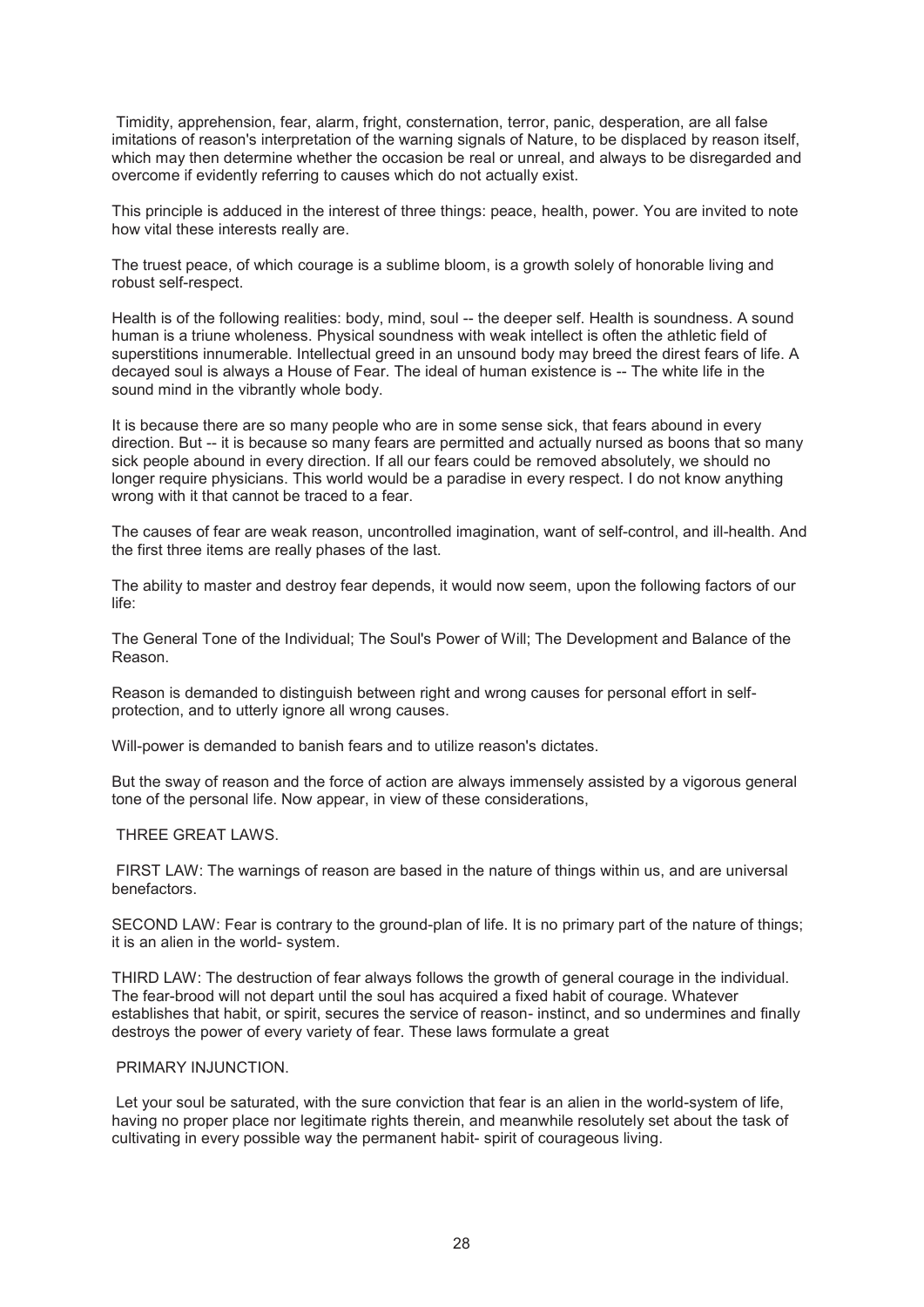This book was written for the sole purpose of suggesting definite methods by which such couragehabit may be developed. In order that our practical methods may be understood, it is now necessary to analyze the subject of fear in its general outlines.

It is important to remember that the warnings of reason, sometimes called normal fears, may have actual causes outside the mind and are rightly proportioned thereto and to possible consequences, while real fear is due to causes not based in reality, or, if so based, is permitted to agitate the mind in a way not warranted by possible consequences viewed by a rational, well-balanced life. Our analysis, then, exhibits fear where reason ought to appear, in

A GENERAL ENUMERATION OF FEAR-CAUSES.

 Fear of hurt of self by self (fear of self): substitute reason, thus -- just estimate; no cause; cause magnified.

Fear of hurt of self by outer things (fear for self): substitute reason, thus -- just estimate; no cause; cause magnified.

Fear of threat by things: substitute reason, thus -- right cause; no cause; cause magnified.

Threat by others: substitute reason, thus -- right cause; no cause; cause magnified.

Threat to others: substitute reason, thus -- right cause; no cause; cause magnified.

Threat by events: substitute reason, thus -- right cause; no cause; cause magnified.

Threat by the future: substitute reason, thus -- right cause; no cause; cause magnified.

You are invited to work out the particulars of this analysis, and to examine them with reference to your self and life. You will make some important discoveries. One of the many questions suggested is this: Is the cause of anticipated possible consequences justly estimated in your thought -- is it a right cause -- is it really as you suppose? The idea is that you think of any one of your fears and then ask the question in the form just indicated. Thus we may have the following statement of

KINDS OF FEARS.

Fear of Self: timidity, lack of confidence, possible unaccountable states.

Fear for Self: weakness, anticipated failure, imagined disgrace.

Fear of Things: animals, inanimate objects, physical forces.

Fear of Others: human beings, apparitions, devils, Deity.

Fear for Others: children, parents, husband, wife, relatives, friends, strangers.

Fear of Events: present, future, imaginary, possible, probable, contingent.

Fear of the Future: in life; beyond the present life.

Instinct and reason strive to place us in right relations with all these causes. The existence in us of fear shows that we already are, either in mind or in fact, in wrong relations therewith.

The mastery of fear involves the discovery of right relations, mental or concrete, and the placing of self in those right conditions which are determined and provided for by the ground- plan of our nature.

And the first thing thus provided for is health. All treatment for the conquest of our universal enemy must begin with development of individual tone: tone of body, tone of mind, tone of the deeper self.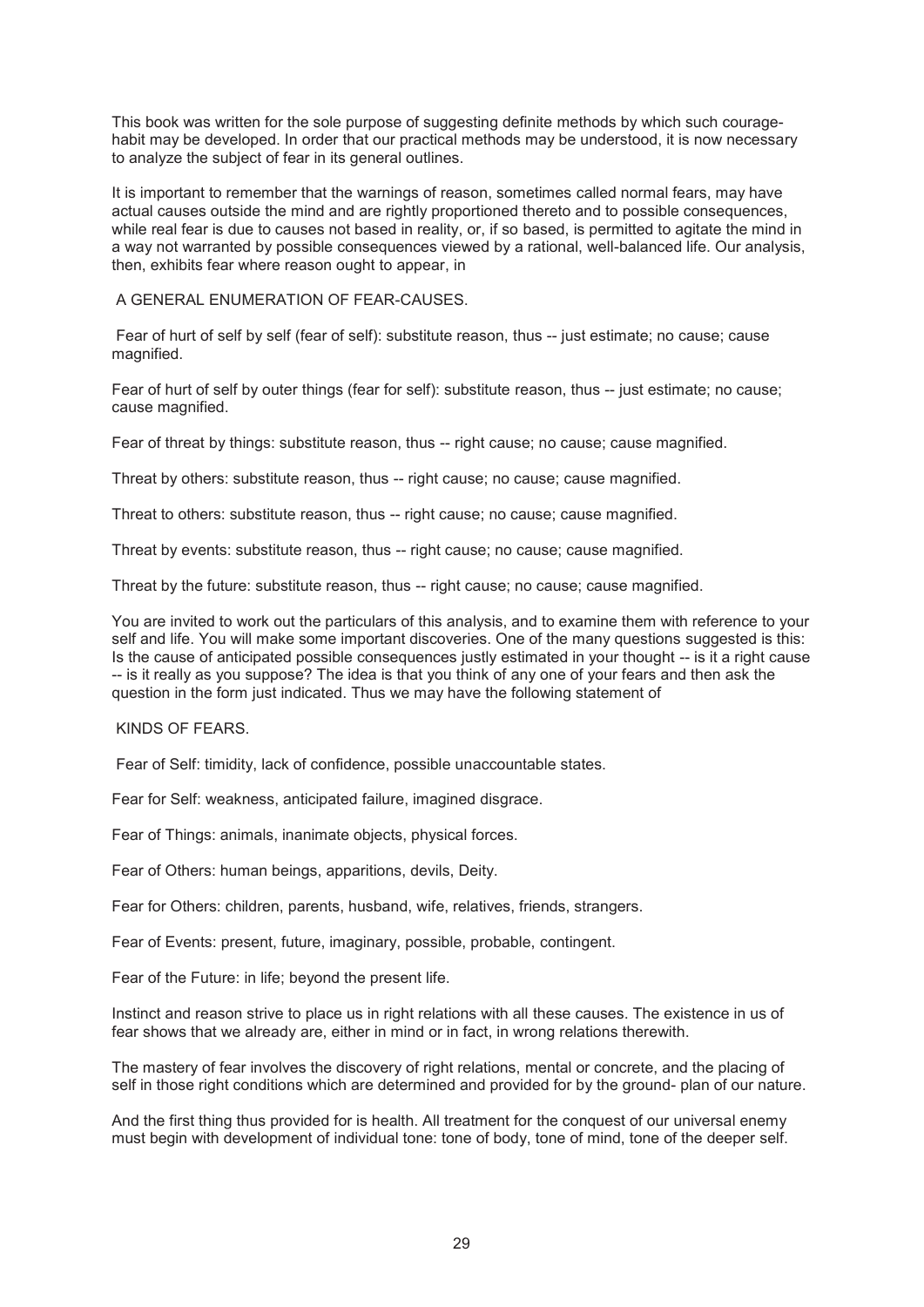I am not writing for those who are constitutionally fearless, but I have in mind all who do yield to the feeling of fear. Our ideal, however, is not a mere animal courage, not the courage of insensibility. It is rather the courage of the whole man or woman making for the WHITE LIFE. If you are only partially yourself, you cannot possess the highest courage. Such courage may be yours, infallibly, if you will but resolve for the goal and go on into the great ideals of the harmonic personality. This you can do - anyone can do. And to come thereto is the greatest thing in the world.

You are invited, then, to begin by substituting in your thought the idea of self-preserving reason for any kind of fear (even the so-called normal) as your perpetual guard and guide. Make it a profound conviction of your deepest self that no real harm can come to that self because you have entered the highway of the WHITE LIFE -- THE LIFE OF PURITY, REASON, HONOR, GOOD-WILL, AND CONFIDENT ASSURANCE. Swing your life into the unfolding and infolding of the Infinite White Life of Worlds. Courage will become to you the very breath of your lungs.

I send you this sure message: Fear is dead In all the pure, by reason's wisdom led. Who wear white honor and evince good-will, And trust the self to Love's unfailing skill. I send you this sure message: Courage lives When man to Courage all assurance gives.

#### THE SOUL OF THE CELL.

This crystal of Quartz, -- the queen of its tribe, Amethyst, Onyx, Chalcedony, Heliotrope, Agate, -- Some toiler of old Japan, the Artist fantastic, Has polished to likeness of ice, Ruining form to reveal it Fleche d'Amour That the marvelous, delicate, hairlike inclosures of crystallizations foreign might please the beholder. Herein worked the Infinite well, And, let us say, too, the artisan patient, To one limit -- significant boundary! HEALTH!

I request you to define it -- configure the wonder Of this dust-common, beneficent Gift. Who lacks it, he knows quite precisely his want; Who has it divulges precisely the thing. Yet never man -- scientist, poet, physician -- In words can portray it -- the Soul of the Cell,

THAT lurks only in spheres of the Substance of Life; Fares past the quartz and hides in the throat of the wearer. Shuns diamond glory for greater of flesh; Builds higher and higher to balance unstable In beauty of male and in exquisite female, And sends through the intricate meshwork of cells -- Sheer matter, kin of this quartz -- Its evidence: light-hue, radiance crimson, Eve-gleam, pulse-throb, vigor and nerve-thrill Of just that common, miraculous Gift, HEALTH of a body wherein dwells soul.

THERE, say I, the Infinite worked well! Come now to YOU the artisan's skill for this marvel, Physical man: to refine and ennoble; To reveal the inclosure of spirit unmarred, And grow in the mobile, responsive flesh Mind perfect, held fast in OUR Crystal superb, The Universe complete. -- THE AUTHOR.

--()--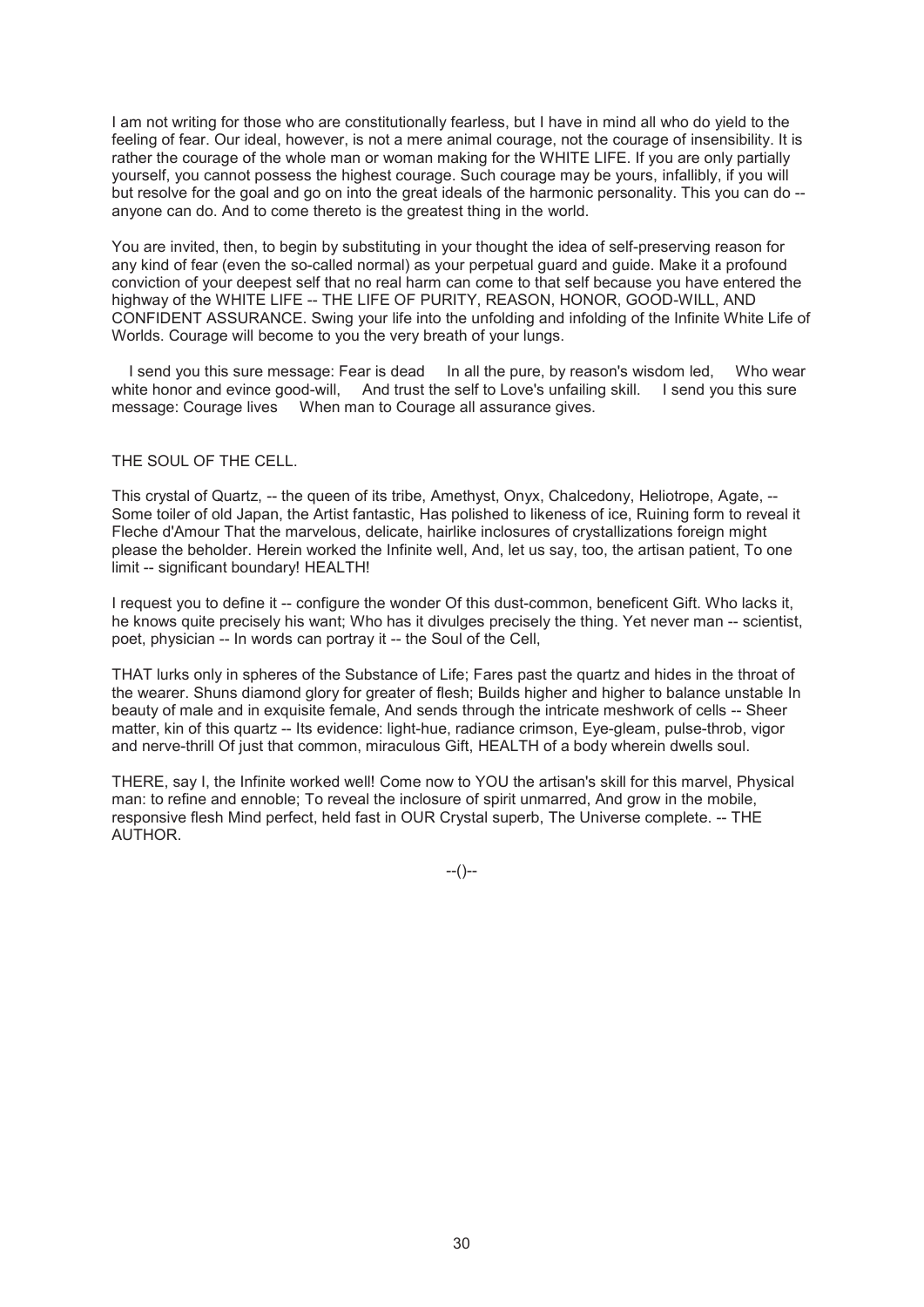# CHAPTER III.

## PHYSICAL TONE.

"In the healthy body every cell is polarized in subjection to the Central Will. Perfect health, therefore, is orderly obedience, government and harmony. Every cell is a living entity, whether of vegetable or animal potency, and wherever disease is, there are disunion, error, rebellion and insubordination; and the deeper the seat of the confusion, the more dangerous the malady and the harder to quell it." -- J. C. Street.

 The thought of the above quotation does not mean that the insubordination is necessarily conscious to the diseased individual, but that it surely obtains within the physical arena of his life. Because it is not the outcome of his deliberate choice, the case is not hopeless in the nature of things, but is open to better conditions. The deeper self which has intended no rebellion against the laws of bodily wellbeing may now distinctly intend harmony, and so lift the body to a higher plane.

And the last sentence in the quotation does not mean that you are to undertake a vast amount of hard work, assuming that you are not in perfect physical condition. You are, rather, just to begin and go on thinking yourself in a real way as in harmony with the Central Will, which is our White Life, and to hold steadfastly in the deeper self the ideas, Affirmation and Realization of Splendid Personal Tone.

Some of the meanings of these powerful words will be unfolded later, In the meantime, as all things are subject to law, let us observe a number of the general conditions to three-fold health, that of body, mind and the inner self, regarding their totality as the atmosphere, so to speak, in which courage most easily and perfectly thrives.

Fear in man is a result of repeated suggestion, to which low health-tone is a natural invitation. Health is the primary tonic against fear. Perfect physical health is mere strength. Perfect mental health is mere brain sanity. Perfect soul-health is the whole of the man at his best. When the body is buoyant, the mind clear and inspired, the soul harmonic with all existence rightly in the universe, then is the impulse of fear easily mastered and the habit of fear finds no encouragement. There are, indeed, courageous invalids who have not come into the secret of right thought so far as health is concerned, and fearing athletes and scholars who have neglected the secret of courage, and timorous saints who have failed to possess themselves of the confidence of goodness. Nevertheless, the eternal law is evident that the one great enemy of fear is

The White Life in Harmonic Mind in Buoyant Body.

A person who affirms and realizes these conditions must, in the nature of things, be possessed of perfect health. In the tone of such health courage is inevitable.

That you may come to this ideal, you are invited to observe the following instructions. Health is a trinity, and we may begin our studies with its natural basis:

## THE GENERAL TONE OP HEALTH.

 The word "tone" means, "sound in relation to volume, quality, duration and pitch," then, "peculiar characteristic sound as of a voice or instrument," then, "characteristic style or tendency, predominating aim or character, tenor, strain, spirit."

Hence, in the sense of health, tone signifies "the state of tension or firmness proper to the tissues of the body; the state in which all the parts and organs have due tension or are well strung; the strength and activity of the organs on which healthy functions depend; that state of the body in which all the normal functions are performed with healthy vigor."

We thus see that health-tone involves the whole personality, physical, mental and moral.

But the truth of the matter hides in a deeper region than that of mere material flesh or organ. Matter is a form of the Universal Ether, so far as science seems to declare, or, at least, matter presupposes the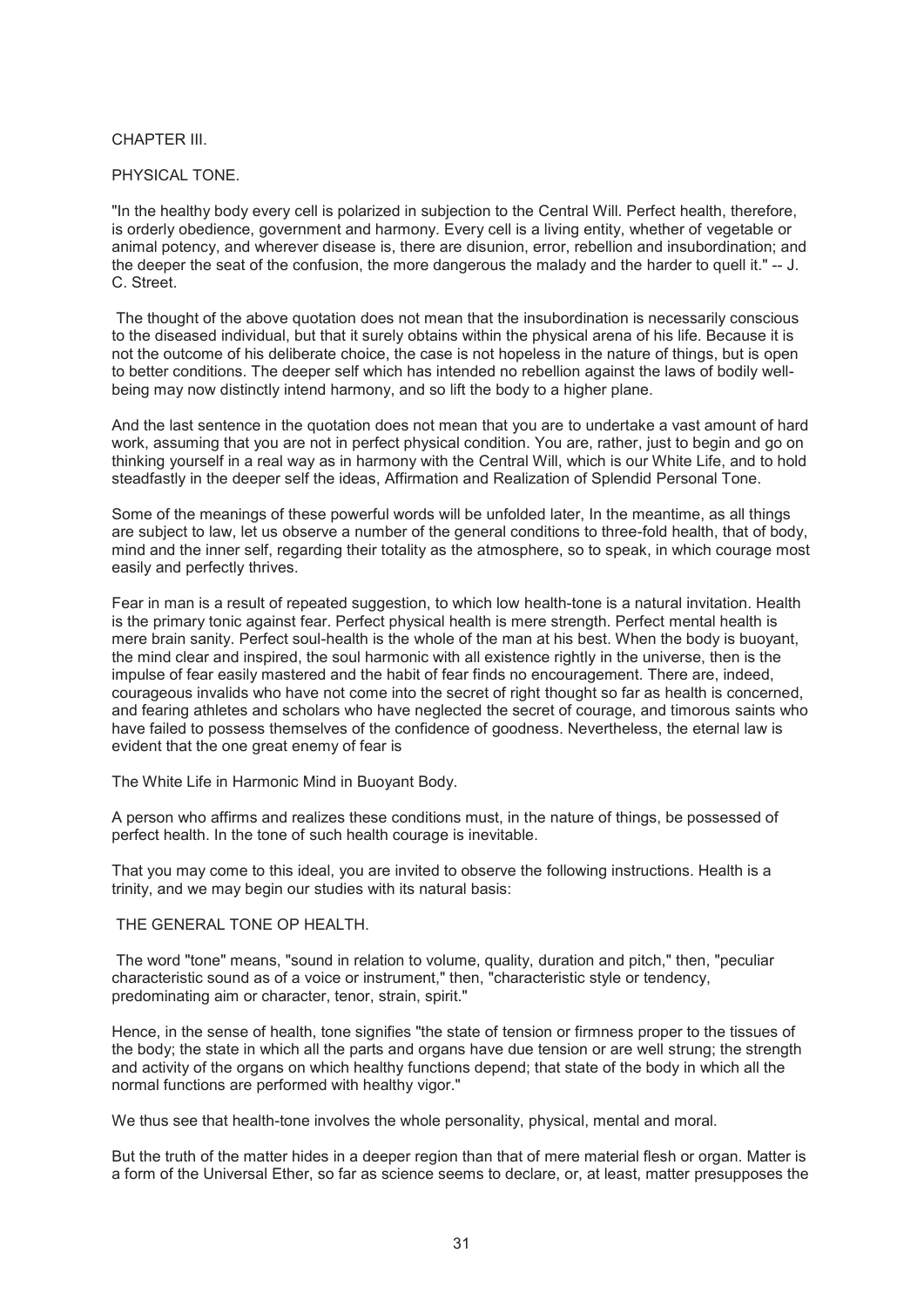ether in a state of vibration. Your body is a "field" in which etheric vibrations are constantly taking place. All its reality and all its activities involve such vibrations. The brain, regarded as the organ of conscious life, of thought and feeling, and the entire nervous system, involve such vibrations. And as your thought and feeling constitute the foundation of your moral character, the latter also becomes a matter of movements in the ether.

In the case of heat, light, electricity, etc., differing kinds of such vibrations determine the kinds of phenomena. We may say, then, that there is one general kind of ether-movement for matter, and another for thought and feeling, and another for the moral life. Each individual, however, presents variations of these general kinds of vibrations, -- a particular variation for his body, and for his mental person, and for his right or wrong self-spirit. We individualize the ether, Or, we are individualized as we use the ether.

The tone of a person's health is determined by the state of the etheric movements characteristic to himself.

If the vibrations underlying the body life are full and harmonious according to their individual character for a person, his organs are all sound and active. He possesses physical tone. If there is a similar fullness and harmony within his mental life, he must exhibit health of mind. If a corresponding condition obtains in the moral personality, the highest health of the deeper self prevails.

These three individualized varieties of ether-movement in man mutually interact and determine one another's character. I know that this law does not always seem to operate. Poor minds and wrong morals are sometimes found in apparently healthy bodies, and great minds and noble spirits in feeble bodies. But the bodies of the one class do NOT represent the finest physical health, involving coarseness, flabbiness, susceptibility to disorder, etc., etc., and are not contradictions of the law. Moreover, the inner life is not always fully expressed by apparent departures from right living: as you may frequently see in some sudden burst of nobility, generosity, tenderness, heroism, in those who possess sound bodies but are outwardly not particularly refined. The rough exterior may hide a splendid germ of true spiritual manhood or womanhood. Could we look deeply into the physical nature, we should always find the law holding good that our three-fold ether- movements do influence and in the long run determine one another for weal or ill. Where the inner self is right yet the physical tone weak or disturbed, we should perceive, if we had the "spirit of discernment," that the better life within has surely influenced and ennobled the essential nature of the body. It should be remembered that two confusing factors prevail where a fine spirit dwells in a diseased body: first, the thought-life of centuries has, so to speak, warped the character of the inherited body and its vibrations to such an extent that they may not, perhaps (I do not know), be altogether reformed within a human lifetime; secondly, the thought-life of the individual, however nearly right in many respects, is wrong in one particular, the belief, feeling, conviction -- an inheritance of ages -- that disease of the body must necessarily obtain in some cases at least, no matter what the inner life may be. This conviction is a tremendous force for harm. Invalids accept it as true, and try to be reconciled. But it is not true. The belief prevails, and so prevents the real truth from appearing: that PERFECT HEALTH IS THE PRIMARY INTENTION OF THE NATURE OF THINGS FOR ALL. When we can believe this magnificent truth, we shall be able to see that right vibrations underlying the mental and moral personality must tend to reform wrong vibrations underlying the body. So long as the former conviction prevails, that disease is somehow a part of Nature, the better life contends with a double difficulty, the existing physical conditions and the false suggestion that the individual must continue to be ill in the nature of things or as the will of Deity. The false suggestion should be displaced by the affirmation and realization of physical health. Such a reforming suggestion, made effective by mental realization and proper regimes, tends to counteract the existing effects of previous wrong suggestions and positively to change conditions of ill-health, because fullness and harmony of the three kinds of ether-movements are the designed ideals of our lives and the laws of perfect well-being (what other design can we possibly imagine?), and the good suggestion operates to bring about that ideal.

Let us be rid of the notion that anyone is ill because a Divine Being wants him to be ill.

But we must remember that while these principles cannot be otherwise than true, every individual has behind him, at any present moment, two great forces -- the past of his ancestors and the past of his own life. Let us be sensible, even while we insist upon truths which are among the most beautiful in the world. The past means much to all of us. Such is law. We cannot get away from law, whatever our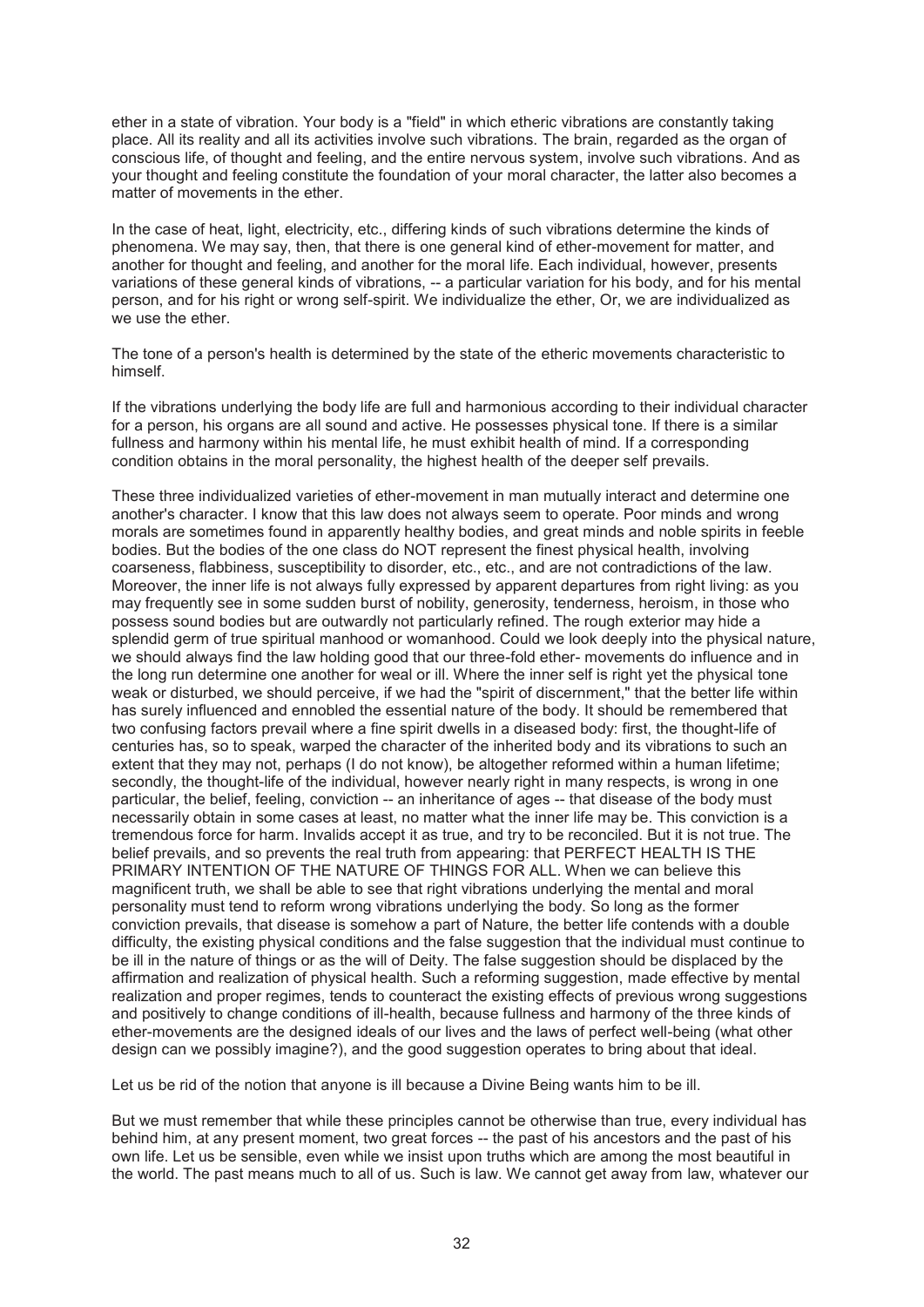theories or religious belief. To me all Nature's laws are of the White Life and untellably beneficent. The idea that law is something hard and disagreeable is itself a false suggestion and a wrong thought. Law is good. The law that life is determined more or less by the past is a fine example of this goodness. If it seems to go against us in some cases, it surely goes for us in assisting a right past to make for a right future. When it seems to work hardship, the fact is the law is trying to face us about for a right time to come. That is the meaning of experience: it is law talking, to us out of our past. The law that our past and that of our ancestors must be reckoned with in all our efforts to reform the etheric vibrations in our personal fields involves the element of time, which element may be greater than we can control in the material life. This element of time is important because there is another law, that great real reforms in the individual require effort continued more or less in order that all laws involved may properly and fully operate. If the person who is a noble self in a weak body could add to his thought-life the sufficiently powerful affirming realization of physical health for himself and live long enough, I certainly believe the suggestion would ultimately prevail. For I do not for a moment accept disease as a necessary part of human life. Is disorder in your machinery a part of the machine? I cannot see how a continuously perfect self, starting with a sound body, could ever come to possess a diseased body. I must believe that the self, growing to the ideal, may bring into harmony a diseased body, provided its health-suggestion is strong enough and sufficient time is afforded for the full working of the law. The law does not, of course, cover such cases as broken bones, because treatment then calls for mechanical operations, which involve laws altogether distinct from those that govern harmony among the functions and organs of the body as underfounded by etheric vibrations within the physical, mental and moral fields.

The limits set to self-healing power we do not know for any individual case. The splendid general law is not overwhelmed, is not contradicted, by such limits, whatever they may be, because the limits are not set by the original intention of the nature of things, but by wrong living and false ideas running through centuries. As we may not know the limits in any case, and as the great law shines ever before us and is equally for all so far as it may be claimed, and not for a favored few of some particular religious or semi-religious belief, it is ours to seize all advantages afforded by the best medical science together with every atom of power in the white life affirming and realizing physical health at its best. You do not know your own limits; therefore lay hold upon the law, the universal, age-long law, for all you can derive from its beneficence. You are not required to turn your back upon any other advantage, but only to swing the law into harmony with that advantage.

Health-tone, then, is really a triune series of full and harmonious ether-movements within the personal field working together for a buoyant right self in a sane and truth-loving mind in a spiritually expressing physical organism. By so much as it is yours, by so much, in the nature of the case, must fear be an alien and courage the breath of your life.

We may now go on to the general consideration of

# PHYSICAL TONE.

 It would seem almost unnecessary to suggest the ordinary regimes for health of body. Nevertheless, I shall refer to these regimes because, first, their importance cannot be overestimated, and secondly because they involve certain laws of laws in relation to health which are seldom worked out in hygienic instruction.

What may be called the laws of laws of health would seem to be as follows:

1. Scrupulous Cleanliness of the Body, Without and Within, Makes for Royal Health-Tone. The law should be given rational, not slavish, obedience. Your body and your deeper self are in a constant state of interaction. Material uncleanness consented to contaminates that self. Uncleanness of the self also contaminates the body. The white life requires the clean dress of honored flesh. You are invited, therefore, to affirm always and practically,

 This robe I wear of unsoiled flesh Keeps mind and spirit ever fresh.

2. Sweet, Sound and Early Sleep Gives the Universal Forces their Perfect Opportunity for Good. During sleep the Universal Thought strives to restore, as our conditions permit, harmony of vibrations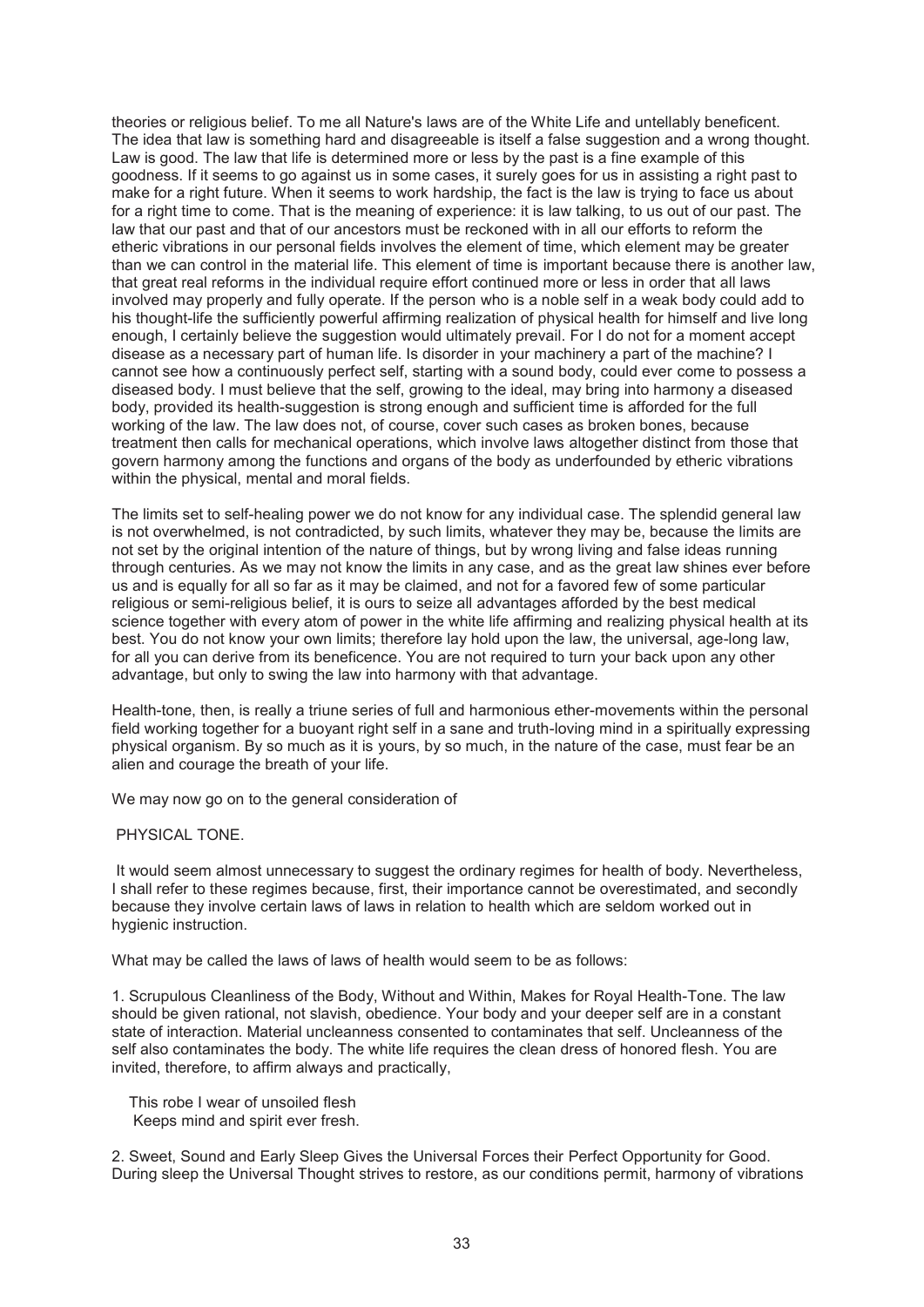between its manifests in matter within the body and its manifests in the non-material self. The degree of harmony is made less in all cases by centuries of wrong living, the effects of which are more or less accumulated by inheritance in every man and woman (right living, however, promising in the future perfect freedom there-from on earth), and by the disturbing power of individual wrong living. In order, then, to secure the best results of sleep, our waking thought should be kept in attune, by all practical as well as by all idealizing methods, with reality, truth, beauty and goodness. You are invited, for the reason suggested, to live during the day in such a manner that your last fearless thought at night may be,

 "Let my soul walk softly in me, Like a saint in heaven unshod, For to be alone with Silence Is to be alone with God."

3. The Utility of Nourishment Issues From Conformity to the Plan of the Universal Forces for Each Individual. For every human body there is a plan on which it is intended to be evolved and maintained. The individual plan is merely a variation of the general plan of our common human nature. That general plan provides for certain foods and kinds of drink, for the manner in which they are to be taken and digested, and for their utilization in building and sustaining the body. This general plan is varied for different persons in the primary intention of the nature of things. Your food and drink, therefore, should depend upon your own peculiar needs. The science of the matter investigates the kinds of nourishment which you in particular require and advises all items furnishing the material elements you demand. But some individual variations, in respect to questions of taste, usefulness and harmfulness, digestibility and adaptation, are undoubtedly results of restrained liberty and wrong thought-life in the past, either of your ancestors or of yourself. That degree of liberty, therefore, which ought to be yours, has perhaps, come to be more or less limited. It is possible for you to secure a desirable enlargement of freedom with regard to food and drink. Of course you have no liberty in the way of natural poisons and beverages which dethrone common sense. Aside from the limits set by Nature, you may acquire the largest measure of personal freedom in the matter if you will determine therefore in the exercise of sound reason. I have had my experience with things not liked and things harmful -- apricots, chickens, salmon -- -and today I eat all that's eatable by civilized man, and I drink whatever I choose to drink -- alcohol tabooed because I want and need all the brains I possess. It is for you to bring yourself more nearly to the original plan for human bodies in this respect, if you will begin with your inner thought-life and proceed more or less in the following manner:

(a). By insisting upon a LARGER FREEDOM, not in the way of demanding one thing or another, but in the way of realizing in your deeper self the idea of power therefore;

(b). By endeavoring constantly to bring your thought-life more and more into HARMONY WITH THE WHITE LIFE IN NATURE;

(c). By affirming that the food and drink of which you partake will surely MAKE FOR HEALTH and buoyancy of the body; not merely stating the proposition, but, while so partaking, believing the truth and assuming it to be true -- actual for you;

(d). By manifesting at all times the mood of blended COURAGE, HOPE, CONFIDENCE, HAPPINESS;

4. THE VALUE OF WORK AND PLAY IS THE OUTCOME OF BALANCING REACTIONS OR RESTORATIONS AMONG OUR PERSONAL ACTIVITIES. If we conceive of any individual as a "field" of vibrations in matter and the ether, induced by muscular and nervous action and by feeling and thought, we see at once that there ought to be an ideal "field" in which all such vibrations are in a state of harmony. The state indicated would be a condition of balance. When activities in one direction are over intense and unduly prolonged, all vibrations tend to a strain in that direction. Such strain -- all in one direction -- is not normal, because it signifies disturbance of balance. If harmony in the "field" is to be restored, the one direction-strain must be released so that all right activities may recur and all vibrations proper to the "field" may again take place. Always the ideal is general harmony throughout the personal field. Now, some of the activities of our life are normally those of work, inducing corresponding vibrations in the individual "field," and some of them are normally those of recreation, which is a true word because it means recreation, that is, action or rest inducing corresponding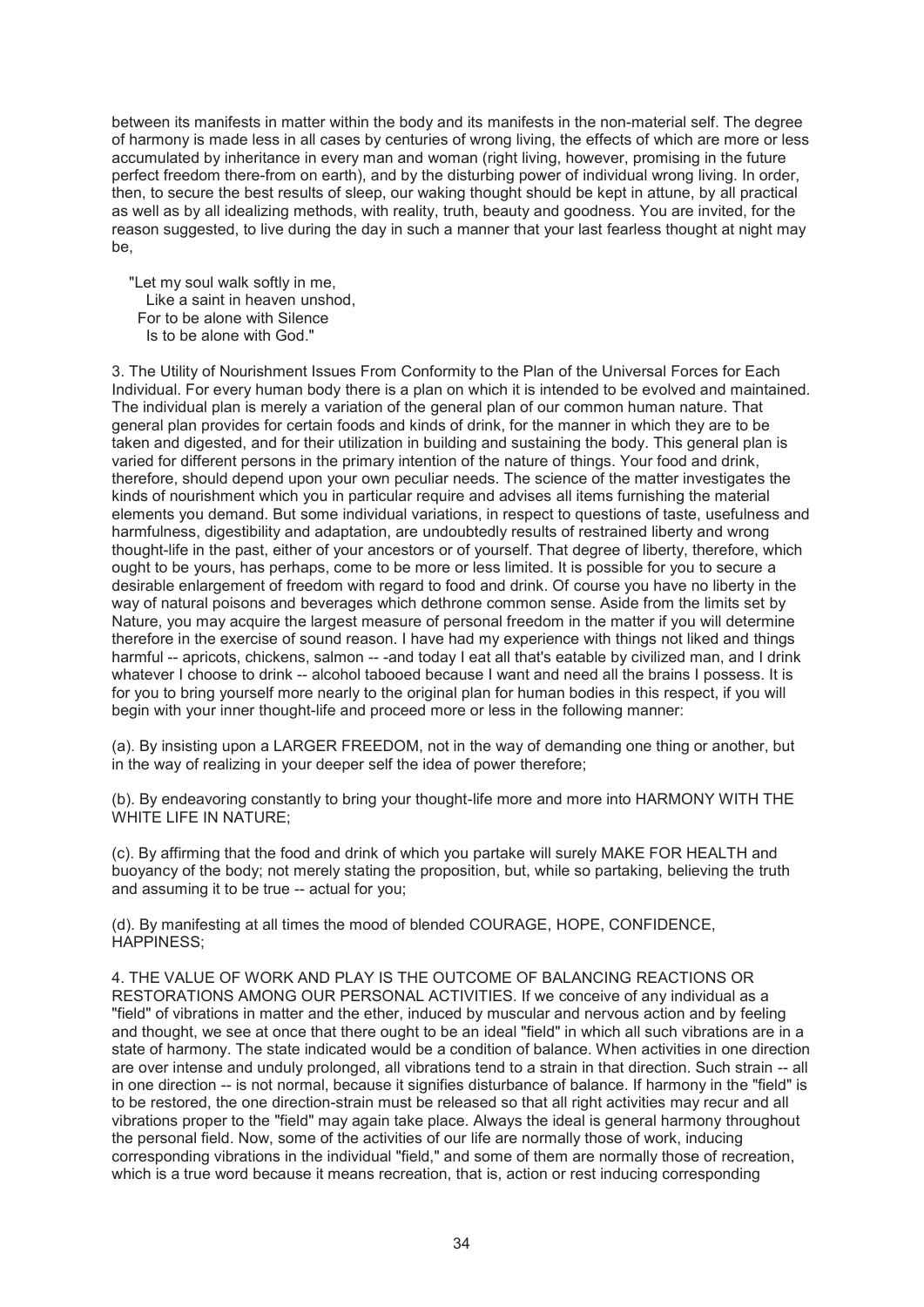vibration differing from those of work, running, so to speak, in different directions, and so restoring harmony. Work and recreation are, therefore, equally essential to the normal life. We have, however, built up wrong ideas of each of these important functions, so that most of us distinguish work as essentially different in its basic nature from recreation, and more or less an evil, and distinguish recreation as altogether and in itself a good. Both ideas are surely erroneous. I know that too much work, and work under certain conditions, cannot be regarded as a good in itself. Precisely the same is true of recreation. Neither, then, is to be valued or condemned because of the kind of activities involved or vibrations induced, but always and solely with reference to the state of balance or harmony represented in the field of the personal self. The limit of permitted work should be determined by that question alone; work should always be offset, so to speak, by recreation. The limit of recreation permitted should be determined by the same question. It should always be offset by work. In other words, the value of either work or play consists in change of activities restoring balance in the personal field.

But work and recreation are not essentially different in their true nature. In both cases we have activities and vibrations. In all cases some portion of the body is involved. In all cases some features of the mind are active. Action in either case is called work or recreation according to the idea entertained regarding it. If the idea is that of TASK, the thing is work. If the idea is RELAXATION, the thing is recreation. I have taken the task-idea into recreation, and soon wearied. I have taken the recreation- idea into work, and have been obliged to call self to account under that law of balance or harmony. A boy, for example, is sawing wood alone: this is work. Neighboring boys join him, and soon invest the whole place with imagination, all busy sawing, splitting, -- playing. It is the idea -- that is, the real thought, which determines the names we give the two general sets of activities. Nature will check work-vibrations and restore recreation-vibrations, FOR A TIME, until harmony of the field is comparatively restored, if only suggestion use the magic word.

You are now invited to maintain, IN ALL YOUR WORK, THE IDEA OF HARMONY WITH THE UNIVERSAL FORCES OF NATURE, and the inspiration of the idea that your WORK IS GOOD and is building your self to better.

You are invited also to maintain, IN ALL YOUR RECREATION, THE IDEA OF HARMONY WITH THE UNIVERSAL FORCES and the inspiration of the thought that YOUR RECREATION IS GOOD and is building your self to better.

5. PURITY IN THE SEX-LIFE CHARGES THE PERSONAL FIELD WITH THE MAGNETIC POWER OF THE UNIVERSAL FORCES. In this respect the individual should be as a god. The human body is designed for Temple-Presence of the Infinite White Life. Epicurus regarded it as a husk, but Aristotle defined the soul as the "perfect expression of the body," meaning, not that the soul is a product of physiological conditions, but that it is the TRUTH of body, the idea, purpose, in which only do the bodily conditions gain their real meaning. To this great Greek the chief of human virtues was HIGH-MINDEDNESS, a crowning Self-Respect. This attitude of the self toward the house in which it lives recognizes the perfect interaction of self and body, the one being influenced by the other, and so it insists that no injury shall come to the body from the inner sex-life, or from the sex-life to the inner self, but that both shall be maintained in harmony with the absolute whiteness of Eternal Being.

You are invited, then, to maintain purity under the law of liberty, and to adopt this thought as a permanent law: MY PERSONAL DIGNITY STOOPS NOT TO PHYSICAL DEGRADATION.

6. THE LIBERTY OF CONSCIOUS HARMONY WITH THE UNIVERSAL FORCES EMBRACES THE INTELLIGENT USE OF THE SCIENCE OF MEDICINE. The science of medicine is fairly indicated for our present purpose in the following quotation -- from Dr. Oliver Wendell Holmes:

"What is the honest truth about the medical art? That by far the largest number of diseases which physicians are called upon to treat will get well at any rate, even in spite of reasonably bad treatment. That of the other fraction, a certain number will certainly die, whatever is done. That there remains a small number of cases where the life of the patient depends on the skill of the physician. That drugs now and then save life; that they often shorten disease and remove symptoms; but that they are second in importance to food, air, temperature, and the other hygienic influences. Throw out opium; throw out wine, and the vapors which produce the miracle of anesthesia, and I firmly believe that if the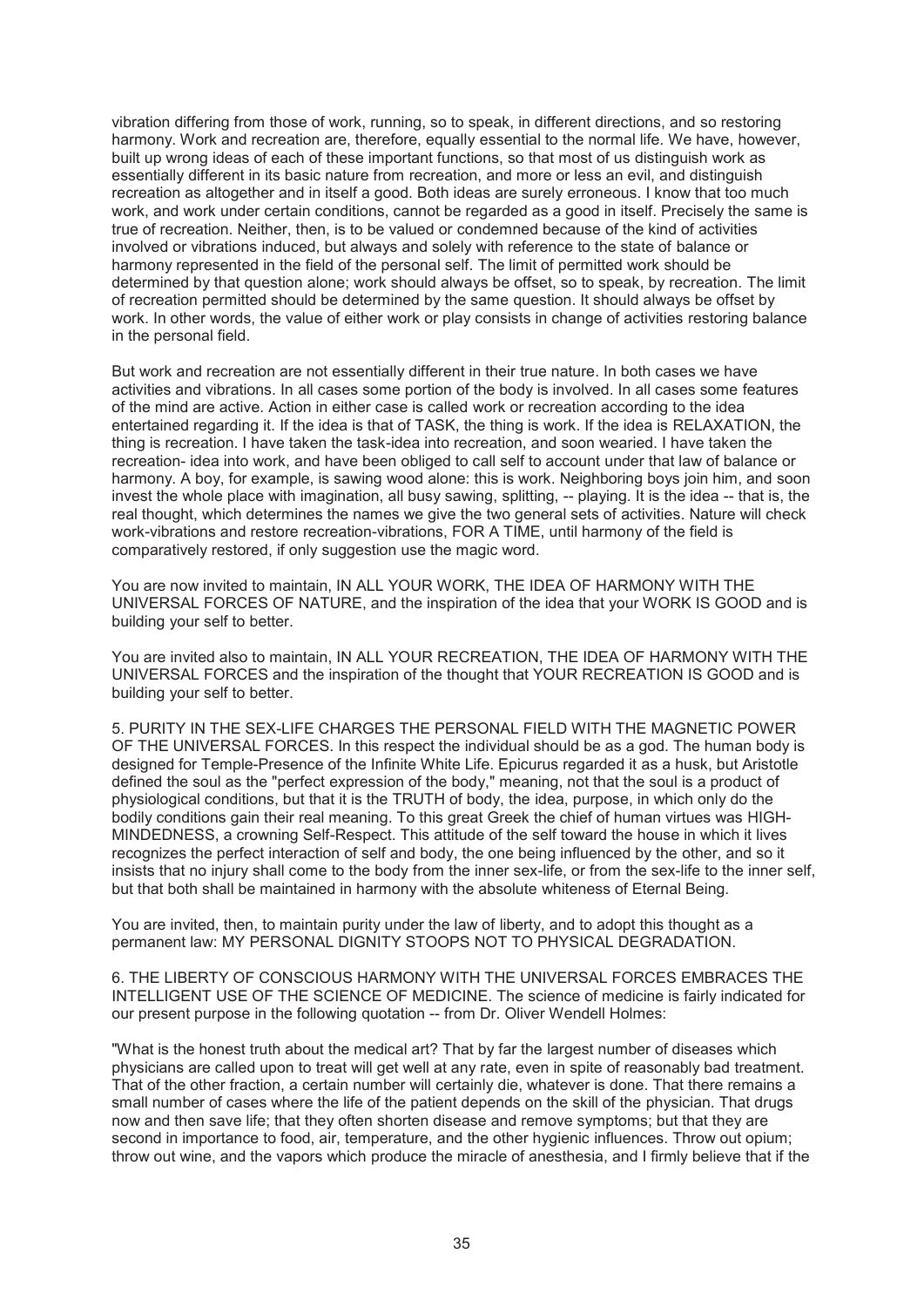whole materia medica, as now used, could be sunk to the bottom of the sea, it would be all the better for mankind."

"It is a mistake to suppose that the normal state of health is represented by a straight horizontal line, Independently of the well-known causes which raise or depress the standard of vitality, there seems to be -- I think I may venture to say there is -- a rhythmic undulation in the flow of the vital force. The 'dynamo' which furnishes the working powers of consciousness and action has its annual, its monthly, its diurnal waves, even its temporary ripples, in the current it furnishes. There are greater and lesser curves in the movement of every day's life, -- a series of ascending and descending movements, a periodicity depending on the very nature of the force at work in the living organism."

There is also in our life a periodicity of the deeper self -- a curve of the soul's condition, which varies from time to time. When the curve is downward in both the physical and the spiritual case, drugs are of no more value than stones. When the curve is upward in both cases, drugs may be totally gratuitous, and they may actually retard the combined movements. When the health-curve is downward, the psychic curve may follow suit, but it need not necessarily do so. When the psychic curve is downward, the health- curve tends in the same direction. When the health-curve is upward, the psychic curve usually follows. When the psychic curve is upward, we have the best condition for the cure of disease. But Nature always does the curing. The physician never cures any disease; he merely assists Nature.

It is the function of medical science to arrest downward curves by any tried methods, to take advantage of upward curves, and to know what the curves are in any given case. I call my physician because I may want him when I cannot help myself in these important respects. I will have in my hands the greatest number of the best forces when I am subject to abnormal conditions. I believe that is common sense, and I know it is perfectly permissible to the most exalted faith in the Soul of our Universe.

I am ready to concede that in a sublime state of ultimate evolution there is nothing which a drug or a doctor can do except surgery that may not better be accomplished by the power of harmonic WHITE-LIFE THOUGHT claiming health. But in such a future state disease will long since have vanished. Nevertheless, we do now certainly know a great law of mental power over the body. I do not concede any limits, except as above indicated, to the operation of that law if we could get it fully under control. Its scope, even as matters are, is immense. The law is real, and it belongs to no particular age or body of people. It is as long as time and as wide as earth. Any human being may claim the benefit in total disregard of any philosophy or form of religious belief, provided the WHITE LIFE and the healthclaim are with him, under the sole limitations imposed by thousands of years of wrong thought-life in ancestry and similar error in personal past decreasing ability to affirm and realize in a way to secure the full benefits of the law. It is for every human being, nevertheless, to strive for the inner harmony, to invoke the law of spiritual mastery over the body, and to put forth all possessed and obtainable power of thought and realization for health, in good cheer, with valiant heart, and inspired by the truth that, whatever betide, naught can really harm the abiding self. "Be not faithless; but believing."

And so I think that our great Nature-Universe bids us hear these words from the Infinite White Life: "Sons and daughters of the All-Good, the power of thought and harmony are surely for you. If you realize your highest liberty and its greatest efficiency as you now are, you will use, not deny, those instrumentalities which are provided in my ministers, Science and Faith. Must you be a slave either to the material or to the immaterial? Can you not employ both for your welfare? May not the king call in whomsoever he will? All things are yours."

Let us not fall into the old-time religious error of assuming that some particular philosophy or faith which we have discovered embraces all truth and value. Let us not label this or that with our little words, and say: "This is law -- this only." The law of thought-power in the physical realm is older than any present civilization. The law of harmony as the supreme health-restorer and health-builder is not a law created by the Infinite during the last twenty-five years. I uncover my heart to every soul who is trying for the best things and believes he has found a true way; but I must not believe that this world has been left in stark ignorance of the most fundamental law of our earth-life -- that health in its triune wholeness comes of the WHITE LIFE and the realizing claim -- to await the birth and word of any man or woman in these times. It is a little too late. Therefore I say to you who may read these pages: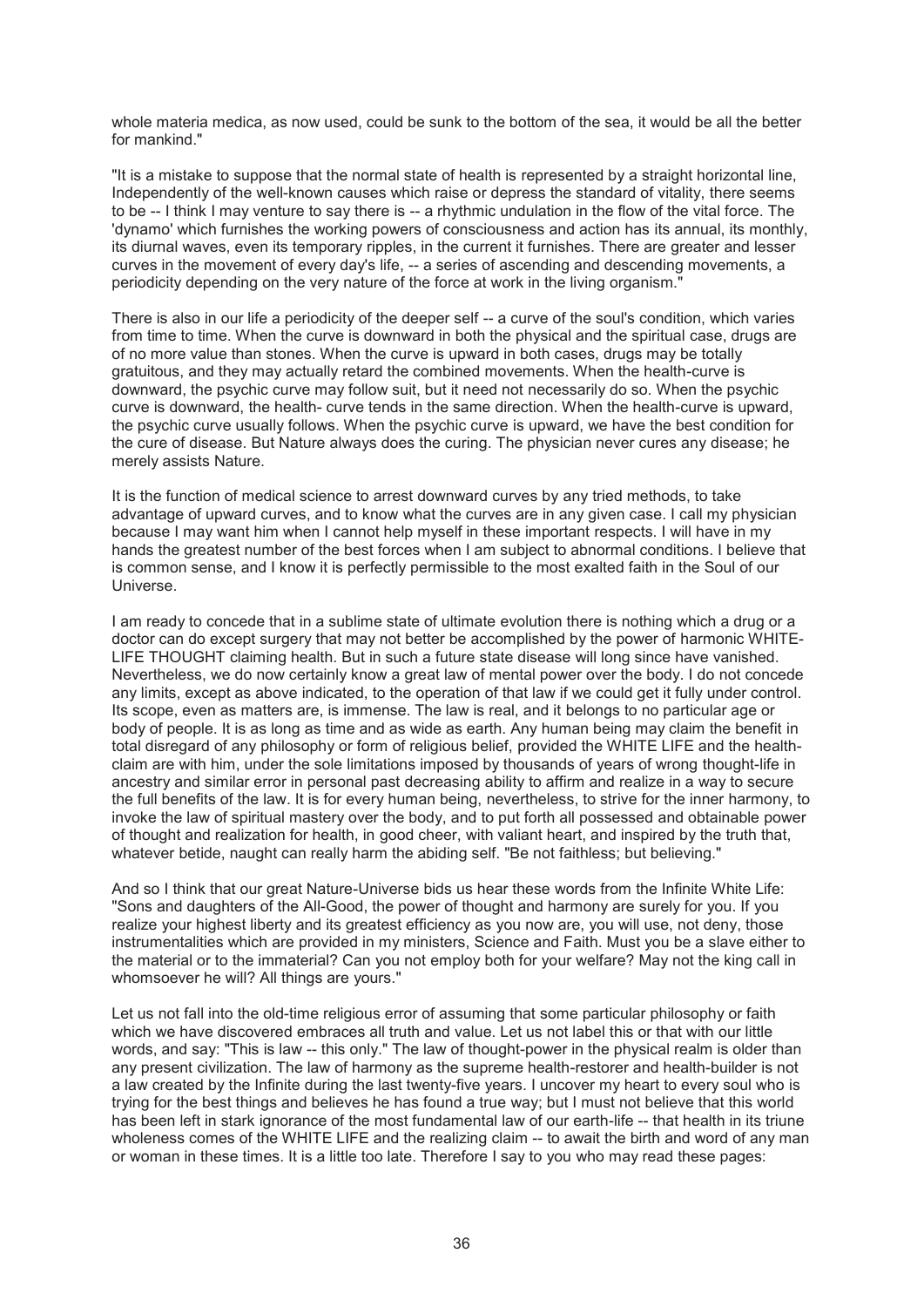"Stand free! Use every means and all methods, material and spiritual (for the material is but a phase of the spiritual), for health and happiness."

7. THE SECRET OF THOUGHT IN RELATION TO HEALTH IS THE CLAIM OF THE WHITE LIFE CONSCIOUSLY PUT FORTH FOR PHYSICAL WELL-BEING. In explanation of this principle, let us try to obtain certain true conceptions concerning the material and psychic nature of man.

All existences come to being through the activity of one Infinite and Eternal Reality.

The medium in which all material existences exhibit is the universal ether of science, vibrations in this medium constituting light, heat, electricity, magnetism, etc., etc.

So far as we can think, the ether is a manifest, perhaps a primary manifest, of Infinite and Eternal Reality.

It is coming to be scientific to hold that matter reduces in its last analysis to electricity and is a complex form of vibrations of the ether within the ether. Matter is not merely pervaded by the ether; it is a state of the ether.

Matter, then, is a manifest of Infinite and Eternal Reality.

Life is a phase of the activity of matter. If we think of matter in its grossest form, nearest to us in the process of evolution, life may be regarded as an entity different from that matter. We do somehow feel that matter and life are distinct realities. But if we think of matter as a complex form of etheric vibrations, nothing forbids our saying that life also is a form of vibration of the ether within the ether. With this view in mind, we shall think of matter and life as comparatively simultaneous manifests of the ether, life, however, appearing only when the state of etheric vibrations resulting in matter has reached a stage in which vibrations resulting in life can be possible. We should then say that life is a product of etheric vibrations emerging through those that have resulted in matter; that is, life is a product of material activities. This view cannot justly be called materialism because Life is, then, also a manifest of Infinite and Eternal Reality.

We do not scientifically know any sort of mind that is not exhibited through matter. The human mind always exhibits through a human body. What we call mind is a complex of states of consciousness engaged in various activities. Consciousness involves certain physical activities within us. If nothing were acting within, we should not be conscious. This has always been true. The first dawn of consciousness in Nature involved activities within the organism. If we think of that first faintly conscious existence as a mass of crude matter, then the self and its body will appear to be distinctly separated in reality. But if we think of that body as a manifest of etheric vibrations in which lifevibrations also obtained, there is nothing to forbid our saying that consciousness was equally a product of such vibrations. If so, the psychic factor was a form of vibrations of the ether within the ether -- and so, when it appeared, had evolved to higher forms, was consciousness.

Matter is an evolution, and out of it hare evolved life, the psychic factor, consciousness. But consciousness is, then, for the reasons above indicated, a manifest of Infinite and Eternal Reality.

Consciousness is the condition of personality. When the former first appeared, it was a product. Thenceforth, because personality was a psychic factor in consciousness, it became a creator. That is to say, it was capable of enlargement and enrichment, and so, began to unfold its powers, to enrich its own contents by appropriation, and to organize itself in various ways depending upon its nature in each case and the influence of environment. In seeking to realize itself, as it must do in the nature of things, and in adjusting to environment, which was a second necessity of its being, it began to direct the activities of matter comprising its own body, to select matter from without needful for its kind of body, and to build this material up into a kind of body best adapted to its existence, and thus, by its own character, to determine the character of the organism which it inhabited.

All this work seems entirely independent until we remember that ether, matter, life, the psychic factor, are manifests of Infinite and Eternal Reality. But when we so remember, we see that personality consisting of a conscious self and a body is similarly a manifest of that Reality.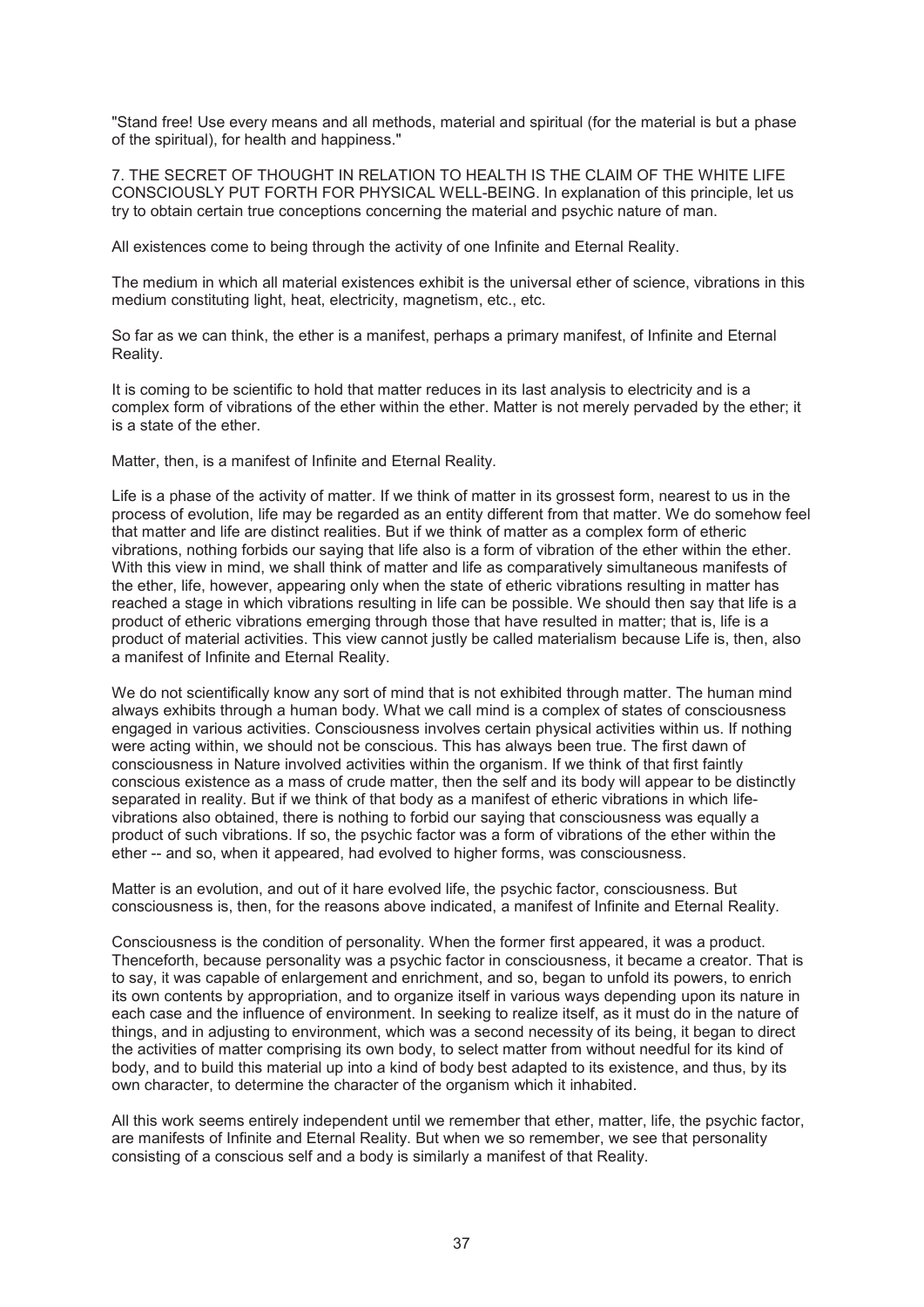This conclusion will appear to identify man and Deity unless we discriminate a little. Every object in Nature is a manifest of Infinite and Eternal Reality, but the latter transcends the former simply because the object is such a manifest, A thing which is a manifest or expression of something superior cannot be identified with the superior something. I am not the words which I write, although they manifest me and could not exist without me. Every object in Nature is precisely what it is as a manifest of Reality. There is scant freedom in the natural world apart from man. Nothing in Nature could be other than it is. Man, on the other hand, is a manifest of Infinite and Eternal Reality in the sense that he has a body, and must have one, and is a personality and must be one (if he is man); but in the man psychic factor has come to consciousness, and consciousness, as we have seen, always reveals itself in SELF-DIRECTION AND SELF-ORGANIZATION ACCORDING TO ITS DEVELOPED POWER TO THINK OF ITSELF AS SELF-CONSCIOUS EXISTENCE. Were it unable to so think of itself, it could not be self-directive in the fullest sense. And were it unable to self- direct its own activities, it could not be conscious in the fullest sense of the word. Our existence manifests Infinite and Eternal Reality, but the power to USE that existence is determined by the fact that we are psychic factors in the highest sense exhibited in the earth, and the use we make thereof is determined by our exercise of the power of self-direction and self- organization. We cannot help being human beings, but what KIND of human beings we are, within the limits of personal endowments, depends solely upon ourselves.

We may see, then, that the psychic factor within us builds the bodies we live in, so that our physical character is largely an expression of our personal character. Ages of wrong thought-life are behind us, yet even so, it is within our power to improve physical character very greatly indeed.

Now, the power of personal right thinking and harmony with the White Life of Infinite and Eternal Reality may be explained in the following way (you will understand, of course, that the outline is designed merely to be suggestive):

ALL MATTER IN THE REALM OF NATURE BEING A MANIFEST OF INFINITE AND ETERNAL REALITY, NATURE AND HER SUBSTANCES ARE PHASES OF ETERNAL THOUGHT. The study of Nature is just the study of that Thought, conducted in various ways and for various purposes. The Thought, in all its existences and relations, is a vast and complex whole, and yet, from the point of view of its highest value to man, a great Word, comparatively simple and open to every earnest and sincere seeker throughout all the ages. If you will ask yourself, What are the main and abiding thoughts which are embodied in Nature? your conclusion, I think, need not be elaborate and confusing. The question, however, must be asked in a receptive and unprejudiced mood, and not merely by the matter-of-fact intellect. "Every inch of earth, of water, of fire, and of air contains the fundamental principles of the universe, and man is the connecting link between dust and Deity, and can bridge the gulf through the illumination of his mind. The most powerful telescope known to man is mind's eye." "He who has cultivated and learned to open his heart to the touch of outward Nature illuminates his inner being by the elevation and refinement of his emotional and imaginative nature. This is the first principle in the objective world of the higher education of mind and soul. The first lesson of Mother Earth is to instruct her children to be softened and sympathetic toward the moods of outward Nature. Thus mankind softens, broadens, and grows, becoming more susceptible to impressions, taking in the glory of the Divine Architect, which is in the world revealed, and the golden gates of the soul are opened."

Seeking with such a spirit, then, the main Thoughts which Nature embodies, I venture to say that Infinite and Eternal Reality has there expressed itself in these great Words:

Reality, Truth, Law, Beauty, Goodness, Harmony, Power, Development, Happiness, Love, Service, LIFE.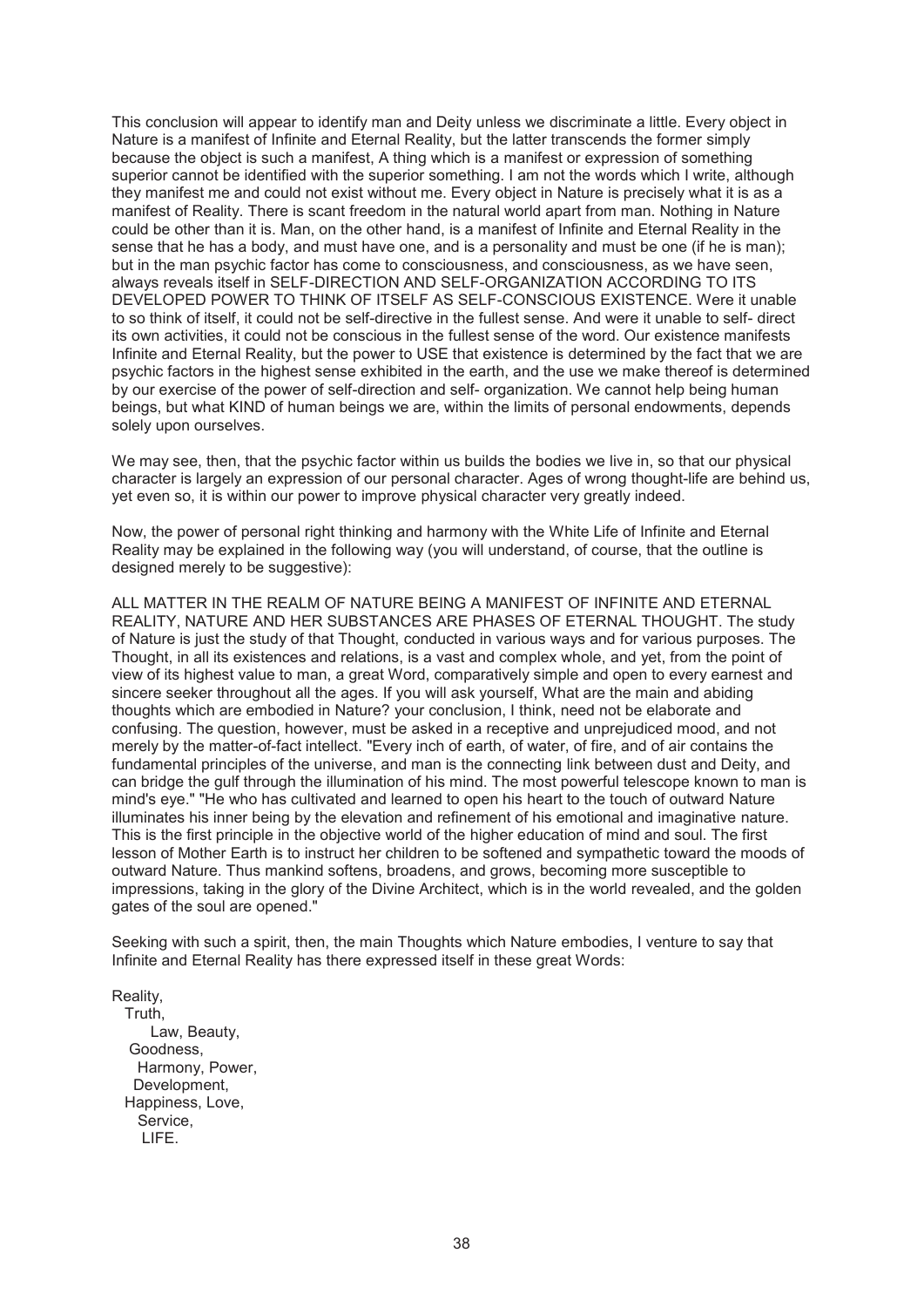These are the Thoughts expressed in Nature which are manifest of the White Life. For such the nature of things always declares, when free to do so. By so much as any object of existence fully realizes itself, by so much are these Thoughts, so far as such realization requires, made concrete if only we have the seeing mind and the feeling heart. With these powers of perception, the seeing mind and the feeling heart, we come to know that all in Nature is good and means good to every man and woman and child in this world. There is no evil in Nature. All so-called evil in Nature is due either to some phase of her existence wrongly used or to some false interpretation in human thinking. Nature is REAL, TRUE, LAW-FULL, BEAUTIFUL, GOOD, HARMONIOUS, FULL OF POWER, A GROWING ORGANISM, A MINISTER OF SERVICE AND WELL-BEING, A LIVING THING, A LITERATURE OF LOVE. If you refer to microbes, poisons, deadly serpents, and the like, I reply that the perfect WHITE LIFE in man, together with the knowledge of science, would teach him to avoid wrong relations and develop within him physical, mental and moral tone (tonus, in the language of the schools). Thus would he be rendered immune from all so-called evils.

If your inner life contains nothing alien to these great Nature- Thoughts, if you see to it that their character is given your personal character, you will secure in the body a degree of the power of harmony which they possess, and your health will infallibly correspond. Do no mistake this sentence. Will you kindly read it -- again until you see what it really means? The only limit to your health will be the limit of your ability to realize in yourself the mighty Thoughts which make Nature what she is. I do not mean that splendid results must immediately issue from the course indicated. Patience and time are important factors. I do not mean that a dying man can inevitably realize these Thoughts sufficiently to recover health. There are limits, not to the law, but to one's ability to use the law. In spiritual effort, effort of the inner self to lay hold upon the Universal Forces, you can make your own personal discoveries. I may not say a greater word. Above all, I do not mean that merely thinking the Thoughts will be enough, in any case. The method is one of realization as well as affirmation. But by so much as you become that which the Nature- Thoughts suggest, by so much will your physical and psychic health come to buoyancy, joy and power. You are now invited, then, to adopt the following as the permanent law of your thought-life:

I am, in every function of my body and every activity of my deeper self, entirely GENUINE, representing TRUTH, obeying LAW, loving BEAUTY, striving for GOODNESS, coming to HARMONY, possessed of POWER, GROWING to better things, full of HAPPINESS, eager to SERVE, a LIVING white life, and a Lover of all that is good.

If you will thoughtfully and believingly repeat this law twice a day say, for one hundred days, you will find life unfolding new meanings, fears fading and dying, and courage growing to real greatness.

8. IN THE MYSTERY OF THE SILENCE THE POWER OF REALIZATION BECOMES GREATEST AND MOST EFFECTIVE BECAUSE IN SUCH A STATE THE SELF MAKES ITS HIGH THOUGHTS A CONSCIOUS CLAIM ON ALL GOOD THINGS. The direct utility of the right thought-life is nowhere doubted. By this the psychic factor largely molds the body and influences its functions. Preceding methods or laws have all referred to the truth involved. But the law of direct realization is needed in order to complete the workings of the truth. By direct realization the self consciously claims the present benefit of the spirit or attitude of harmony. You may think of yourself as splendidly well and fearless: that is one thing-you REGARD yourself as in such conditions. And you may claim yourself NOW to be well and courageous: that is another thing -- you TREAT yourself for health and fearlessness. When you think of your arm as moving, it does not necessarily move; you have merely entertained the idea. When you will your arm to move, you have claimed your power to move it and have realized the power -- realized in actual thought that power. The difference would obtain if your arm were bound: you could still realize in thought the sense of movement. Realization of the Eternal Thoughts is a conscious claim in spirit and appropriation in spirit of the Thoughts as actual within yourself. Realization of benefits for health is a conscious holding of them in mind as present in you. One may in time acquire the fixed mood of realization, but it will assist you to bring about that mood if you will occasionally, say once a day, shut out all disturbances and alien thoughts and feelings, and try to come into communion with the White Life -- go into the silence and, by quiet affirmation and sincere, trustful realization, claim the Universal Forces as your helpers in building up your physical tone and the spirit of courage. A sentence like the following may be used: